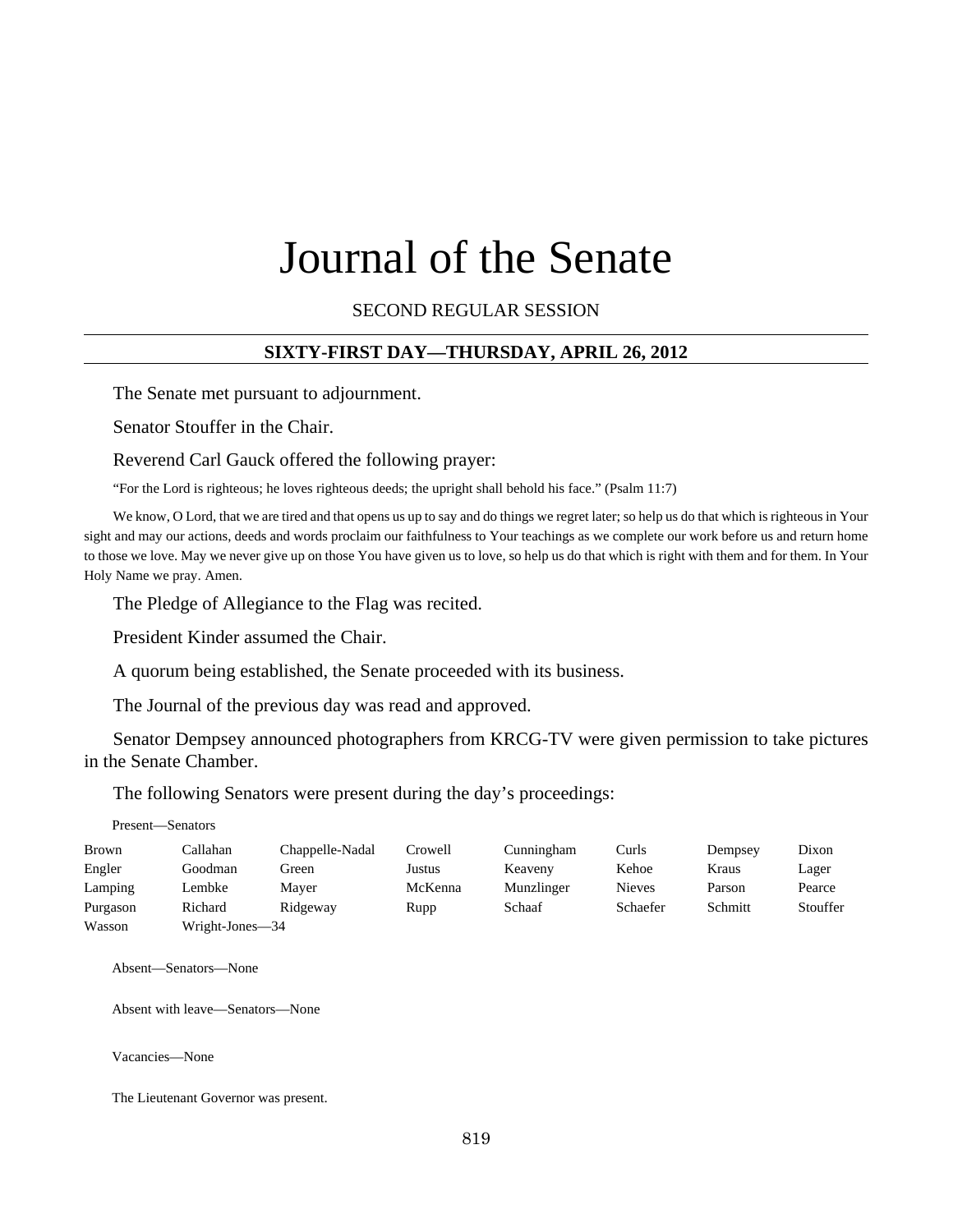#### **RESOLUTIONS**

Senator Brown offered Senate Resolution No. 2008, regarding Candace L. Connell, Saint James, which was adopted.

#### **MESSAGES FROM THE HOUSE**

The following message was received from the House of Representatives through its Chief Clerk:

Mr. President: I am instructed by the House of Representatives to inform the Senate that the House has taken up and passed **SB 564**.

With House Amendment No. 1, House Amendment No. 1 to House Amendment No. 2, House Amendment No. 2, as amended, House Amendment Nos. 3, 4, 6 and 8.

#### HOUSE AMENDMENT NO. 1

Amend Senate Bill No. 564, Page 1, In the title, Lines 3 through 5, by deleting all said lines and inserting in lieu thereof the words, "to motor vehicles"; and

Further amend said bill, Page 1, Section A, Line 2, by inserting after all of said line the following:

"302.130. 1. Any person at least fifteen years of age who, except for age or lack of instruction in operating a motor vehicle, would otherwise be qualified to obtain a license pursuant to sections 302.010 to 302.340 may apply for and the director shall issue a temporary instruction permit entitling the applicant, while having such permit in the applicant's immediate possession, to drive a motor vehicle of the appropriate class upon the highways for a period of twelve months, but any such person, except when operating a motorcycle or motortricycle, must be accompanied by a licensed operator for the type of motor vehicle being operated who is actually occupying a seat beside the driver for the purpose of giving instruction in driving the motor vehicle, who is at least twenty-one years of age, and in the case of any driver under sixteen years of age, the licensed operator occupying the seat beside the driver shall be a grandparent, parent, guardian, a driver training instructor holding a valid driver education endorsement on a teaching certificate issued by the department of elementary and secondary education or a qualified instructor of a private drivers' education program who has a valid driver's license. An applicant for a temporary instruction permit shall successfully complete a vision test and a test of the applicant's ability to understand highway signs which regulate, warn or direct traffic and practical knowledge of the traffic laws of this state, pursuant to section 302.173. In addition, beginning January 1, 2007, no permit shall be granted pursuant to this subsection unless a parent or legal guardian gives written permission by signing the application and in so signing, state they, or their designee as set forth in subsection 2 of this section, will provide a minimum of forty hours of behind-the-wheel driving instruction, including a minimum of ten hours of behind-the-wheel driving instruction that occurs during the nighttime hours falling between sunset and sunrise. The forty hours of behind-the-wheel driving instruction that is completed pursuant to this subsection may include any time that the holder of an instruction permit has spent operating a motor vehicle in a driver training program taught by a driver training instructor holding a valid driver education endorsement on a teaching certificate issued by the department of elementary and secondary education or by a qualified instructor of a private drivers' education program. If the applicant for a permit is enrolled in a federal residential job training program, the instructor, as defined in subsection 5 of this section, is authorized to sign the application stating that the applicant will receive the behind-the-wheel driving instruction required by this section.

2. In the event the parent, grandparent or guardian of the person under sixteen years of age has a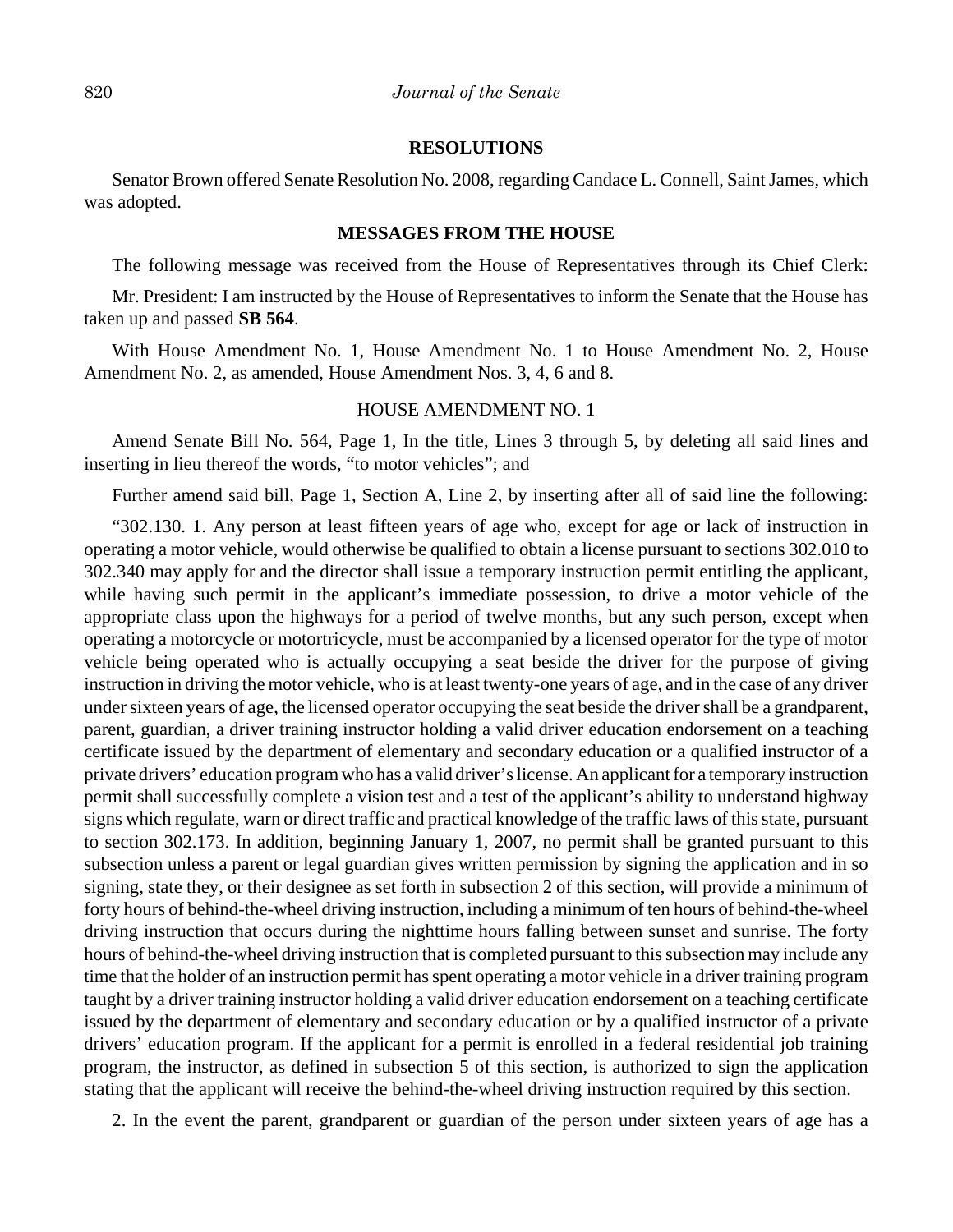physical disability which prohibits or disqualifies said parent, grandparent or guardian from being a qualified licensed operator pursuant to this section, said parent, grandparent or guardian may designate a maximum of two individuals authorized to accompany the applicant for the purpose of giving instruction in driving the motor vehicle. An authorized designee must be a licensed operator for the type of motor vehicle being operated and have attained twenty-one years of age. At least one of the designees must occupy the seat beside the applicant while giving instruction in driving the motor vehicle. The name of the authorized designees must be provided to the department of revenue by the parent, grandparent or guardian at the time of application for the temporary instruction permit. The name of each authorized designee shall be printed on the temporary instruction permit, however, the director may delay the time at which permits are printed bearing such names until the inventories of blank permits and related forms existing on August 28, 1998, are exhausted.

3. The director, upon proper application on a form prescribed by the director, in his or her discretion, may issue a restricted instruction permit effective for a school year or more restricted period to an applicant who is enrolled in a high school driver training program taught by a driver training instructor holding a valid driver education endorsement on a teaching certificate issued by the state department of elementary and secondary education even though the applicant has not reached the age of sixteen years but has passed the age of fifteen years. Such instruction permit shall entitle the applicant, when the applicant has such permit in his or her immediate possession, to operate a motor vehicle on the highways, but only when a driver training instructor holding a valid driver education endorsement on a teaching certificate issued by the state department of elementary and secondary education is occupying a seat beside the driver.

4. The director, in his or her discretion, may issue a temporary driver's permit to an applicant who is otherwise qualified for a license permitting the applicant to operate a motor vehicle while the director is completing the director's investigation and determination of all facts relative to such applicant's rights to receive a license. Such permit must be in the applicant's immediate possession while operating a motor vehicle, and it shall be invalid when the applicant's license has been issued or for good cause has been refused.

5. In the event that the applicant for a temporary instruction permit described in subsection 1 of this section is a participant in a federal residential job training program, the permittee may operate a motor vehicle accompanied by a driver training instructor who holds a valid driver education endorsement issued by the department of elementary and secondary education and a valid driver's license.

6. A person at least fifteen years of age may operate a motor vehicle as part of a driver training program taught by a driver training instructor holding a valid driver education endorsement on a teaching certificate issued by the department of elementary and secondary education or a qualified instructor of a private drivers' education program.

7. Beginning January 1, 2003, the director shall issue with every temporary instruction permit issued pursuant to subsection 1 of this section a sticker or sign bearing the words "PERMIT DRIVER". The design and size of such sticker or sign shall be determined by the director by regulation. Every applicant issued a temporary instruction permit and sticker on or after January 1, 2003, may display or affix the sticker or sign on the rear window of the motor vehicle. Such sticker or sign may be displayed on the rear window of the motor vehicle whenever the holder of the instruction permit operates a motor vehicle during his or her temporary permit licensure period.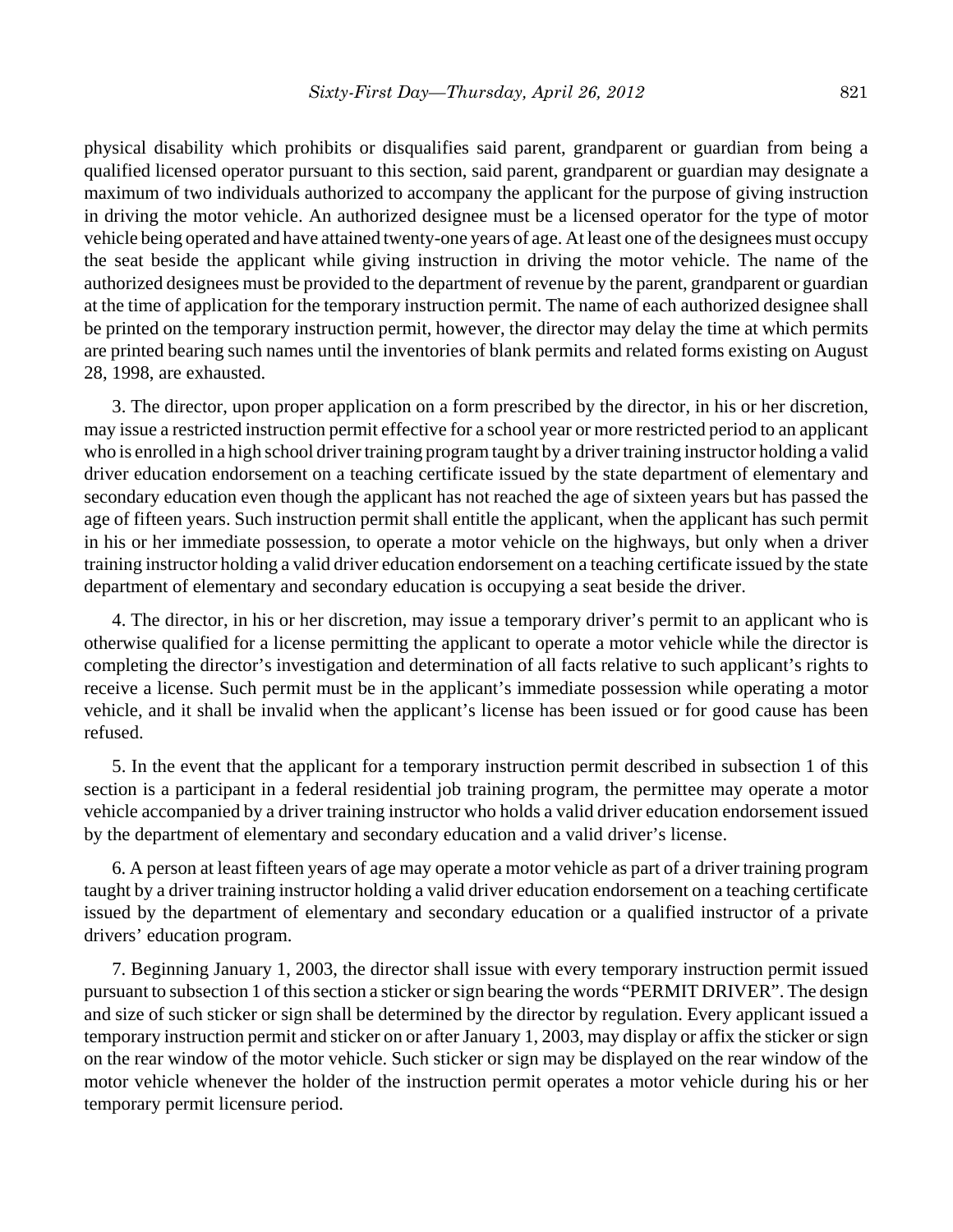8. Beginning July 1, 2005, the director shall verify that an applicant for an instruction permit issued under this section is lawfully present in the United States before accepting the application. The director shall not issue an instruction permit for a period that exceeds an applicant's lawful presence in the United States. The director may establish procedures to verify the lawful presence of the applicant and establish the duration of any permit issued under this section.

9. **Notwithstanding subsection 1 of this section, if an applicant is issued a temporary instruction permit under the provisions of this section that includes a motorcycle endorsement, then such temporary instruction permit shall only entitle the applicant to operate a motor vehicle, motorcycle, or motortricycle for a period of six months and such applicant may only renew such permit two additional times, for a total maximum cumulative permit period of eighteen months pursuant to section 302.132.**

**10.** The director may adopt rules and regulations necessary to carry out the provisions of this section.

302.132. 1. Any person at least fifteen and one-half years of age who, except for age or lack of instruction in operating a motor vehicle, would otherwise be qualified to obtain a motorcycle or motortricycle license or endorsement pursuant to sections 302.010 to 302.340 may apply, with the written consent of the parent or guardian of such person, for a temporary motorcycle instruction permit to operate a motorcycle or motortricycle.

2. The director shall issue a temporary motorcycle instruction permit under this section if the applicant has completed a motorcycle rider training course approved under sections 302.133 to 302.138 and is otherwise eligible for the temporary permit.

3. A person receiving a temporary motorcycle permit and having it in his **or her** immediate possession shall be entitled to operate a motorcycle or motortricycle for a period of six months upon the highways of the state, and **[**persons under the age of sixteen**] such person** shall be subject to the following restrictions:

(1) **[**The motorcycle or motortricycle may not have an engine with a displacement of greater than two hundred fifty cubic centimeters;

(2)**]** The operator shall not travel at any time from a half-hour after sunset to a half-hour before sunrise; **and**

**[**(3)**] (2)** The operator shall not carry any passengers**[**; and

(4) The operator shall not travel over fifty miles from the operator's home address**]**.

**4. An applicant issued a temporary motorcycle instruction permit under this section may renew such permit two additional times, for a total maximum permit period of eighteen months. After such period the applicant shall complete the required written examinations to obtain a temporary motorcycle instruction permit or a temporary instruction permit with a motorcycle endorsement.**"; and

Further amend said bill, Page 4, Section 302.173, Line 100, by inserting after all of said line the following:

"Section B. The repeal and reenactment of sections 302.130 and 302.132 shall become effective May 1, 2013."; and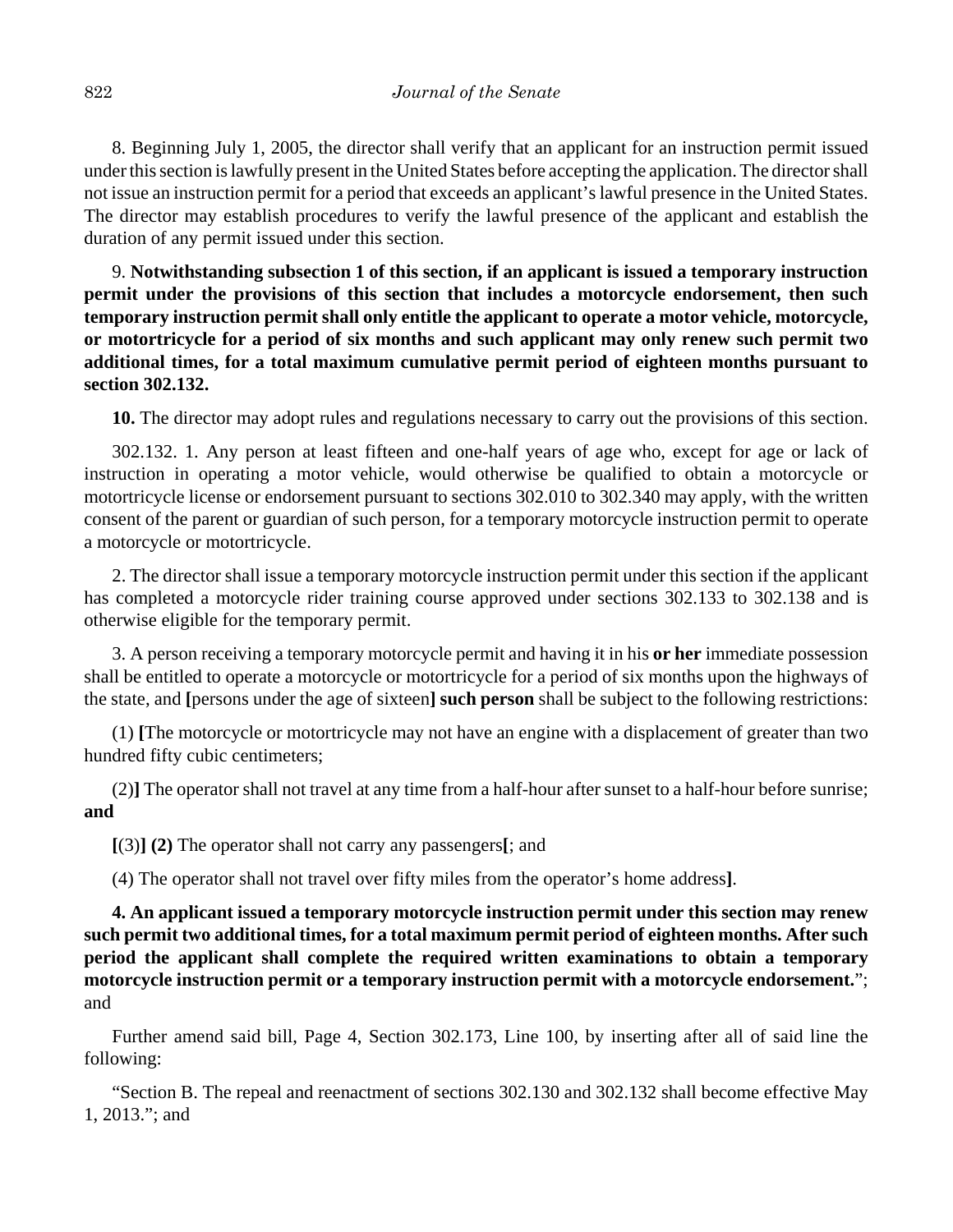Further amend said bill by amending the title, enacting clause, and intersectional references accordingly.

## HOUSE AMENDMENT NO. 1 TO HOUSE AMENDMENT NO. 2

Amend House Amendment No. 2 to Senate Bill No. 564, Page 1, Line 7, by inserting after all of said line the following:

"Further amend said section and line by inserting after all of said section and line the following:

"Section 2. 1. The department of transportation shall designate a sign at 111 West Broadway in Bolivar recognizing "Douglas, Haun, and Heidemann, P.C." as a centennial business.

2. Costs associated with the erection and maintenance of such recognition shall be paid by private donations."; and"; and

Further amend said bill by amending the title, enacting clause, and intersectional references accordingly.

#### HOUSE AMENDMENT NO. 2

Amend Senate Bill No. 564, Page 4, Section 302.173, Line 100, by inserting after all of said section and line the following:

## "**Section 1. 1. The department of transportation shall designate a sign at 1078 South Jefferson Street in Lebanon recognizing the "Independent Stave Company" as a centennial business.**

**2. Costs associated with the erection and maintenance of such recognition shall be paid by private donations.**"; and

Further amend said bill by amending the title, enacting clause, and intersectional references accordingly.

#### HOUSE AMENDMENT NO. 3

Amend Senate Bill No. 564, Page 1, In the Title, Lines 3-5, by deleting all of said lines and inserting in lieu thereof the following:

"to motor vehicle operation."; and

Further amend said bill, Page 4, Section 302.173, Line 100, by inserting after all of said section and line the following:

"302.341. 1. If a Missouri resident charged with a moving **[**traffic**]** violation**, as defined in section 302.010,** of this state or any county or municipality of this state fails to dispose of the charges of which the resident is accused through authorized prepayment of fine and court costs and fails to appear on the return date or at any subsequent date to which the case has been continued, or without good cause fails to pay any fine or court costs assessed against the resident for any such violation within the period of time specified or in such installments as approved by the court or as otherwise provided by law, any court having jurisdiction over the charges shall within ten days of the failure to comply inform the defendant by ordinary mail at the last address shown on the court records that the court will order the director of revenue to suspend the defendant's driving privileges if the charges are not disposed of and fully paid within thirty days from the date of mailing. Thereafter, if the defendant fails to timely act to dispose of the charges and fully pay any applicable fines and court costs, the court shall notify the director of revenue of such failure and of the pending charges against the defendant. Upon receipt of this notification, the director shall suspend the license of the driver, effective immediately, and provide notice of the suspension to the driver at the last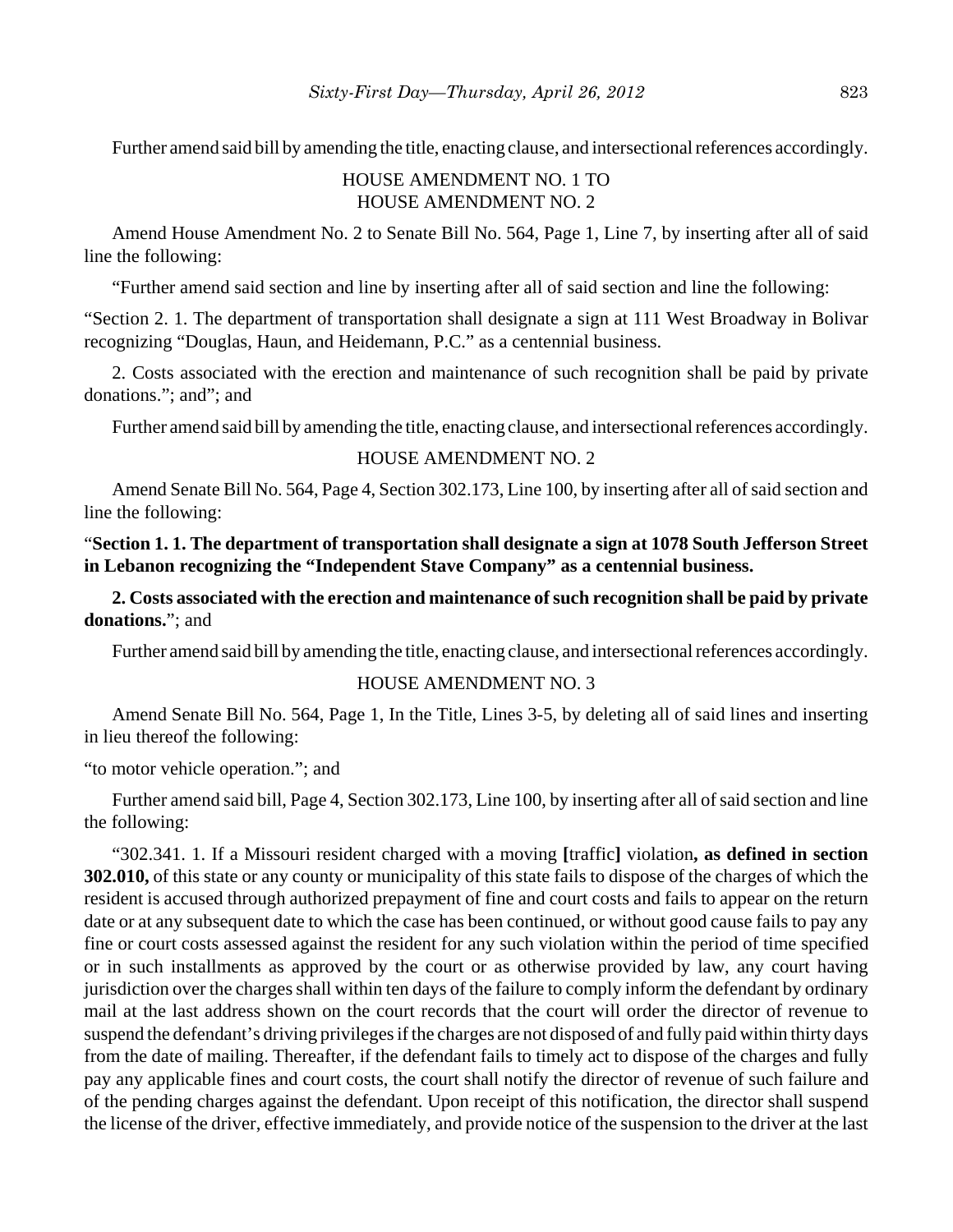address for the driver shown on the records of the department of revenue. Such suspension shall remain in effect until the court with the subject pending charge requests setting aside the noncompliance suspension pending final disposition, or satisfactory evidence of disposition of pending charges and payment of fine and court costs, if applicable, is furnished to the director by the individual. Upon proof of disposition of charges and payment of fine and court costs, if applicable, and payment of the reinstatement fee as set forth in section 302.304, the director shall return the license and remove the suspension from the individual's driving record. The filing of financial responsibility with the bureau of safety responsibility, department of revenue, shall not be required as a condition of reinstatement of a driver's license suspended solely under the provisions of this section.

2. If any city, town or village **meets the criteria established in subsection 6 of this section and** receives more than thirty-five percent of its annual general operating revenue from fines and court costs for **[**traffic**] cited moving** violations occurring on state highways, **whether the violation is adjudicated finally as a moving or nonmoving violation,** all revenues from such violations in excess of thirty-five percent of the annual general operating revenue of the city, town or village shall be sent to the director of the department of revenue and shall be distributed annually to the schools of the county in the same manner that proceeds of all penalties, forfeitures and fines collected for any breach of the penal laws of the state are distributed. For the purpose of this section the words "state highways" shall mean any state or federal highway, including any such highway continuing through the boundaries of a city, town or village with a designated street name other than the state highway number. **[**The director of the department of revenue shall set forth by rule a procedure whereby excess revenues as set forth above shall be sent to the department of revenue.**]**

**3. The governing body of each city, town, or village that meets the criteria established in subsection 6 of this section shall cause to be prepared an annual report of the fines and court costs collected for cited moving violations whether finally adjudicated as a moving or nonmoving violation occurring on state highways, along with the entity's annual general revenue for the year, in such summary form as the department of revenue shall prescribe by rule. In the event the fines and court costs exceed thirty-five percent of the entity's general operating revenue for the year, the entity shall include with the annual report payment of the excess revenues to the director of the department of revenue. The payment of excess revenues shall be disbursed as provided in subsection 2 of this section.** If any city, town, or village disputes a determination that it has received excess revenues required to be sent to the department of revenue, such city, town, or village may submit to an annual audit by the state auditor under the authority of article IV, section 13 of the Missouri Constitution. **[**Any rule or portion of a rule, as that term is defined in section 536.010, that is created under the authority delegated in this section shall become effective only if it complies with and is subject to all of the provisions of chapter 536 and, if applicable, section 536.028. This section and chapter 536 are nonseverable and if any of the powers vested with the general assembly under chapter 536 to review, to delay the effective date, or to disapprove and annul a rule are subsequently held unconstitutional, then the grant of rulemaking authority and any rule proposed or adopted after August 28, 2009, shall be invalid and void.**]**

**4. The department of revenue may promulgate rules necessary to implement the provisions of this section. Any rule or portion of a rule, as that term is defined in section 536.010, that is created under the authority delegated in this section shall become effective only if it complies with and is subject to all of the provisions of chapter 536 and, if applicable, section 536.028. This section and chapter 536 are nonseverable and if any of the powers vested with the general assembly pursuant to chapter 536**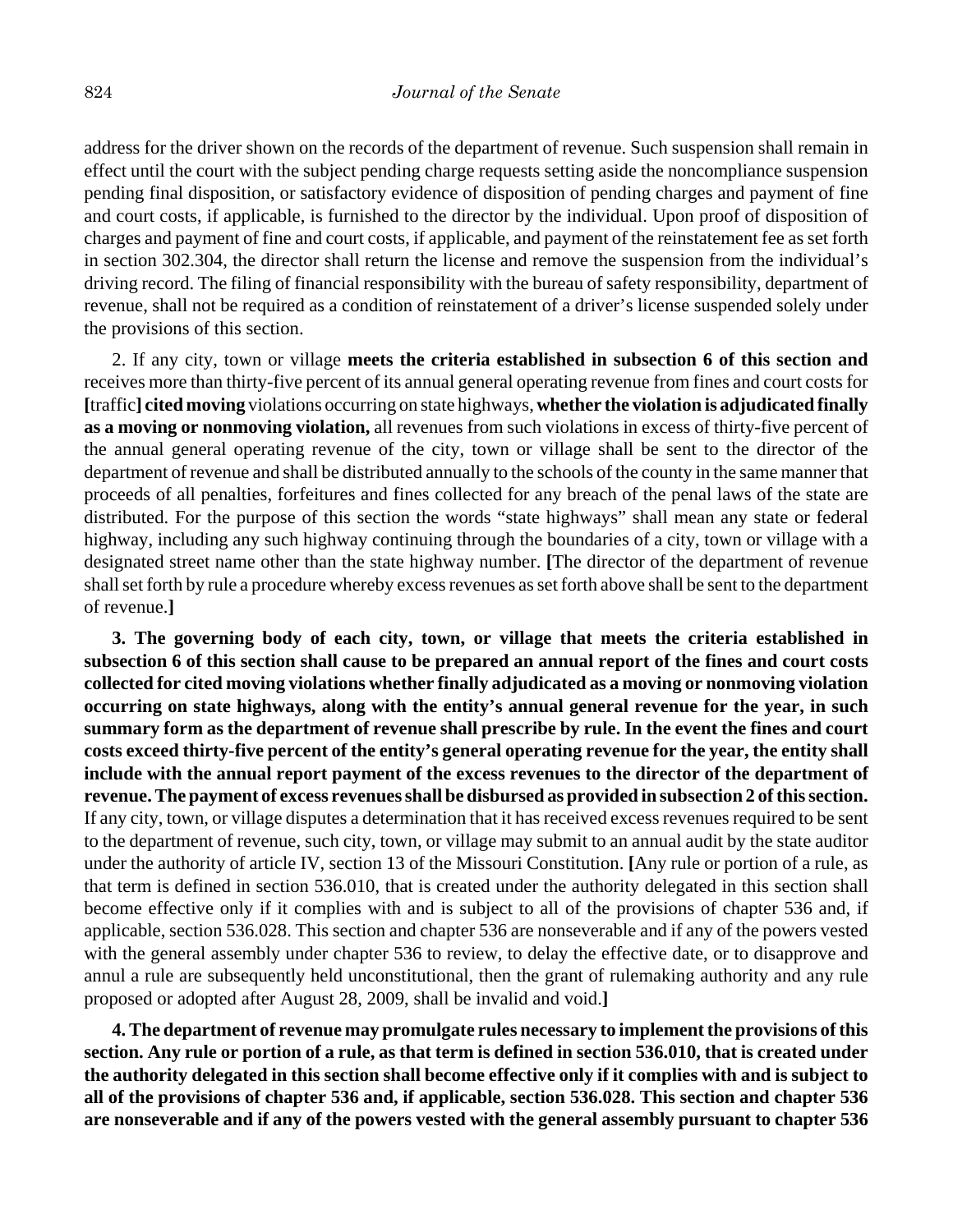**to review, to delay the effective date, or to disapprove and annul a rule are subsequently held unconstitutional, then the grant of rulemaking authority and any rule proposed or adopted after August 28, 2012, shall be invalid and void.**

**5. In the event a city, town, or village that meets the criteria established in subsection 6 of this section fails to comply with subsections 2 and 3 of this section, such entity shall be subject to a civil penalty in an amount up to one thousand dollars. The department of revenue shall determine the amount of the penalty by taking into account the size of the entity, the seriousness of the offense, and whether the city, town, or village has violated the provisions of subsections 2 and 3 of this section previously. The director of revenue or his or her designated representative shall administer and enforce the provisions of this section and may develop, prescribe, and issue any forms, notices, or other written documents to enforce such authority and to ensure that every city, town, or village is in compliance with the provisions of subsections 2 and 3 of this section.**

**6. The provisions of subsections 2, 3, 4, and 5 of this section shall only apply to any city, town, or village with:**

**(1) Less than two million dollars in general revenue, excluding fines and court costs collected for cited moving violations whether finally adjudicated as a moving or nonmoving violation; and**

**(2) Fines and court costs from cited moving violations, whether finally adjudicated as a moving or nonmoving violation, in excess of seventy thousand dollars.**"; and

Further amend said bill by amending the title, enacting clause, and intersectional references accordingly.

#### HOUSE AMENDMENT NO. 4

Amend Senate Bill No. 564, Page 1, In the Title, Lines 3 to 5, by deleting all of said lines and inserting in lieu thereof the words, "to motor vehicles."; and

Further amend said bill, Page 4, Section 302.173, Line 100, by inserting after all of said line the following:

"304.180. 1. No vehicle or combination of vehicles shall be moved or operated on any highway in this state having a greater weight than twenty thousand pounds on one axle, no combination of vehicles operated by transporters of general freight over regular routes as defined in section 390.020 shall be moved or operated on any highway of this state having a greater weight than the vehicle manufacturer's rating on a steering axle with the maximum weight not to exceed twelve thousand pounds on a steering axle, and no vehicle shall be moved or operated on any state highway of this state having a greater weight than thirty-four thousand pounds on any tandem axle; the term "tandem axle" shall mean a group of two or more axles, arranged one behind another, the distance between the extremes of which is more than forty inches and not more than ninety-six inches apart.

2. An "axle load" is defined as the total load transmitted to the road by all wheels whose centers are included between two parallel transverse vertical planes forty inches apart, extending across the full width of the vehicle.

3. Subject to the limit upon the weight imposed upon a highway of this state through any one axle or on any tandem axle, the total gross weight with load imposed by any group of two or more consecutive axles of any vehicle or combination of vehicles shall not exceed the maximum load in pounds as set forth in the following table: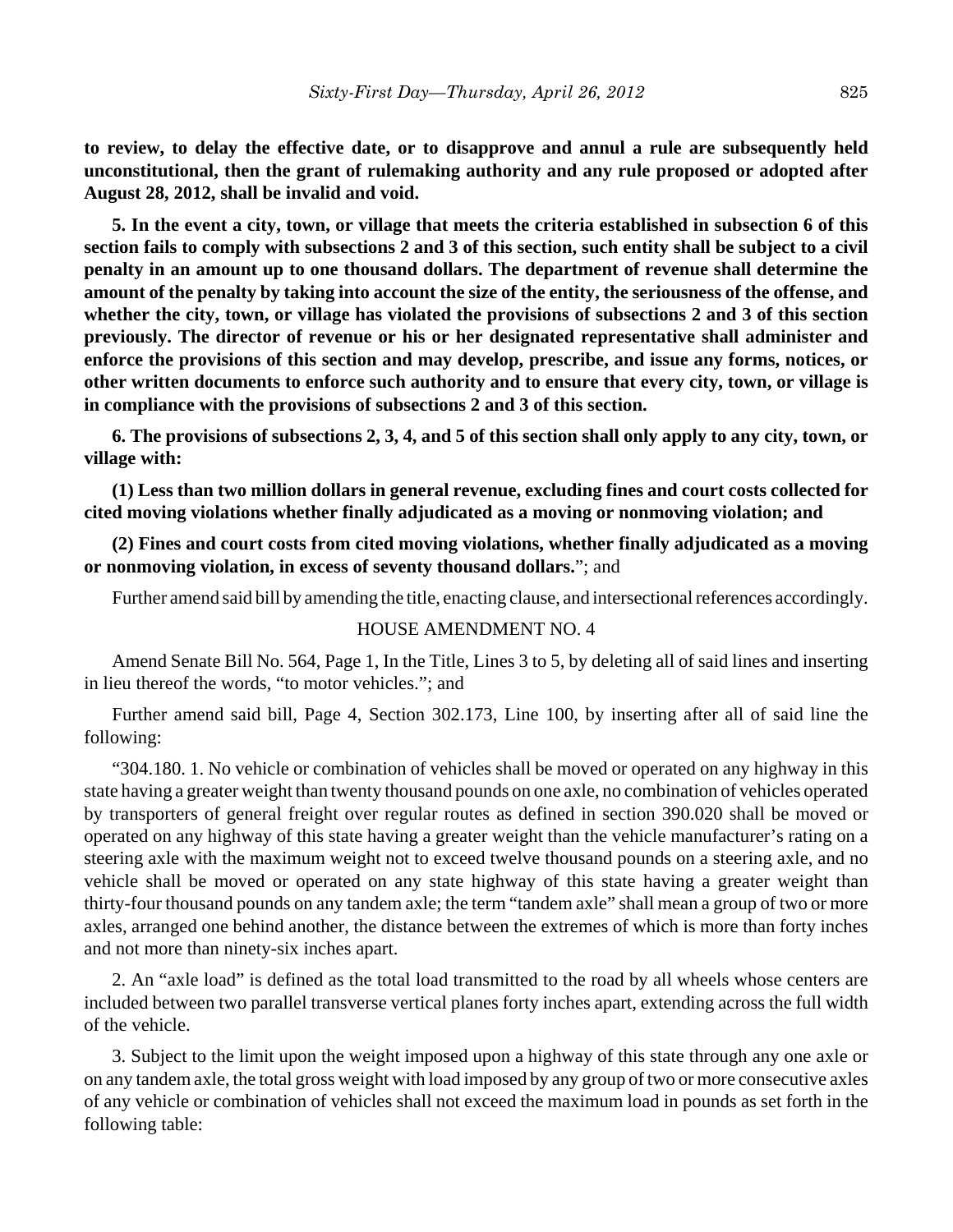## 826 *Journal of the Senate*

| Distance in feet        |         |         |                        |         |         |
|-------------------------|---------|---------|------------------------|---------|---------|
| between the extremes    |         |         |                        |         |         |
| of any group of two or  |         |         |                        |         |         |
| more consecutive axles, |         |         |                        |         |         |
| measured to the nearest |         |         |                        |         |         |
| foot, except where      |         |         |                        |         |         |
| indicated otherwise     |         |         | Maximum load in pounds |         |         |
| feet                    | 2 axles | 3 axles | 4 axles                | 5 axles | 6 axles |
| 4                       | 34,000  |         |                        |         |         |
| 5                       | 34,000  |         |                        |         |         |
| 6                       | 34,000  |         |                        |         |         |
| 7                       | 34,000  |         |                        |         |         |
| 8                       | 34,000  | 34,000  |                        |         |         |
| More than 8             | 38,000  | 42,000  |                        |         |         |
| 9                       | 39,000  | 42,500  |                        |         |         |
| 10                      | 40,000  | 43,500  |                        |         |         |
| 11                      | 40,000  | 44,000  |                        |         |         |
| 12                      | 40,000  | 45,000  | 50,000                 |         |         |
| 13                      | 40,000  | 45,500  | 50,500                 |         |         |
| 14                      | 40,000  | 46,500  | 51,500                 |         |         |
| 15                      | 40,000  | 47,000  | 52,000                 |         |         |
| 16                      | 40,000  | 48,000  | 52,500                 | 58,000  |         |
| 17                      | 40,000  | 48,500  | 53,500                 | 58,500  |         |
| 18                      | 40,000  | 49,500  | 54,000                 | 59,000  |         |
| 19                      | 40,000  | 50,000  | 54,500                 | 60,000  |         |
| 20                      | 40,000  | 51,000  | 55,500                 | 60,500  | 66,000  |
| 21                      | 40,000  | 51,500  | 56,000                 | 61,000  | 66,500  |
| 22                      | 40,000  | 52,500  | 56,500                 | 61,500  | 67,000  |
| 23                      | 40,000  | 53,000  | 57,500                 | 62,500  | 68,000  |
| 24                      | 40,000  | 54,000  | 58,000                 | 63,000  | 68,500  |
| 25                      | 40,000  | 54,500  | 58,500                 | 63,500  | 69,000  |
| 26                      | 40,000  | 55,500  | 59,500                 | 64,000  | 69,500  |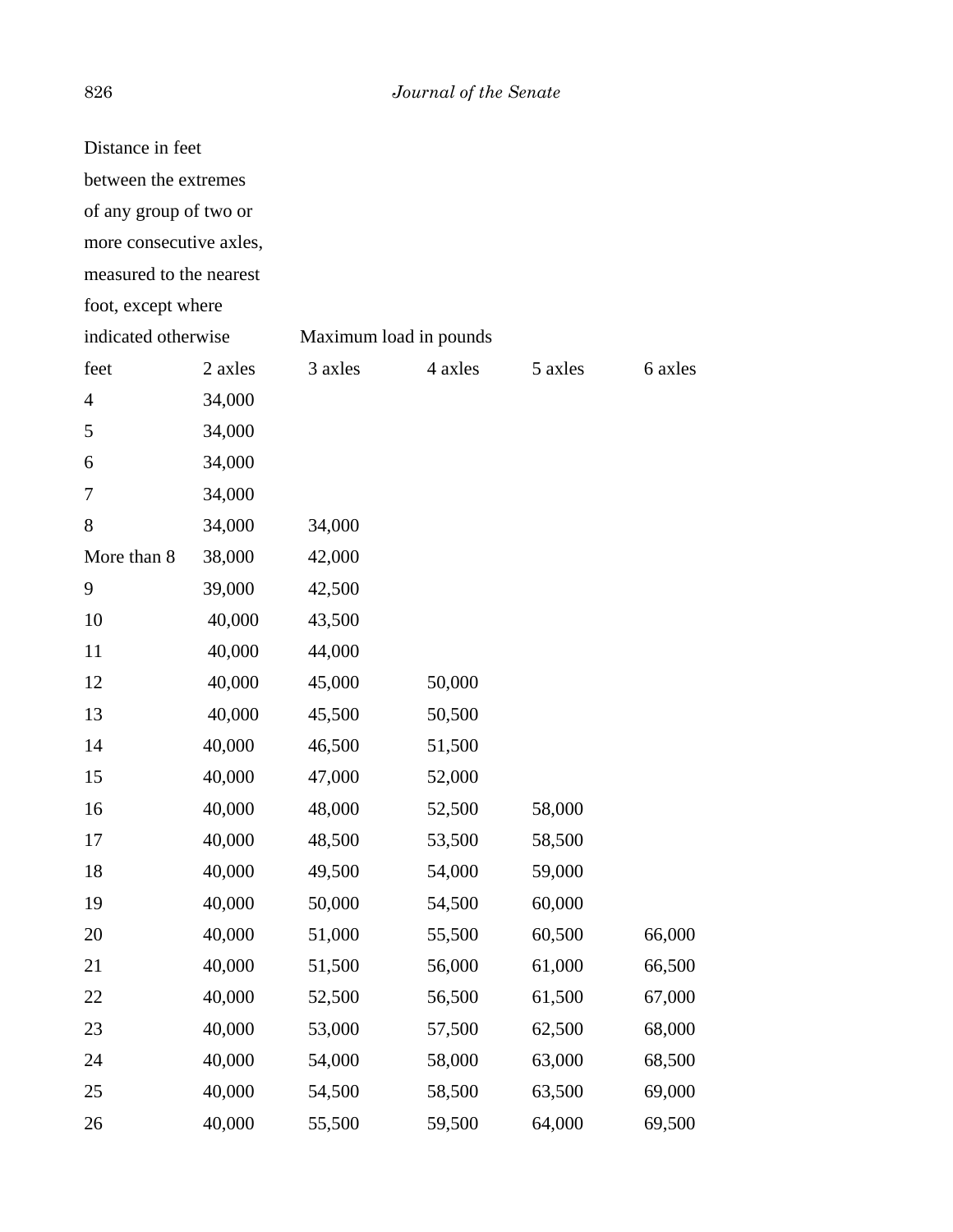| 27 | 40,000 | 56,000 | 60,000 | 65,000 | 70,000 |
|----|--------|--------|--------|--------|--------|
| 28 | 40,000 | 57,000 | 60,500 | 65,500 | 71,000 |
| 29 | 40,000 | 57,500 | 61,500 | 66,000 | 71,500 |
| 30 | 40,000 | 58,500 | 62,000 | 66,500 | 72,000 |
| 31 | 40,000 | 59,000 | 62,500 | 67,500 | 72,500 |
| 32 | 40,000 | 60,000 | 63,500 | 68,000 | 73,000 |
| 33 | 40,000 | 60,000 | 64,000 | 68,500 | 74,000 |
| 34 | 40,000 | 60,000 | 64,500 | 69,000 | 74,500 |
| 35 | 40,000 | 60,000 | 65,500 | 70,000 | 75,000 |
| 36 |        | 60,000 | 66,000 | 70,500 | 75,500 |
| 37 |        | 60,000 | 66,500 | 71,000 | 76,000 |
| 38 |        | 60,000 | 67,500 | 72,000 | 77,000 |
| 39 |        | 60,000 | 68,000 | 72,500 | 77,500 |
| 40 |        | 60,000 | 68,500 | 73,000 | 78,000 |
| 41 |        | 60,000 | 69,500 | 73,500 | 78,500 |
| 42 |        | 60,000 | 70,000 | 74,000 | 79,000 |
| 43 |        | 60,000 | 70,500 | 75,000 | 80,000 |
| 44 |        | 60,000 | 71,500 | 75,500 | 80,000 |
| 45 |        | 60,000 | 72,000 | 76,000 | 80,000 |
| 46 |        | 60,000 | 72,500 | 76,500 | 80,000 |
| 47 |        | 60,000 | 73,500 | 77,500 | 80,000 |
| 48 |        | 60,000 | 74,000 | 78,000 | 80,000 |
| 49 |        | 60,000 | 74,500 | 78,500 | 80,000 |
| 50 |        | 60,000 | 75,500 | 79,000 | 80,000 |
| 51 |        | 60,000 | 76,000 | 80,000 | 80,000 |
| 52 |        | 60,000 | 76,500 | 80,000 | 80,000 |
| 53 |        | 60,000 | 77,500 | 80,000 | 80,000 |
| 54 |        | 60,000 | 78,000 | 80,000 | 80,000 |
| 55 |        | 60,000 | 78,500 | 80,000 | 80,000 |
| 56 |        | 60,000 | 79,500 | 80,000 | 80,000 |
| 57 |        | 60,000 | 80,000 | 80,000 | 80,000 |

Notwithstanding the above table, two consecutive sets of tandem axles may carry a gross load of thirty-four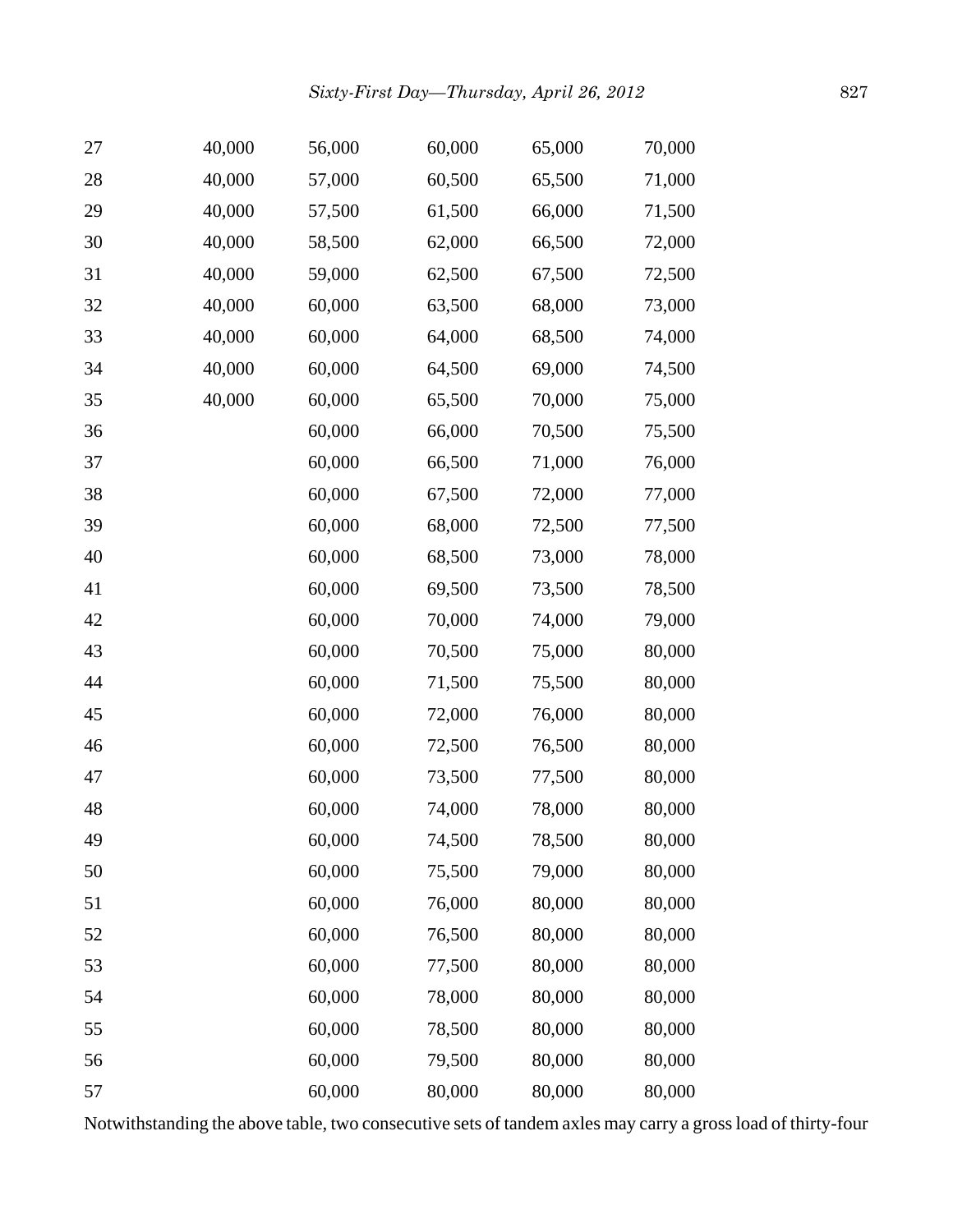thousand pounds each if the overall distance between the first and last axles of such consecutive sets of tandem axles is thirty-six feet or more.

4. Whenever the state highways and transportation commission finds that any state highway bridge in the state is in such a condition that use of such bridge by vehicles of the weights specified in subsection 3 of this section will endanger the bridge, or the users of the bridge, the commission may establish maximum weight limits and speed limits for vehicles using such bridge. The governing body of any city or county may grant authority by act or ordinance to the state highways and transportation commission to enact the limitations established in this section on those roadways within the purview of such city or county. Notice of the weight limits and speed limits established by the commission shall be given by posting signs at a conspicuous place at each end of any such bridge.

5. Nothing in this section shall be construed as permitting lawful axle loads, tandem axle loads or gross loads in excess of those permitted under the provisions of Section 127 of Title 23 of the United States Code.

6. Notwithstanding the weight limitations contained in this section, any vehicle or combination of vehicles operating on highways other than the interstate highway system may exceed single axle, tandem axle and gross weight limitations in an amount not to exceed two thousand pounds. However, total gross weight shall not exceed eighty thousand pounds, except as provided in [subsection 9] subsections 9 and 10 of this section.

7. Notwithstanding any provision of this section to the contrary, the department of transportation shall issue a single-use special permit, or upon request of the owner of the truck or equipment, shall issue an annual permit, for the transporting of any concrete pump truck or well-drillers' equipment. The department of transportation shall set fees for the issuance of permits pursuant to this subsection. Notwithstanding the provisions of section 301.133, concrete pump trucks or well-drillers' equipment may be operated on state-maintained roads and highways at any time on any day.

8. Notwithstanding the provision of this section to the contrary, the maximum gross vehicle limit and axle weight limit for any vehicle or combination of vehicles equipped with an idle reduction technology may be increased by a quantity necessary to compensate for the additional weight of the idle reduction system as provided for in 23 U.S.C. Section 127, as amended. In no case shall the additional weight increase allowed by this subsection be greater than four hundred pounds. Upon request by an appropriate law enforcement officer, the vehicle operator shall provide proof that the idle reduction technology is fully functional at all times and that the gross weight increase is not used for any purpose other than for the use of idle reduction technology.

9. Notwithstanding subsection 3 of this section or any other provision of law to the contrary, the total gross weight of any vehicle or combination of vehicles hauling livestock may be as much as, but shall not exceed, eighty-five thousand five hundred pounds while operating on U.S. Highway 36 from St. Joseph to U.S. Highway **[**65**] 63**, **[**and**]** on U.S. Highway 65 from the Iowa state line to U.S. Highway 36**, and on U.S. Highway 63 from the Iowa state line to U.S. Highway 36**.

**10. Notwithstanding any provision of this section or any other law to the contrary, the total gross weight of any vehicle or combination of vehicles hauling milk from a farm to a processing facility may be as much as, but shall not exceed, eighty-five thousand five hundred pounds while operating on highways other than the interstate highway system.**"; and

Further amend said bill by amending the title, enacting clause, and intersectional references accordingly.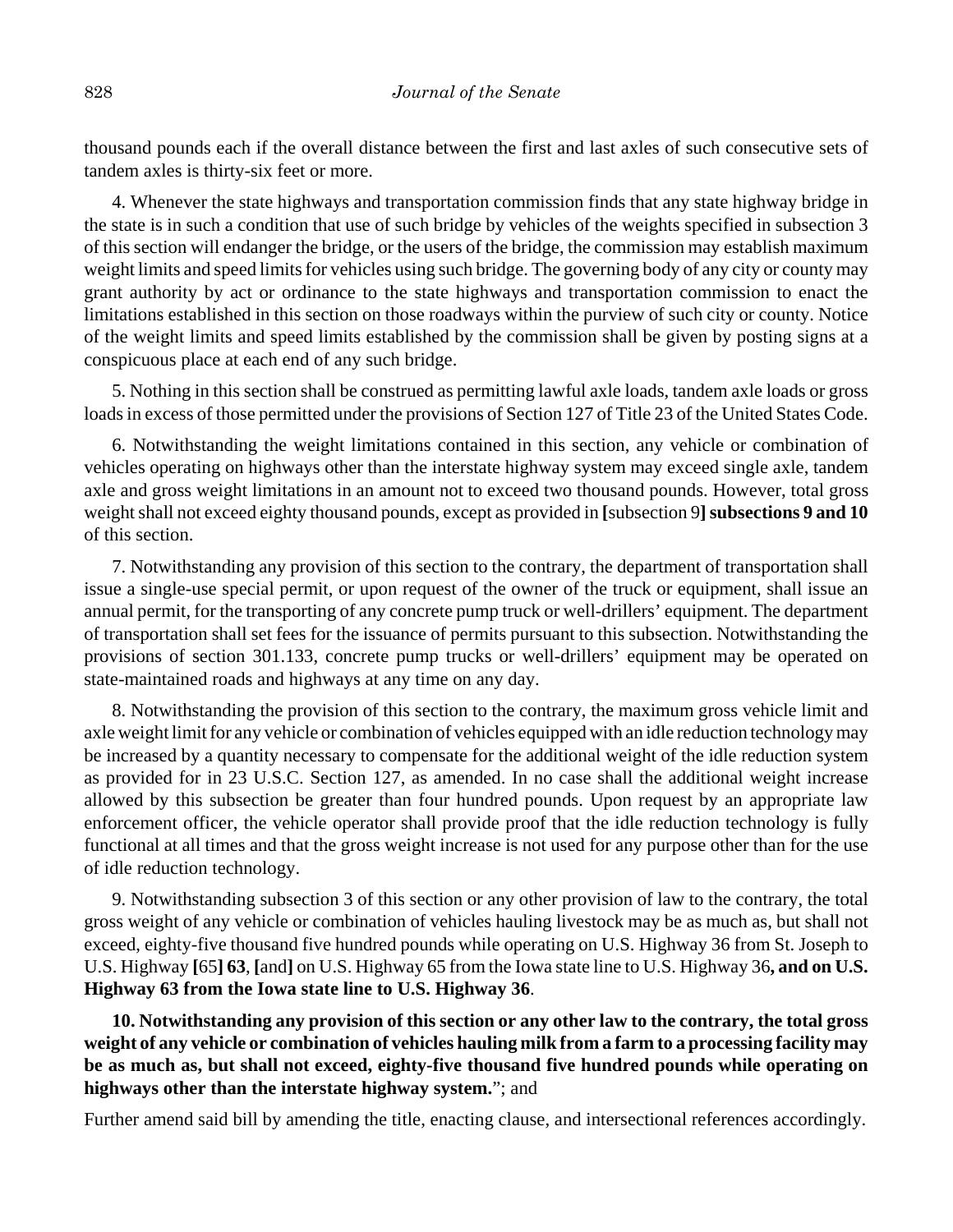#### HOUSE AMENDMENT NO. 6

Amend Senate Bill No. 564, Page 1, In the Title, Lines 3 through 5, by deleting all of said lines and inserting in lieu thereof the words, "to motor vehicles."; and

Further amend said bill, Page 4, Section 302.173, Line 100, by inserting after all of said line the following:

"302.341. 1. If a Missouri resident charged with a moving traffic violation of this state or any county or municipality of this state fails to dispose of the charges of which the resident is accused through authorized prepayment of fine and court costs and fails to appear on the return date or at any subsequent date to which the case has been continued, or without good cause fails to pay any fine or court costs assessed against the resident for any such violation within the period of time specified or in such installments as approved by the court or as otherwise provided by law, any court having jurisdiction over the charges shall within ten days of the failure to comply inform the defendant by ordinary mail at the last address shown on the court records that the court will order the director of revenue to suspend the defendant's driving privileges if the charges are not disposed of and fully paid within thirty days from the date of mailing. Thereafter, if the defendant fails to timely act to dispose of the charges and fully pay any applicable fines and court costs, the court shall notify the director of revenue of such failure and of the pending charges against the defendant. Upon receipt of this notification, the director shall suspend the license of the driver, effective immediately, and provide notice of the suspension to the driver at the last address for the driver shown on the records of the department of revenue. Such suspension shall remain in effect until the court with the subject pending charge requests setting aside the noncompliance suspension pending final disposition, or satisfactory evidence of disposition of pending charges and payment of fine and court costs, if applicable, is furnished to the director by the individual. Upon proof of disposition of charges and payment of fine and court costs, if applicable, and payment of the reinstatement fee as set forth in section 302.304, the director shall return the license and remove the suspension from the individual's driving record **if the individual was not operating a commercial motor vehicle or a commercial driver's license holder at the time of the offense**. The filing of financial responsibility with the bureau of safety responsibility, department of revenue, shall not be required as a condition of reinstatement of a driver's license suspended solely under the provisions of this section.

2. If any city, town or village receives more than thirty-five percent of its annual general operating revenue from fines and court costs for traffic violations occurring on state highways, all revenues from such violations in excess of thirty-five percent of the annual general operating revenue of the city, town or village shall be sent to the director of the department of revenue and shall be distributed annually to the schools of the county in the same manner that proceeds of all penalties, forfeitures and fines collected for any breach of the penal laws of the state are distributed. For the purpose of this section the words "state highways" shall mean any state or federal highway, including any such highway continuing through the boundaries of a city, town or village with a designated street name other than the state highway number. The director of the department of revenue shall set forth by rule a procedure whereby excess revenues as set forth above shall be sent to the department of revenue. If any city, town, or village disputes a determination that it has received excess revenues required to be sent to the department of revenue, such city, town, or village may submit to an annual audit by the state auditor under the authority of article IV, section 13 of the Missouri Constitution. Any rule or portion of a rule, as that term is defined in section 536.010, that is created under the authority delegated in this section shall become effective only if it complies with and is subject to all of the provisions of chapter 536 and, if applicable, section 536.028. This section and chapter 536 are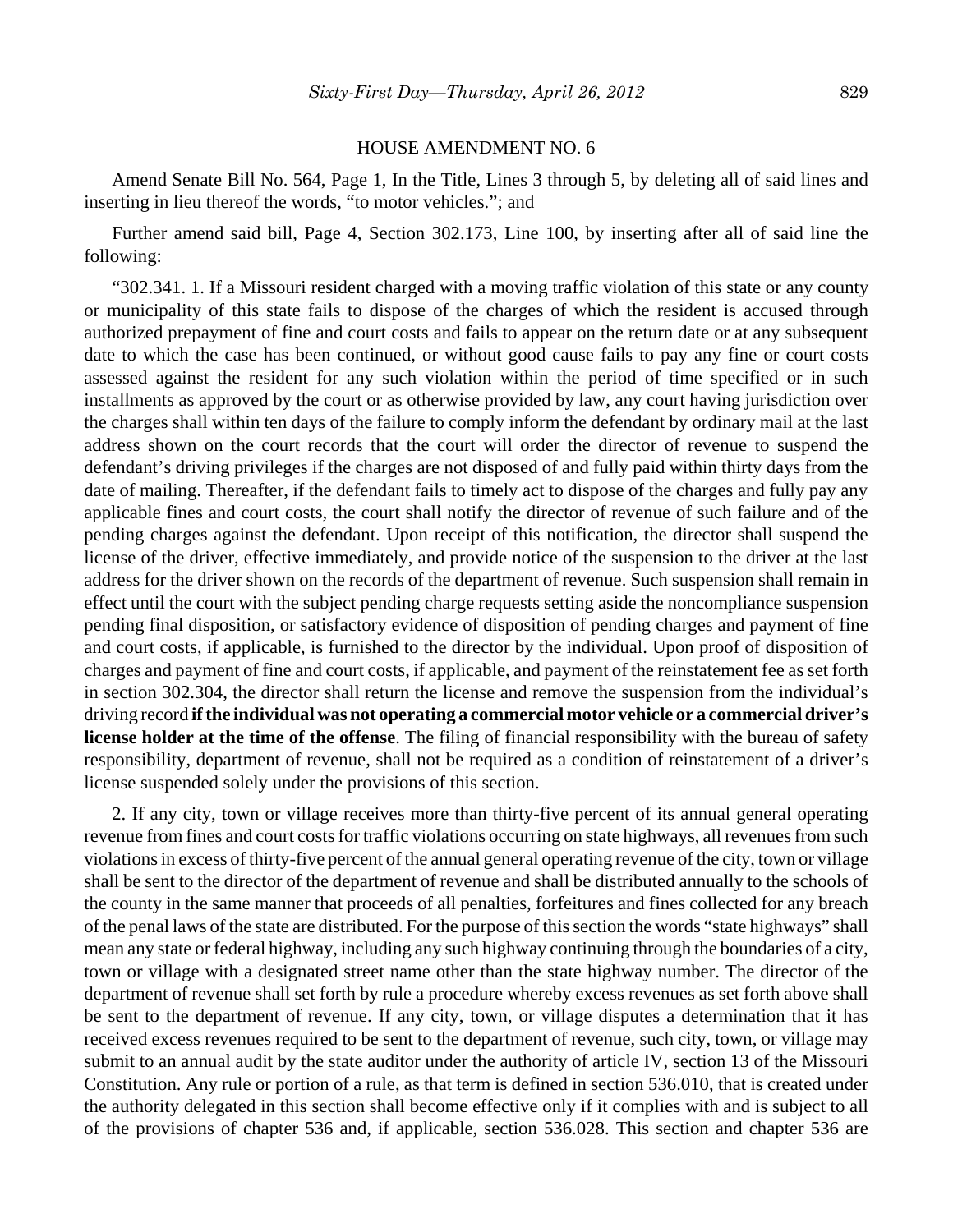nonseverable and if any of the powers vested with the general assembly under chapter 536 to review, to delay the effective date, or to disapprove and annul a rule are subsequently held unconstitutional, then the grant of rulemaking authority and any rule proposed or adopted after August 28, 2009, shall be invalid and void.

302.700. 1. Sections 302.700 to 302.780 may be cited as the "Uniform Commercial Driver's License Act".

2. When used in sections 302.700 to 302.780, the following words and phrases mean:

(1) "Alcohol", any substance containing any form of alcohol, including, but not limited to, ethanol, methanol, propanol and isopropanol;

(2) "Alcohol concentration", the number of grams of alcohol per one hundred milliliters of blood or the number of grams of alcohol per two hundred ten liters of breath or the number of grams of alcohol per sixty-seven milliliters of urine;

(3) **"CDLIS driver record", the electronic record of the individual commercial driver's status and history stored by the state of record as part of the Commercial Driver's License Information System (CDLIS) established under 49 U.S.C. Section 31309, et seq.;**

**(4) "CDLIS motor vehicle record (CDLIS MVR)", a report generated from the CDLIS driver record which meets the requirements for access to CDLIS information and is provided by states to users authorized in 49 CFR Part 384, subject to the provisions of the Driver Privacy Protection Act, 18 U.S.C. Sections 2721 to 2725, et seq.;**

**(5)** "Commercial driver's instruction permit", a permit issued pursuant to section 302.720;

**[**(4)**] (6)** "Commercial driver's license", a license issued by this state to an individual which authorizes the individual to operate a commercial motor vehicle;

**[**(5)**] (7) "Commercial driver's license downgrade", occurs when:**

**(a) A driver changes the self-certification to interstate, but operates exclusively in transportation or operation excepted from 49 CFR Part 391, as provided in 49 CFR Part 390.3(f), 391.2, 391.68, or 398.3;**

**(b) A driver changes the self-certification to intrastate only, if the driver qualifies under the state's physical qualification requirements for intrastate only;**

**(c) A driver changes the self-certification to intrastate, but operating exclusively in transportation or operations excepted from all or part of the state driver qualification requirements; or**

**(d) The state removes the commercial driver's license privilege from the driver's license;**

**(8)** "Commercial driver's license information system **(CDLIS)**", the information system established pursuant to the Commercial Motor Vehicle Safety Act of 1986 (Title XII of Pub. Law 99-570) to serve as a clearinghouse for locating information related to the licensing and identification of commercial motor vehicle drivers;

**[**(6)**] (9)** "Commercial motor vehicle", a motor vehicle designed or used to transport passengers or property:

(a) If the vehicle has a gross combination weight rating of twenty-six thousand one or more pounds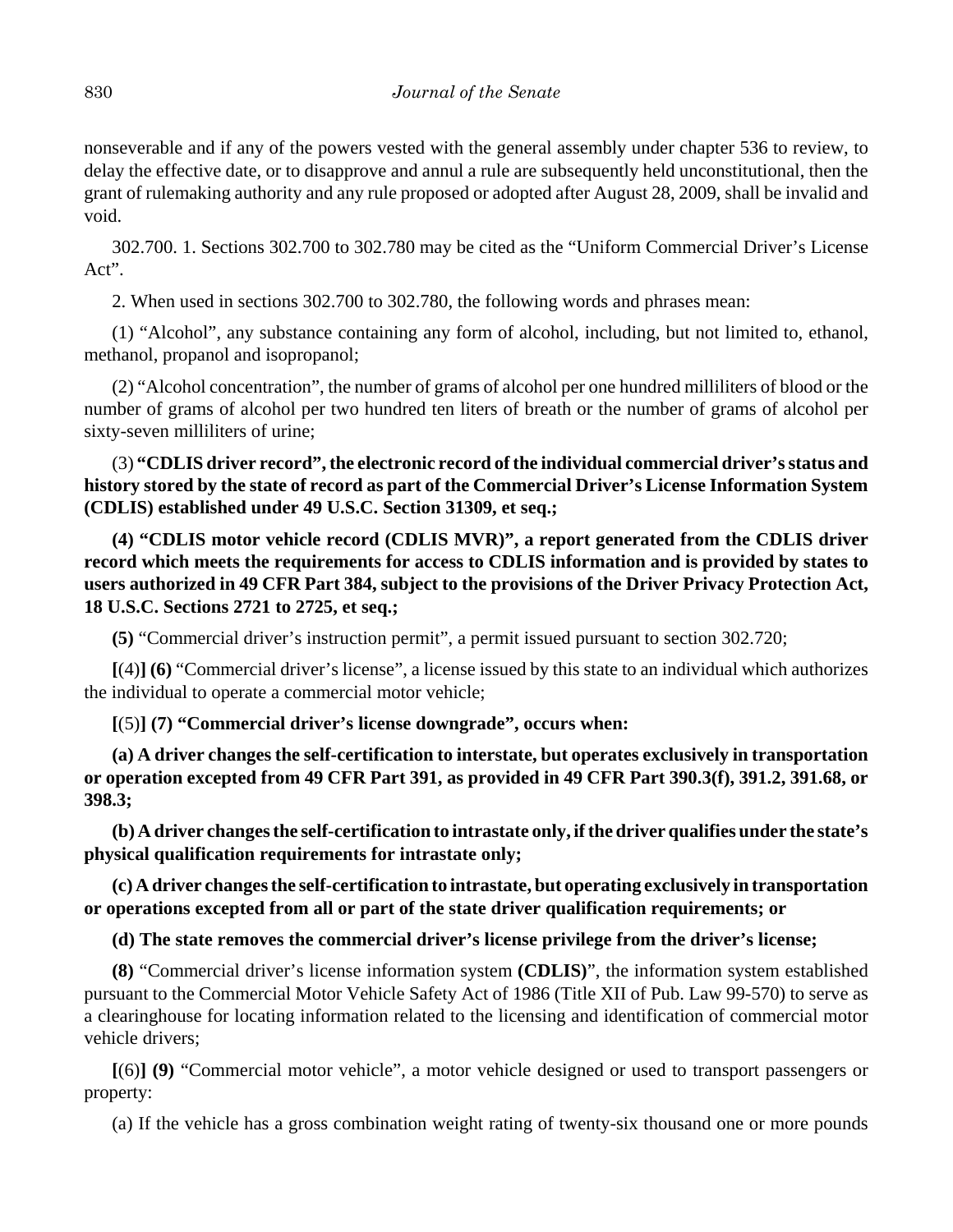inclusive of a towed unit which has a gross vehicle weight rating of ten thousand one pounds or more;

(b) If the vehicle has a gross vehicle weight rating of twenty-six thousand one or more pounds or such lesser rating as determined by federal regulation;

(c) If the vehicle is designed to transport sixteen or more passengers, including the driver; or

(d) If the vehicle is transporting hazardous materials and is required to be placarded under the Hazardous Materials Transportation Act (46 U.S.C. 1801, et seq.);

**[**(7)**] (10)** "Controlled substance", any substance so classified under Section 102(6) of the Controlled Substances Act (21 U.S.C. 802(6)), and includes all substances listed in schedules I through V of 21 CFR part 1308, as they may be revised from time to time;

**[**(8)**] (11)** "Conviction", an unvacated adjudication of guilt, including pleas of guilt and nolo contendre, or a determination that a person has violated or failed to comply with the law in a court of original jurisdiction or an authorized administrative proceeding, an unvacated forfeiture of bail or collateral deposited to secure the person's appearance in court, the payment of a fine or court cost, or violation of a condition of release without bail, regardless of whether the penalty is rebated, suspended or prorated, including an offense for failure to appear or pay;

**[**(9)**] (12)** "Director", the director of revenue or his authorized representative;

**[**(10)**] (13)** "Disqualification", any of the following three actions:

(a) The suspension, revocation, or cancellation of a commercial driver's license;

(b) Any withdrawal of a person's privileges to drive a commercial motor vehicle by a state**, Canada, or Mexico** as the result of a violation of federal, state, county, municipal, or local law relating to motor vehicle traffic control or violations committed through the operation of motor vehicles, other than parking, vehicle weight, or vehicle defect violations;

(c) A determination by the Federal Motor Carrier Safety Administration that a person is not qualified to operate a commercial motor vehicle under 49 CFR Part 383.52 or Part 391;

**[**(11)**] (14)** "Drive", to drive, operate or be in physical control of a commercial motor vehicle;

**[**(12)**] (15)** "Driver", any person who drives, operates, or is in physical control of a motor vehicle, or who is required to hold a commercial driver's license;

## **(16) "Driver applicant", an individual who applies to obtain, transfer, upgrade, or renew a commercial driver's license in this state;**

**[**(13)**] (17)** "Driving under the influence of alcohol", the commission of any one or more of the following acts:

(a) Driving a commercial motor vehicle with the alcohol concentration of four one-hundredths of a percent or more as prescribed by the secretary or such other alcohol concentration as may be later determined by the secretary by regulation;

(b) Driving a commercial or noncommercial motor vehicle while intoxicated in violation of any federal or state law, or in violation of a county or municipal ordinance;

(c) Driving a commercial or noncommercial motor vehicle with excessive blood alcohol content in violation of any federal or state law, or in violation of a county or municipal ordinance;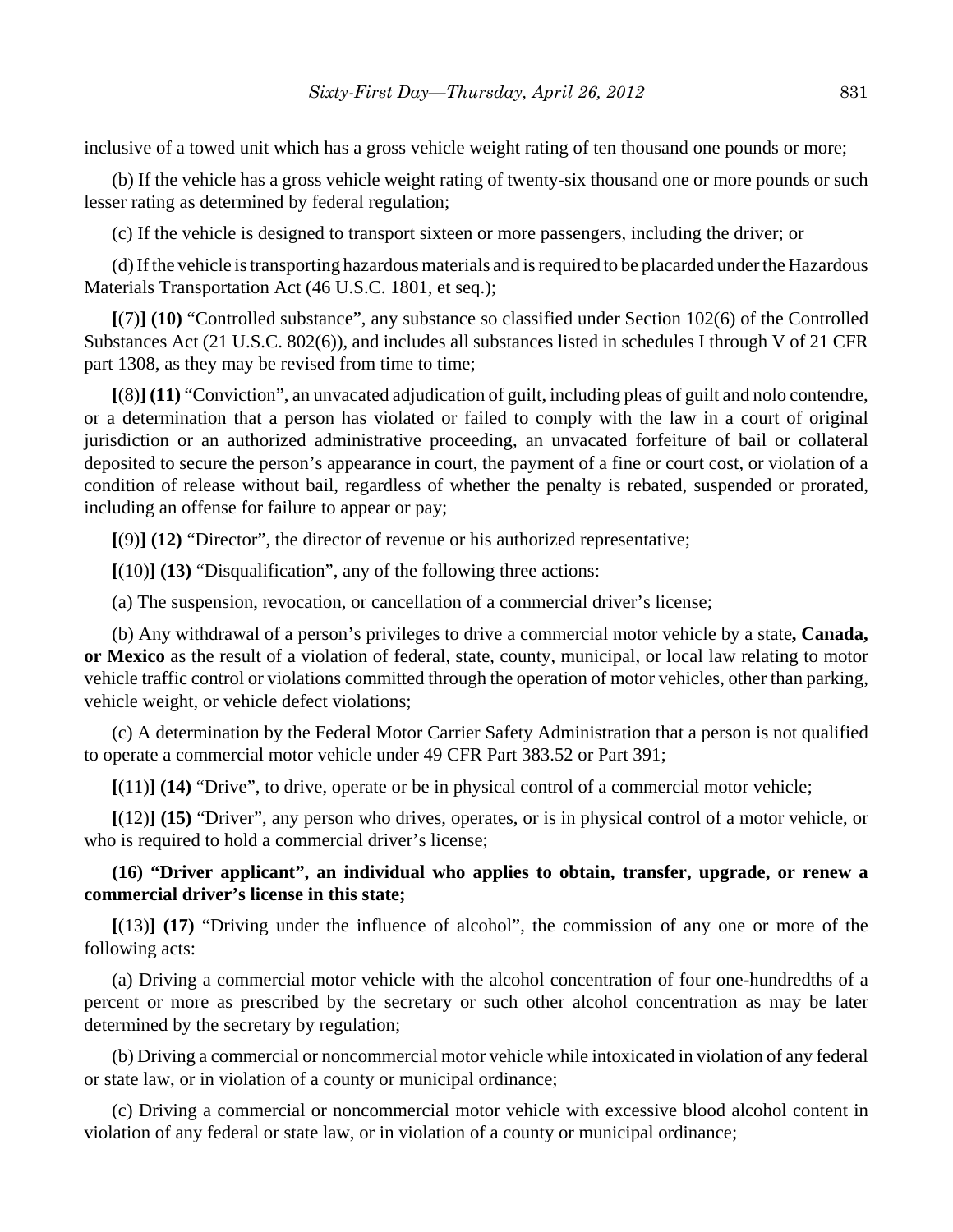(d) Refusing to submit to a chemical test in violation of section 577.041, section 302.750, any federal or state law, or a county or municipal ordinance; or

(e) Having any state, county or municipal alcohol-related enforcement contact, as defined in subsection 3 of section 302.525; provided that any suspension or revocation pursuant to section 302.505, committed in a noncommercial motor vehicle by an individual twenty-one years of age or older shall have been committed by the person with an alcohol concentration of at least eight-hundredths of one percent or more, or in the case of an individual who is less than twenty-one years of age, shall have been committed by the person with an alcohol concentration of at least two-hundredths of one percent or more, and if committed in a commercial motor vehicle, a concentration of four-hundredths of one percent or more;

**[**(14)**] (18)** "Driving under the influence of a controlled substance", the commission of any one or more of the following acts in a commercial or noncommercial motor vehicle:

(a) Driving a commercial or noncommercial motor vehicle while under the influence of any substance so classified under Section 102(6) of the Controlled Substances Act (21 U.S.C. 802(6)), including any substance listed in schedules I through V of 21 CFR Part 1308, as they may be revised from time to time;

(b) Driving a commercial or noncommercial motor vehicle while in a drugged condition in violation of any federal or state law or in violation of a county or municipal ordinance; or

(c) Refusing to submit to a chemical test in violation of section 577.041, section 302.750, any federal or state law, or a county or municipal ordinance;

**[**(15)**] (19)** "Employer", any person, including the United States, a state, or a political subdivision of a state, who owns or leases a commercial motor vehicle or assigns a driver to operate such a vehicle;

## **(20) "Endorsement", an authorization on an individual's commercial driver's license permitting the individual to operate certain types of commercial motor vehicles;**

**[**(16)**] (21)** "Farm vehicle", a commercial motor vehicle controlled and operated by a farmer used exclusively for the transportation of agricultural products, farm machinery, farm supplies, or a combination of these, within one hundred fifty miles of the farm, other than one which requires placarding for hazardous materials as defined in this section, or used in the operation of a common or contract motor carrier, except that a farm vehicle shall not be a commercial motor vehicle when the total combined gross weight rating does not exceed twenty-six thousand one pounds when transporting fertilizers as defined in subdivision **[**(21)**] (27)** of this subsection;

**[**(17)**] (22)** "Fatality", the death of a person as a result of a motor vehicle accident;

**[**(18)**] (23)** "Felony", any offense under state or federal law that is punishable by death or imprisonment for a term exceeding one year;

## **(24) "Foreign", outside the fifty states of the United States and the District of Columbia;**

**[**(19)**] (25)** "Gross combination weight rating" or "GCWR", the value specified by the manufacturer as the loaded weight of a combination (articulated) vehicle. In the absence of a value specified by the manufacturer, GCWR will be determined by adding the GVWR of the power unit and the total weight of the towed unit and any load thereon;

**[**(20)**] (26)** "Gross vehicle weight rating" or "GVWR", the value specified by the manufacturer as the loaded weight of a single vehicle;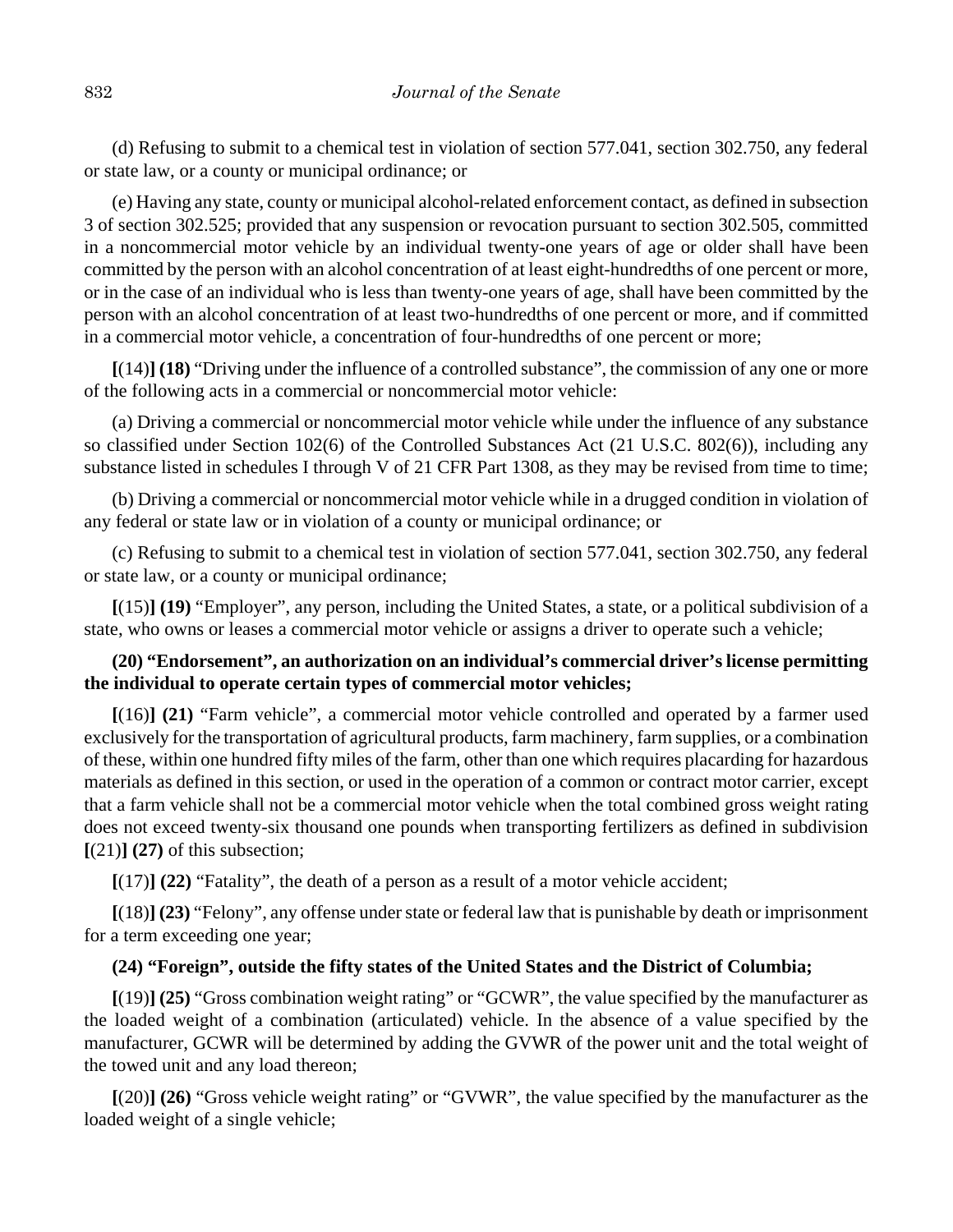**[**(21)**] (27)** "Hazardous materials", any material that has been designated as hazardous under 49 U.S.C. 5103 and is required to be placarded under subpart F of CFR Part 172 or any quantity of a material listed as a select agent or toxin in 42 CFR Part 73. Fertilizers, including but not limited to ammonium nitrate, phosphate, nitrogen, anhydrous ammonia, lime, potash, motor fuel or special fuel, shall not be considered hazardous materials when transported by a farm vehicle provided all other provisions of this definition are followed;

**[**(22)**] (28)** "Imminent hazard", the existence of a condition that presents a substantial likelihood that death, serious illness, severe personal injury, or a substantial endangerment to health, property, or the environment may occur before the reasonably foreseeable completion date of a formal proceeding begins to lessen the risk of that death, illness, injury, or endangerment;

**[**(23)**] (29)** "Issuance", the initial licensure, license transfers, license renewals, and license upgrades;

**(30) "Medical examiner", a person who is licensed, certified, or registered, in accordance with applicable state laws and regulations, to perform physical examinations. The term includes, but is not limited to, doctors of medicine, doctors of osteopathy, physician assistants, advanced practice nurses, and doctors of chiropractic;**

**(31) "Medical variance", when a driver has received one of the following that allows the driver to be issued a medical certificate:**

**(a) An exemption letter permitting operation of a commercial motor vehicle under 49 CFR Part 381, Subpart C or 49 CFR Part 391.64;**

**(b) A skill performance evaluation certificate permitting operation of a commercial motor vehicle under 49 CFR Part 391.49;**

**[**(24)**] (32)** "Motor vehicle", any self-propelled vehicle not operated exclusively upon tracks;

**[**(25)**] (33)** "Noncommercial motor vehicle", a motor vehicle or combination of motor vehicles not defined by the term "commercial motor vehicle" in this section;

**[**(26)**] (34)** "Out of service", a temporary prohibition against the operation of a commercial motor vehicle by a particular driver, or the operation of a particular commercial motor vehicle, or the operation of a particular motor carrier;

**[**(27)**] (35)** "Out-of-service order", a declaration by **[**the Federal Highway Administration, or any**] an** authorized enforcement officer of a federal, state, **[**Commonwealth of Puerto Rico,**]** Canadian, Mexican or any local jurisdiction, that a driver, or a commercial motor vehicle, or a motor carrier operation, is out of service **under 49 CFR Part 386.72, 392.5, 392.9a, 395.13, or 396.9, or comparable laws, or the North American Standard Out-of-Service Criteria**;

**[**(28)**] (36)** "School bus", a commercial motor vehicle used to transport preprimary, primary, or secondary school students from home to school, from school to home, or to and from school-sponsored events. School bus does not include a bus used as a common carrier as defined by the Secretary;

**[**(29)**] (37)** "Secretary", the Secretary of Transportation of the United States;

**[**(30)**] (38)** "Serious traffic violation", driving a commercial motor vehicle in such a manner that the driver receives a conviction for the following offenses or driving a noncommercial motor vehicle when the driver receives a conviction for the following offenses and the conviction results in the suspension or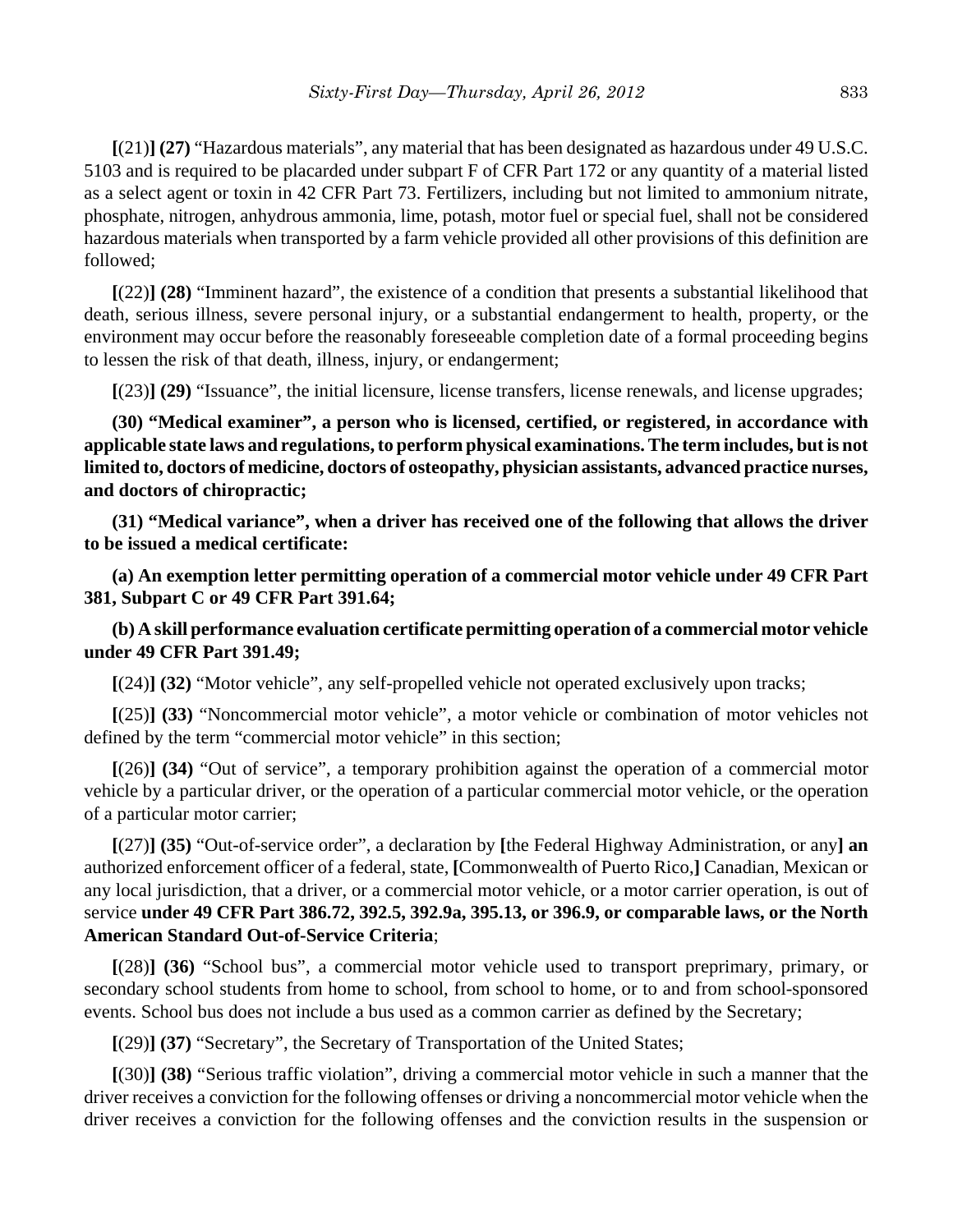revocation of the driver's license or noncommercial motor vehicle driving privilege:

(a) Excessive speeding, as defined by the Secretary by regulation;

(b) Careless, reckless or imprudent driving which includes, but shall not be limited to, any violation of section 304.016, any violation of section 304.010, or any other violation of federal or state law, or any county or municipal ordinance while driving a commercial motor vehicle in a willful or wanton disregard for the safety of persons or property, or improper or erratic traffic lane changes, or following the vehicle ahead too closely, but shall not include careless and imprudent driving by excessive speed;

(c) A violation of any federal or state law or county or municipal ordinance regulating the operation of motor vehicles arising out of an accident or collision which resulted in death to any person, other than a parking violation;

(d) Driving a commercial motor vehicle without obtaining a commercial driver's license in violation of any federal or state or county or municipal ordinance;

(e) Driving a commercial motor vehicle without a commercial driver's license in the driver's possession in violation of any federal or state or county or municipal ordinance. Any individual who provides proof to the court which has jurisdiction over the issued citation that the individual held a valid commercial driver's license on the date that the citation was issued shall not be guilty of this offense;

(f) Driving a commercial motor vehicle without the proper commercial driver's license class or endorsement for the specific vehicle group being operated or for the passengers or type of cargo being transported in violation of any federal or state law or county or municipal ordinance; or

(g) Any other violation of a federal or state law or county or municipal ordinance regulating the operation of motor vehicles, other than a parking violation, as prescribed by the secretary by regulation;

**[**(31)**] (39)** "State", a state**[**, territory or possession**]** of the United States**[**, the District of Columbia, the Commonwealth of Puerto Rico, Mexico, and any province of Canada**]**;

**[**(32)**] (40)** "United States", the fifty states and the District of Columbia.

**302.768. 1. Any applicant for a commercial driver's license or commercial driver's instruction permit shall comply with the Federal Motor Carrier Safety Administration application requirements of 49 CFR Part 383.71 by certifying to one of the following applicable statements relating to federal and state driver qualification rules:**

**(1) Nonexcepted interstate: Certifies the applicant is a driver operating or expecting to operate in interstate or foreign commerce, or is otherwise subject to and meets requirements of 49 CFR Part 391 and is required to obtain a medical examiner's certificate as defined in 49 CFR Part 391.45;**

**(2) Excepted interstate: Certifies the applicant is a driver operating or expecting to operate entirely in interstate commerce that is not subject to Part 391 and is subject to Missouri driver qualifications and not required to obtain a medical examiner's certificate;**

**(3) Nonexcepted intrastate: Certifies the applicant is a driver operating only in intrastate commerce and is subject to Missouri driver qualifications;**

**(4) Excepted intrastate: Certifies the applicant operates or expects to operate only in intrastate commerce, and engaging only in operations excepted from all parts of the Missouri driver qualification requirements.**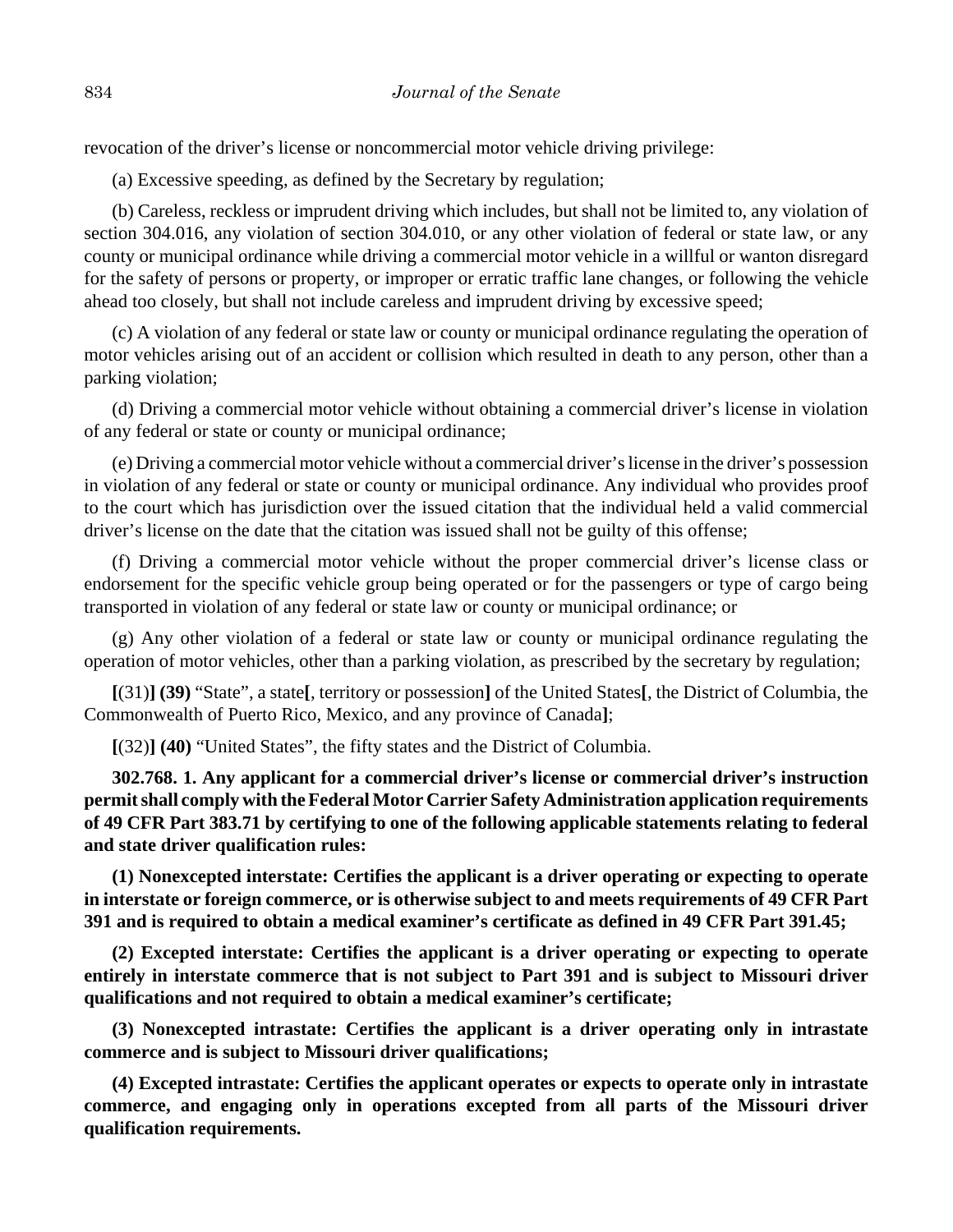**2. Any applicant who cannot meet certification requirements under one of the categories defined in subsection 1 of this section shall be denied issuance of a commercial driver's license or commercial driver's instruction permit.**

**3. An applicant certifying to operation in nonexcepted interstate or nonexcepted intrastate commerce shall provide the state with an original or copy of a current medical examiners certificate or a medical examiners certificate accompanied by a medical variance or waiver. The state shall retain the original or copy of the documentation of physical qualification for a minimum of three years beyond the date the certificate was issued.**

**4. Applicants certifying to operation in nonexcepted interstate commerce or nonexcepted intrastate commerce shall provide an updated medical certificate or variance documents to maintain a certified status during the term of the commercial driver's license or commercial driver's instruction permit in order to retain commercial privileges.**

**5. The director shall post the medical examiners certificate of information, medical variance if applicable, the applicant's self-certification and certification status to the Missouri driver record within ten calendar days and such information will become part of the CDLIS driver record.**

**6. Applicants certifying to operation in nonexcepted interstate commerce or nonexcepted intrastate commerce who fail to provide or maintain a current medical examiners certificate, or if the state has received notice of a medical variance or waiver expiring or being rescinded, the state shall, within ten calendar days, update the driver's medical certification status to "not certified". The state shall notify the driver of the change in certification status and require the driver to annually comply with requirements for a commercial driver's license downgrade within sixty days of the expiration of the applicant certification.**

**7. The department of revenue may, by rule, establish the cost and criteria for submission of updated medical certification status information as required under this section.**

**8. Any person who falsifies any information in an application for or update of medical certification status information for a commercial driver's license shall not be licensed to operate a commercial motor vehicle, or the person's commercial driver's license shall be canceled for a period of one year after the director discovers such falsification.**

**9. The director may promulgate rules and regulations necessary to administer and enforce this section. Any rule or portion of a rule, as that term is defined in section 536.010, that is created under the authority delegated in this section shall become effective only if it complies with and is subject to all of the provisions of chapter 536 and, if applicable, section 536.028. This section and chapter 536 are nonseverable and if any of the powers vested with the general assembly pursuant to chapter 536 to review, to delay the effective date, or to disapprove and annul a rule are subsequently held unconstitutional, then the grant of rulemaking authority and any rule proposed or adopted after August 28, 2012, shall be invalid and void.**

Section B. The repeal and reenactment of section 302.700 and the enactment of section 302.768 of this act shall become effective on the date the director of the department of revenue begins accepting commercial driver license medical certifications under sections 302.700 and 302.768, or on May 1, 2013, whichever occurs first. If the director of revenue begins accepting commercial driver license medical certifications under sections 302.700 and 302.768 prior to May 1, 2013, the director of the department of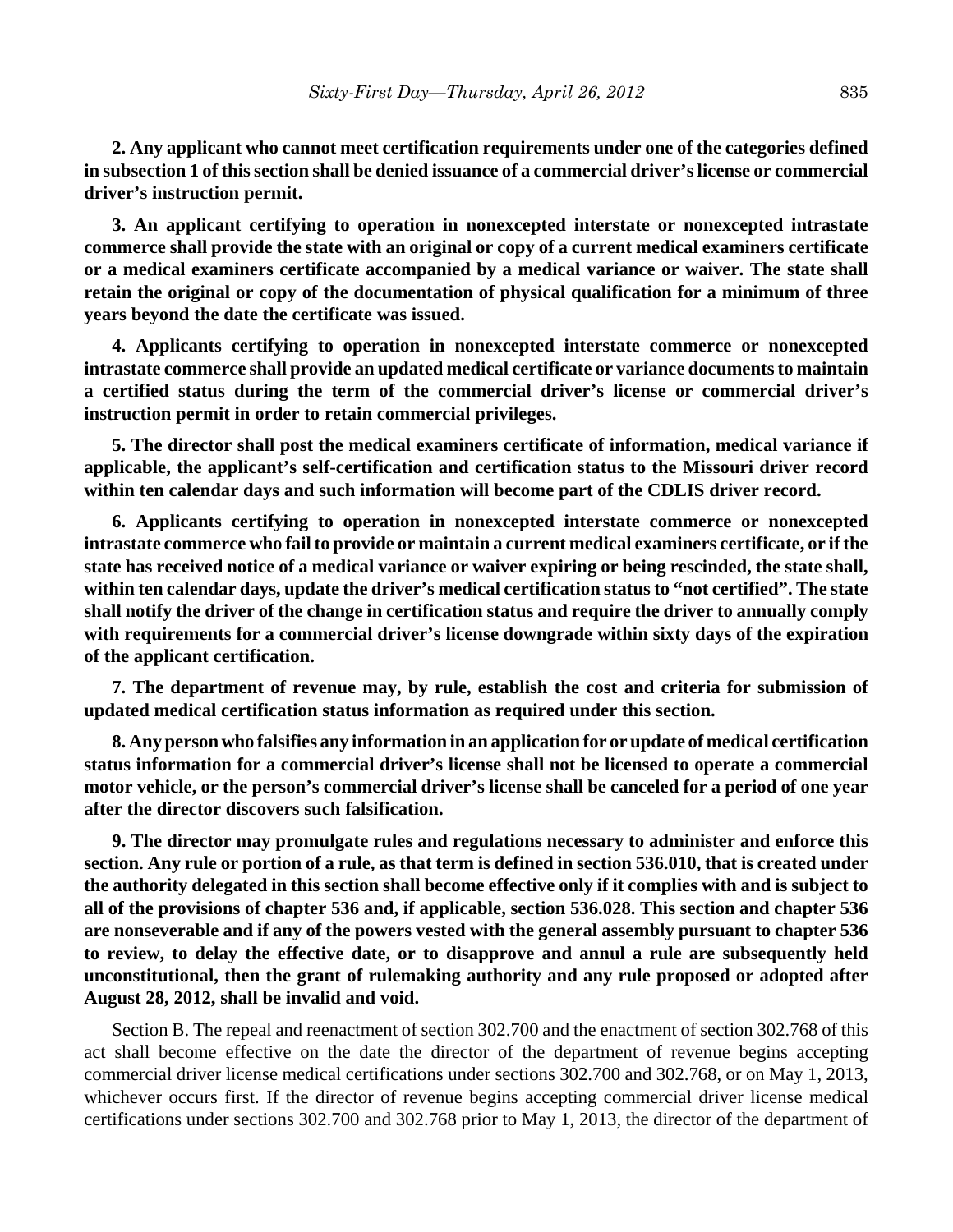revenue shall notify the revisor of statutes of such fact."; and

Further amend said bill by amending the title, enacting clause, and intersectional references accordingly.

#### HOUSE AMENDMENT NO. 8

Amend Senate Bill No. 564, Page 1, In the Title, Lines 3-5, by deleting all of said lines and inserting in lieu thereof the words, "to transportation."; and

Further amend said bill, Page 1, Section A, Line 2, by inserting after all of said section, the following:

"142.815. 1. Motor fuel used for the following nonhighway purposes is exempt from the fuel tax imposed by this chapter, and a refund may be claimed by the consumer, except as provided for in subdivision (1) of this subsection, if the tax has been paid and no refund has been previously issued:

(1) Motor fuel used for nonhighway purposes including fuel for farm tractors or stationary engines owned or leased and operated by any person and used exclusively for agricultural purposes and including, beginning January 1, 2006, bulk sales of one hundred gallons or more of gasoline made to farmers and delivered by the ultimate vender to a farm location for agricultural purposes only. As used in this section, the term "farmer" shall mean any person engaged in farming in an authorized farm corporation, family farm, or family farm corporation as defined in section 350.010. At the discretion of the ultimate vender, the refund may be claimed by the ultimate vender on behalf of the consumer for sales made to farmers and to persons engaged in construction for agricultural purposes as defined in section 142.800. After December 31, 2000, the refund may be claimed only by the consumer and may not be claimed by the ultimate vender unless bulk sales of gasoline are made to a farmer after January 1, 2006, as provided in this subdivision and the farmer provides an exemption certificate to the ultimate vender, in which case the ultimate vender may make a claim for refund under section 142.824 but shall be liable for any erroneous refund;

(2) Kerosene sold for use as fuel to generate power in aircraft engines, whether in aircraft or for training, testing or research purposes of aircraft engines;

(3) Diesel fuel used as heating oil, or in railroad locomotives or any other motorized flanged-wheel rail equipment, or used for other nonhighway purposes other than as expressly exempted pursuant to another provision.

2. Subject to the procedural requirements and conditions set out in this chapter, the following uses are exempt from the tax imposed by section 142.803 on motor fuel, and a deduction or a refund may be claimed:

(1) Motor fuel for which proof of export is available in the form of a terminal-issued destination state shipping paper and which is either:

(a) Exported by a supplier who is licensed in the destination state or through the bulk transfer system;

(b) Removed by a licensed distributor for immediate export to a state for which all the applicable taxes and fees (however nominated in that state) of the destination state have been paid to the supplier, as a trustee, who is licensed to remit tax to the destination state; or which is destined for use within the destination state by the federal government for which an exemption has been made available by the destination state subject to procedural rules and regulations promulgated by the director; or

(c) Acquired by a licensed distributor and which the tax imposed by this chapter has previously been paid or accrued either as a result of being stored outside of the bulk transfer system immediately prior to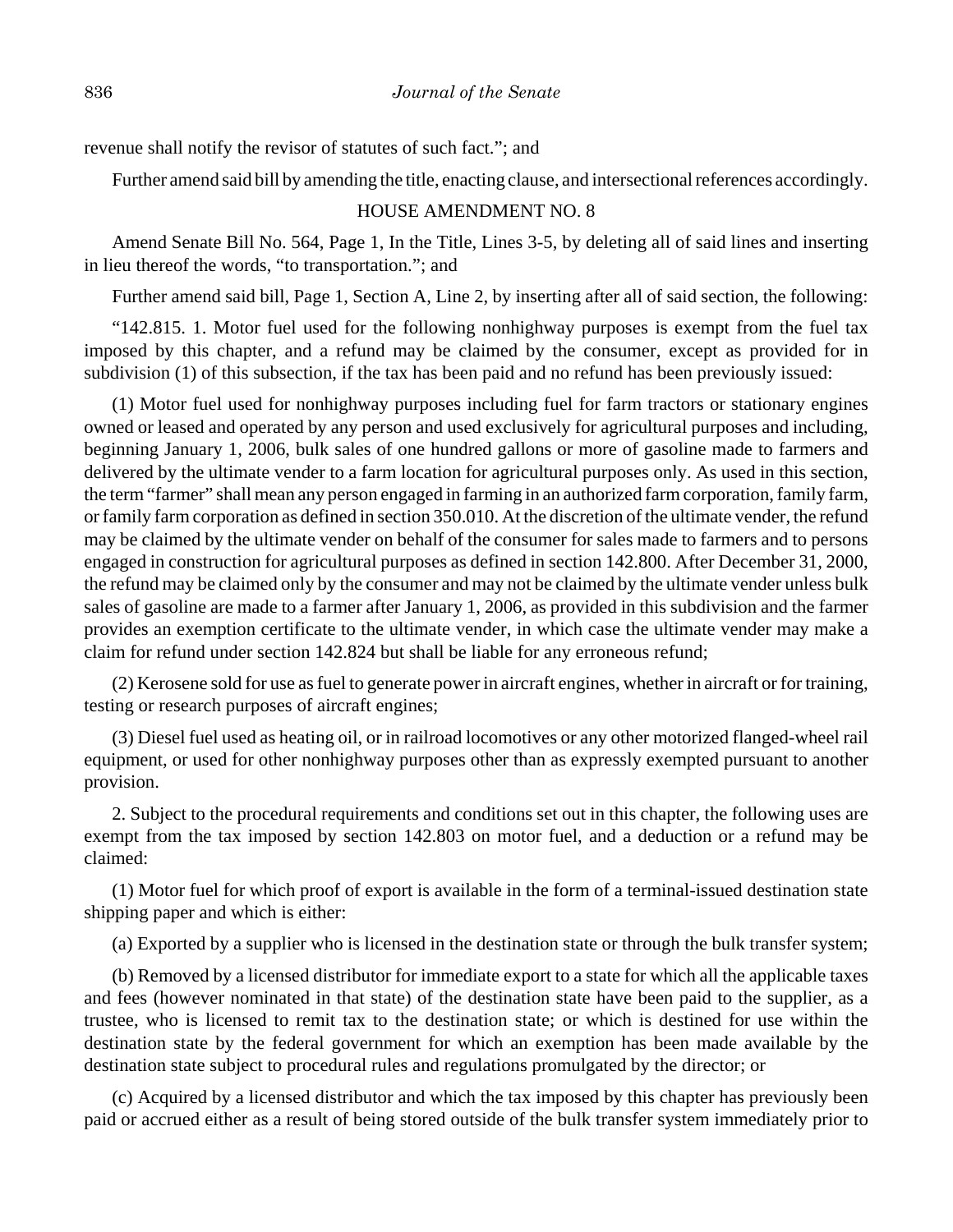loading or as a diversion across state boundaries properly reported in conformity with this chapter and was subsequently exported from this state on behalf of the distributor; The exemption pursuant to paragraph (a) of this subdivision shall be claimed by a deduction on the report of the supplier which is otherwise responsible for remitting the tax upon removal of the product from a terminal or refinery in this state. The exemption pursuant to paragraphs (b) and (c) of this subdivision shall be claimed by the distributor, upon a refund application made to the director within three years. A refund claim may be made monthly or whenever the claim exceeds one thousand dollars;

(2) Undyed K-1 kerosene sold at retail through dispensers which have been designed and constructed to prevent delivery directly from the dispenser into a vehicle fuel supply tank, and undyed K-1 kerosene sold at retail through nonbarricaded dispensers in quantities of not more than twenty-one gallons for use other than for highway purposes. Exempt use of undyed kerosene shall be governed by rules and regulations of the director. If no rules or regulations are promulgated by the director, then the exempt use of undyed kerosene shall be governed by rules and regulations of the Internal Revenue Service. A distributor or supplier delivering to a retail facility shall obtain an exemption certificate from the owner or operator of such facility stating that its sales conform to the dispenser requirements of this subdivision. A licensed distributor, having obtained such certificate, may provide a copy to his or her supplier and obtain undyed kerosene without the tax levied by section 142.803. Having obtained such certificate in good faith, such supplier shall be relieved of any responsibility if the fuel is later used in a taxable manner. An ultimate vendor who obtained undyed kerosene upon which the tax levied by section 142.803 had been paid and makes sales qualifying pursuant to this subsection may apply for a refund of the tax pursuant to application, as provided in section 142.818, to the director provided the ultimate vendor did not charge such tax to the consumer;

(3) Motor fuel sold to the United States or any agency or instrumentality thereof. This exemption shall be claimed as provided in section 142.818;

(4) Motor fuel used solely and exclusively as fuel to propel motor vehicles on the public roads and highways of this state when leased or owned and when being operated by a federally recognized Indian tribe in the performance of essential governmental functions, such as providing police, fire, health or water services. The exemption for use pursuant to this subdivision shall be made available to the tribal government upon a refund application stating that the motor fuel was purchased for the exclusive use of the tribe in performing named essential governmental services;

(5) That portion of motor fuel used to operate equipment attached to a motor vehicle, if the motor fuel was placed into the fuel supply tank of a motor vehicle that has a common fuel reservoir for travel on a highway and for the operation of equipment, or if the motor fuel was placed in a separate fuel tank and used only for the operation of auxiliary equipment. The exemption for use pursuant to this subdivision shall be claimed by a refund claim filed by the consumer who shall provide evidence of an allocation of use satisfactory to the director;

(6) Motor fuel acquired by a consumer out-of-state and carried into this state, retained within and consumed from the same vehicle fuel supply tank within which it was imported, except interstate motor fuel users;

(7) Motor fuel which was purchased tax-paid and which was lost or destroyed as a direct result of a sudden and unexpected casualty or which had been accidentally contaminated so as to be unsalable as highway fuel as shown by proper documentation as required by the director. The exemption pursuant to this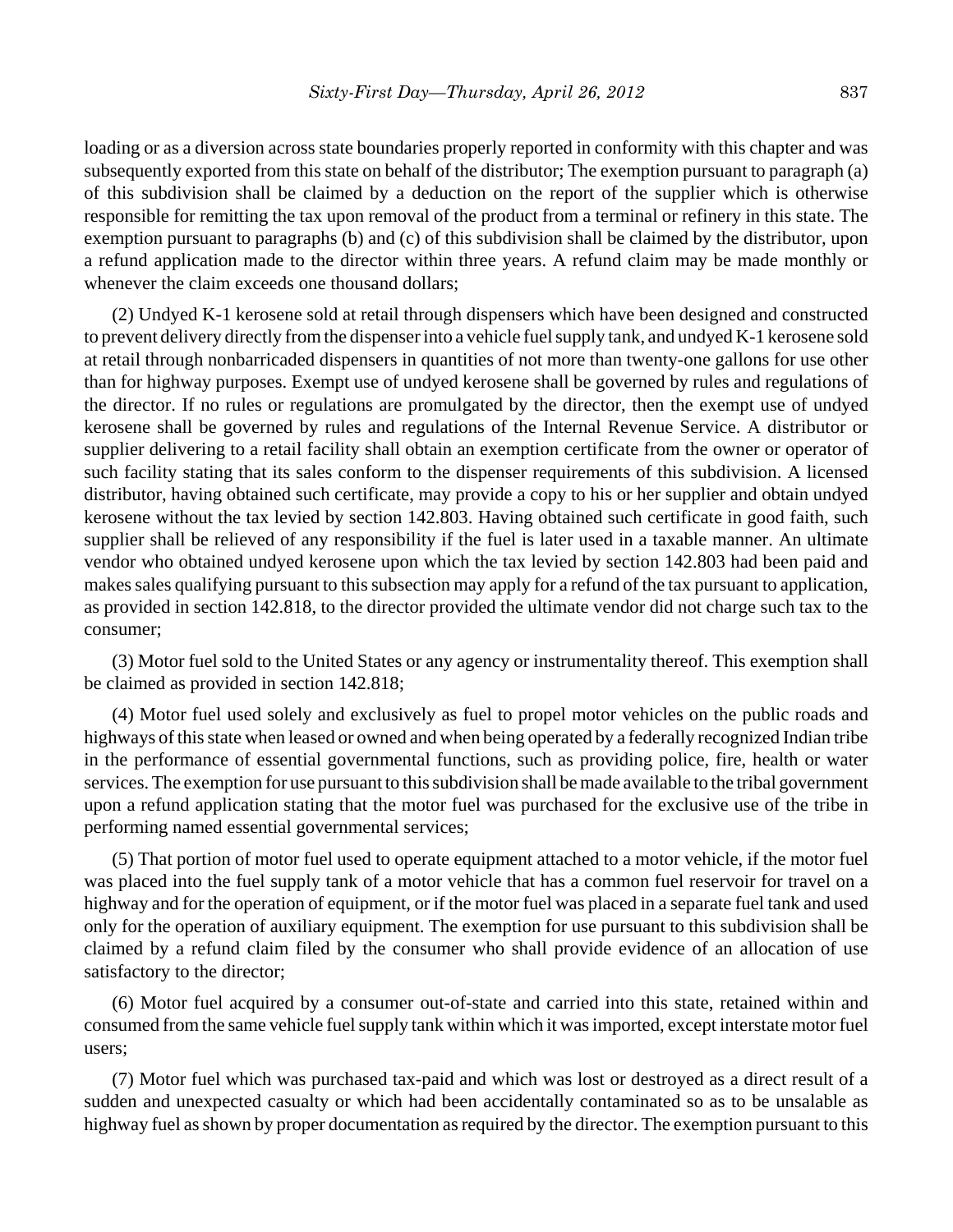subdivision shall be refunded to the person or entity owning the motor fuel at the time of the contamination or loss. Such person shall notify the director in writing of such event and the amount of motor fuel lost or contaminated within ten days from the date of discovery of such loss or contamination, and within thirty days after such notice, shall file an affidavit sworn to by the person having immediate custody of such motor fuel at the time of the loss or contamination, setting forth in full the circumstances and the amount of the loss or contamination and such other information with respect thereto as the director may require;

(8) Dyed diesel fuel or dyed kerosene used for an exempt purpose. This exemption shall be claimed as follows:

(a) A supplier or importer shall take a deduction against motor fuel tax owed on their monthly report for those gallons of dyed diesel fuel or dyed kerosene imported or removed from a terminal or refinery destined for delivery to a point in this state as shown on the shipping papers;

(b) This exemption shall be claimed by a deduction on the report of the supplier which is otherwise responsible for remitting the tax on removal of the product from a terminal or refinery in this state;

(c) This exemption shall be claimed by the distributor, upon a refund application made to the director within three years. A refund claim may be made monthly or whenever the claim exceeds one thousand dollars.

**3. Motor fuel used in any watercraft, as such term is defined in section 306.010, is exempt from the fuel tax imposed by this chapter, and no such tax shall be imposed or levied on any motor fuel delivered to any marina or other retailer within this state who sells such fuel solely for use in any watercraft in this state. Any distributor who delivers motor fuel to any marina located in this state for use only in a watercraft may also claim the exemption provided in this subsection.**

144.030. 1. There is hereby specifically exempted from the provisions of sections 144.010 to 144.525 and from the computation of the tax levied, assessed or payable pursuant to sections 144.010 to 144.525 such retail sales as may be made in commerce between this state and any other state of the United States, or between this state and any foreign country, and any retail sale which the state of Missouri is prohibited from taxing pursuant to the Constitution or laws of the United States of America, and such retail sales of tangible personal property which the general assembly of the state of Missouri is prohibited from taxing or further taxing by the constitution of this state.

2. There are also specifically exempted from the provisions of the local sales tax law as defined in section 32.085, section 238.235, and sections 144.010 to 144.525 and 144.600 to 144.761 and from the computation of the tax levied, assessed or payable pursuant to the local sales tax law as defined in section 32.085, section 238.235, and sections 144.010 to 144.525 and 144.600 to 144.745:

(1) Motor fuel or special fuel subject to an excise tax of this state, unless all or part of such excise tax is refunded pursuant to section 142.824; or upon the sale at retail of fuel to be consumed in manufacturing or creating gas, power, steam, electrical current or in furnishing water to be sold ultimately at retail; or feed for livestock or poultry; or grain to be converted into foodstuffs which are to be sold ultimately in processed form at retail; or seed, limestone or fertilizer which is to be used for seeding, liming or fertilizing crops which when harvested will be sold at retail or will be fed to livestock or poultry to be sold ultimately in processed form at retail; economic poisons registered pursuant to the provisions of the Missouri pesticide registration law (sections 281.220 to 281.310) which are to be used in connection with the growth or production of crops, fruit trees or orchards applied before, during, or after planting, the crop of which when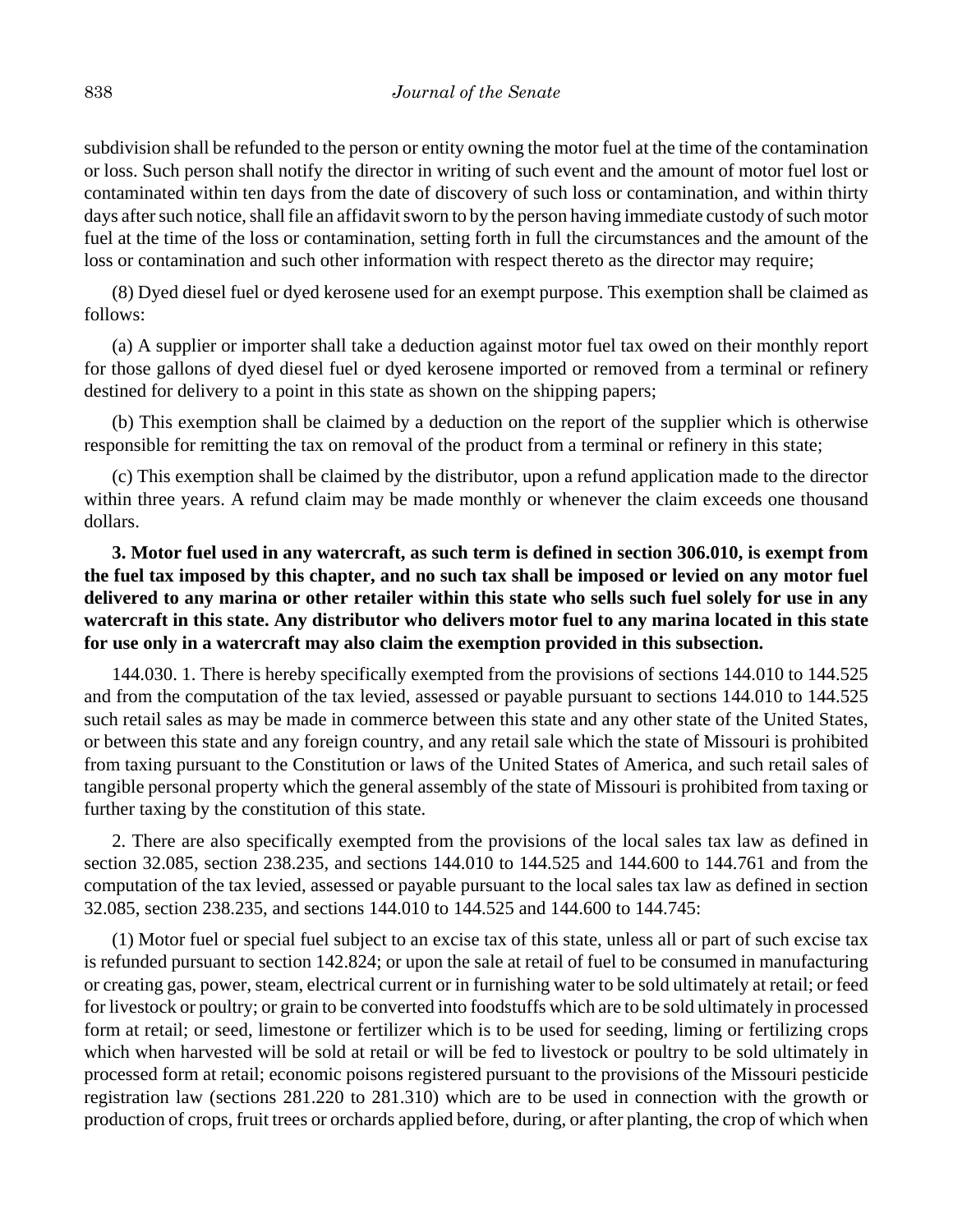harvested will be sold at retail or will be converted into foodstuffs which are to be sold ultimately in processed form at retail;

(2) Materials, manufactured goods, machinery and parts which when used in manufacturing, processing, compounding, mining, producing or fabricating become a component part or ingredient of the new personal property resulting from such manufacturing, processing, compounding, mining, producing or fabricating and which new personal property is intended to be sold ultimately for final use or consumption; and materials, including without limitation, gases and manufactured goods, including without limitation slagging materials and firebrick, which are ultimately consumed in the manufacturing process by blending, reacting or interacting with or by becoming, in whole or in part, component parts or ingredients of steel products intended to be sold ultimately for final use or consumption;

(3) Materials, replacement parts and equipment purchased for use directly upon, and for the repair and maintenance or manufacture of, motor vehicles, watercraft, railroad rolling stock or aircraft engaged as common carriers of persons or property;

(4) Replacement machinery, equipment, and parts and the materials and supplies solely required for the installation or construction of such replacement machinery, equipment, and parts, used directly in manufacturing, mining, fabricating or producing a product which is intended to be sold ultimately for final use or consumption; and machinery and equipment, and the materials and supplies required solely for the operation, installation or construction of such machinery and equipment, purchased and used to establish new, or to replace or expand existing, material recovery processing plants in this state. For the purposes of this subdivision, a "material recovery processing plant" means a facility that has as its primary purpose the recovery of materials into a useable product or a different form which is used in producing a new product and shall include a facility or equipment which are used exclusively for the collection of recovered materials for delivery to a material recovery processing plant but shall not include motor vehicles used on highways. For purposes of this section, the terms motor vehicle and highway shall have the same meaning pursuant to section 301.010. Material recovery is not the reuse of materials within a manufacturing process or the use of a product previously recovered. The material recovery processing plant shall qualify under the provisions of this section regardless of ownership of the material being recovered;

(5) Machinery and equipment, and parts and the materials and supplies solely required for the installation or construction of such machinery and equipment, purchased and used to establish new or to expand existing manufacturing, mining or fabricating plants in the state if such machinery and equipment is used directly in manufacturing, mining or fabricating a product which is intended to be sold ultimately for final use or consumption;

(6) Tangible personal property which is used exclusively in the manufacturing, processing, modification or assembling of products sold to the United States government or to any agency of the United States government;

(7) Animals or poultry used for breeding or feeding purposes, or captive wildlife;

(8) Newsprint, ink, computers, photosensitive paper and film, toner, printing plates and other machinery, equipment, replacement parts and supplies used in producing newspapers published for dissemination of news to the general public;

(9) The rentals of films, records or any type of sound or picture transcriptions for public commercial display;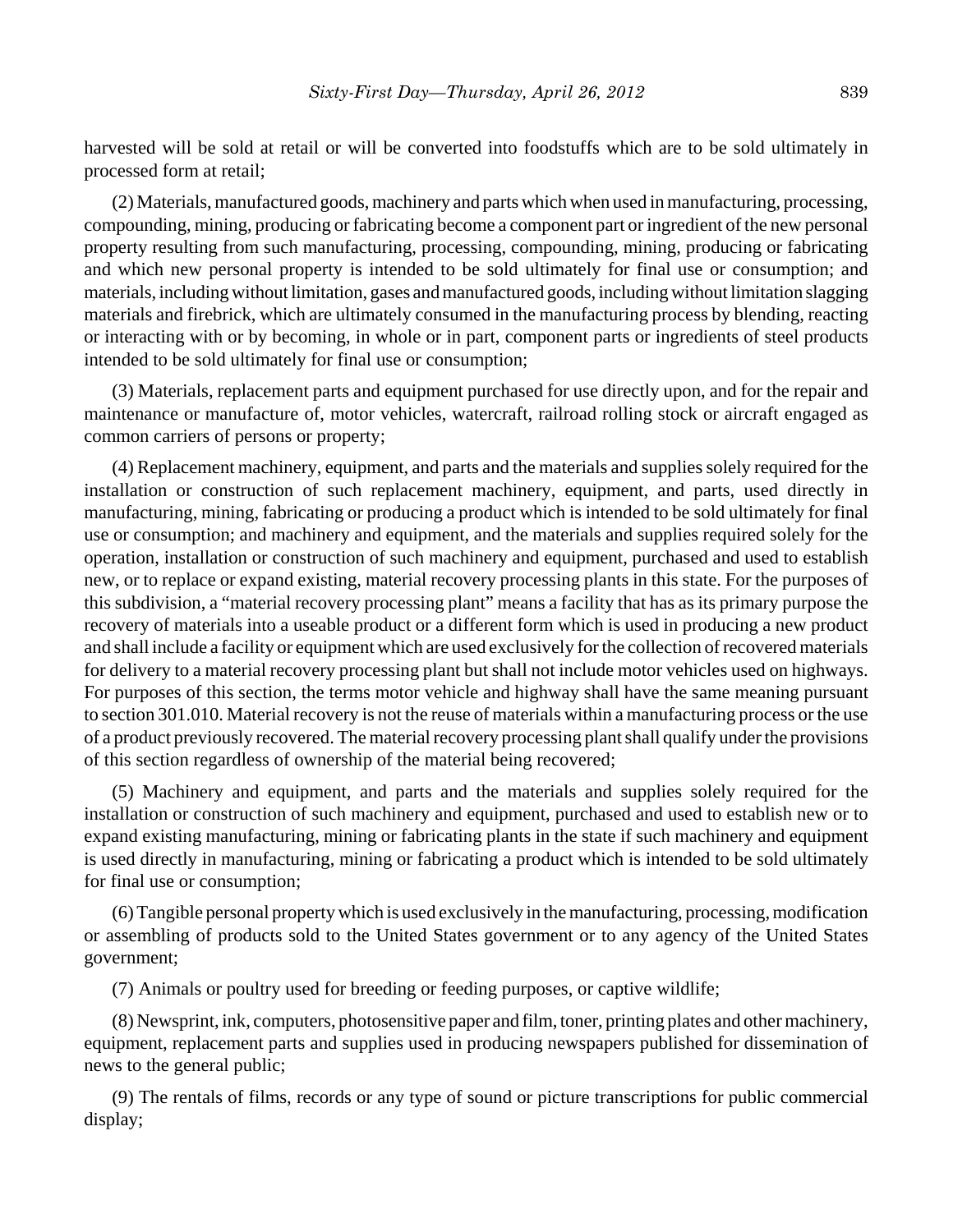(10) Pumping machinery and equipment used to propel products delivered by pipelines engaged as common carriers;

(11) Railroad rolling stock for use in transporting persons or property in interstate commerce and motor vehicles licensed for a gross weight of twenty-four thousand pounds or more or trailers used by common carriers, as defined in section 390.020, in the transportation of persons or property;

(12) Electrical energy used in the actual primary manufacture, processing, compounding, mining or producing of a product, or electrical energy used in the actual secondary processing or fabricating of the product, or a material recovery processing plant as defined in subdivision (4) of this subsection, in facilities owned or leased by the taxpayer, if the total cost of electrical energy so used exceeds ten percent of the total cost of production, either primary or secondary, exclusive of the cost of electrical energy so used or if the raw materials used in such processing contain at least twenty-five percent recovered materials as defined in section 260.200. There shall be a rebuttable presumption that the raw materials used in the primary manufacture of automobiles contain at least twenty-five percent recovered materials. For purposes of this subdivision, "processing" means any mode of treatment, act or series of acts performed upon materials to transform and reduce them to a different state or thing, including treatment necessary to maintain or preserve such processing by the producer at the production facility;

(13) Anodes which are used or consumed in manufacturing, processing, compounding, mining, producing or fabricating and which have a useful life of less than one year;

(14) Machinery, equipment, appliances and devices purchased or leased and used solely for the purpose of preventing, abating or monitoring air pollution, and materials and supplies solely required for the installation, construction or reconstruction of such machinery, equipment, appliances and devices;

(15) Machinery, equipment, appliances and devices purchased or leased and used solely for the purpose of preventing, abating or monitoring water pollution, and materials and supplies solely required for the installation, construction or reconstruction of such machinery, equipment, appliances and devices;

(16) Tangible personal property purchased by a rural water district;

(17) All amounts paid or charged for admission or participation or other fees paid by or other charges to individuals in or for any place of amusement, entertainment or recreation, games or athletic events, including museums, fairs, zoos and planetariums, owned or operated by a municipality or other political subdivision where all the proceeds derived therefrom benefit the municipality or other political subdivision and do not inure to any private person, firm, or corporation;

(18) All sales of insulin and prosthetic or orthopedic devices as defined on January 1, 1980, by the federal Medicare program pursuant to Title XVIII of the Social Security Act of 1965, including the items specified in Section  $1862(a)(12)$  of that act, and also specifically including hearing aids and hearing aid supplies and all sales of drugs which may be legally dispensed by a licensed pharmacist only upon a lawful prescription of a practitioner licensed to administer those items, including samples and materials used to manufacture samples which may be dispensed by a practitioner authorized to dispense such samples and all sales or rental of medical oxygen, home respiratory equipment and accessories, hospital beds and accessories and ambulatory aids, all sales or rental of manual and powered wheelchairs, stairway lifts, Braille writers, electronic Braille equipment and, if purchased or rented by or on behalf of a person with one or more physical or mental disabilities to enable them to function more independently, all sales or rental of scooters, reading machines, electronic print enlargers and magnifiers, electronic alternative and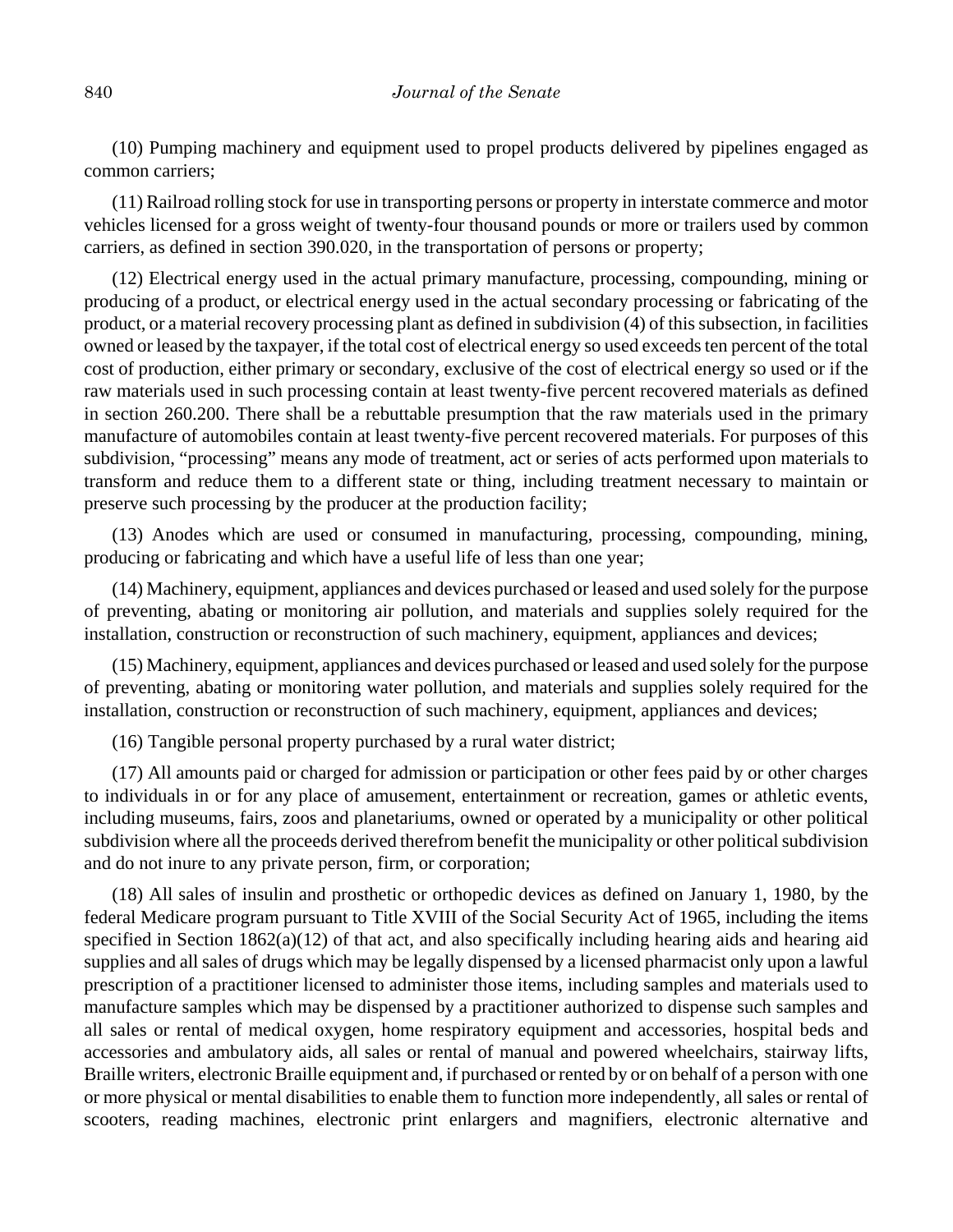augmentative communication devices, and items used solely to modify motor vehicles to permit the use of such motor vehicles by individuals with disabilities or sales of over-the-counter or nonprescription drugs to individuals with disabilities, and drugs required by the Food and Drug Administration to meet the over-the-counter drug product labeling requirements in 21 CFR 201.66, or its successor, as prescribed by a health care practitioner licensed to prescribe;

(19) All sales made by or to religious and charitable organizations and institutions in their religious, charitable or educational functions and activities and all sales made by or to all elementary and secondary schools operated at public expense in their educational functions and activities;

(20) All sales of aircraft to common carriers for storage or for use in interstate commerce and all sales made by or to not-for-profit civic, social, service or fraternal organizations, including fraternal organizations which have been declared tax-exempt organizations pursuant to Section 501(c)(8) or (10) of the 1986 Internal Revenue Code, as amended, in their civic or charitable functions and activities and all sales made to eleemosynary and penal institutions and industries of the state, and all sales made to any private not-for-profit institution of higher education not otherwise excluded pursuant to subdivision (19) of this subsection or any institution of higher education supported by public funds, and all sales made to a state relief agency in the exercise of relief functions and activities;

(21) All ticket sales made by benevolent, scientific and educational associations which are formed to foster, encourage, and promote progress and improvement in the science of agriculture and in the raising and breeding of animals, and by nonprofit summer theater organizations if such organizations are exempt from federal tax pursuant to the provisions of the Internal Revenue Code and all admission charges and entry fees to the Missouri state fair or any fair conducted by a county agricultural and mechanical society organized and operated pursuant to sections 262.290 to 262.530;

(22) All sales made to any private not-for-profit elementary or secondary school, all sales of feed additives, medications or vaccines administered to livestock or poultry in the production of food or fiber, all sales of pesticides used in the production of crops, livestock or poultry for food or fiber, all sales of bedding used in the production of livestock or poultry for food or fiber, all sales of propane or natural gas, electricity or diesel fuel used exclusively for drying agricultural crops, natural gas used in the primary manufacture or processing of fuel ethanol as defined in section 142.028, natural gas, propane, and electricity used by an eligible new generation cooperative or an eligible new generation processing entity as defined in section 348.432, and all sales of farm machinery and equipment, other than airplanes, motor vehicles and trailers, and any freight charges on any exempt item. As used in this subdivision, the term "feed additives" means tangible personal property which, when mixed with feed for livestock or poultry, is to be used in the feeding of livestock or poultry. As used in this subdivision, the term "pesticides" includes adjuvants such as crop oils, surfactants, wetting agents and other assorted pesticide carriers used to improve or enhance the effect of a pesticide and the foam used to mark the application of pesticides and herbicides for the production of crops, livestock or poultry. As used in this subdivision, the term "farm machinery and equipment" means new or used farm tractors and such other new or used farm machinery and equipment and repair or replacement parts thereon and any accessories for and upgrades to such farm machinery and equipment, rotary mowers used exclusively for agricultural purposes, and supplies and lubricants used exclusively, solely, and directly for producing crops, raising and feeding livestock, fish, poultry, pheasants, chukar, quail, or for producing milk for ultimate sale at retail, including field drain tile, and one-half of each purchaser's purchase of diesel fuel therefor which is: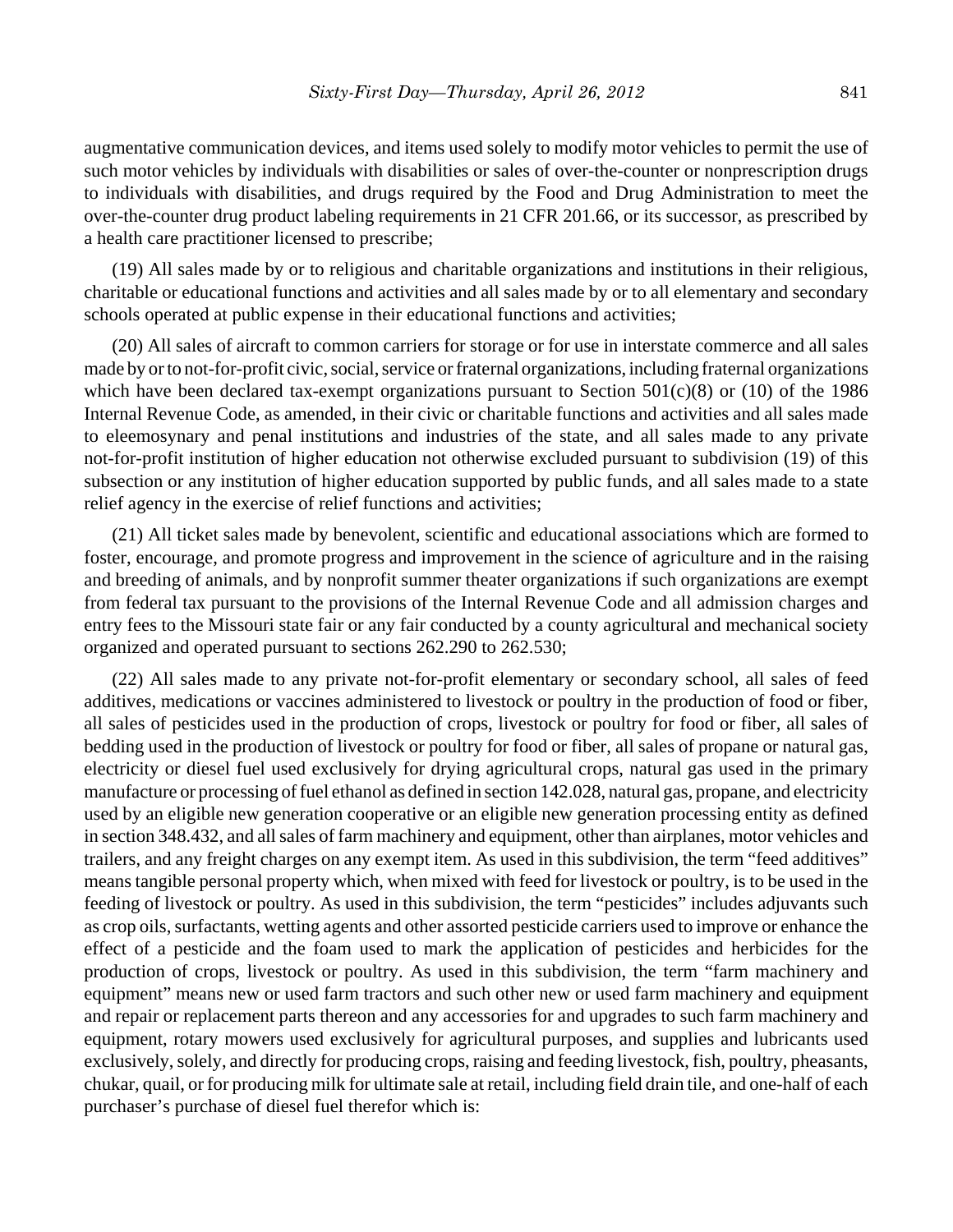(a) Used exclusively for agricultural purposes;

(b) Used on land owned or leased for the purpose of producing farm products; and

(c) Used directly in producing farm products to be sold ultimately in processed form or otherwise at retail or in producing farm products to be fed to livestock or poultry to be sold ultimately in processed form at retail;

(23) Except as otherwise provided in section 144.032, all sales of metered water service, electricity, electrical current, natural, artificial or propane gas, wood, coal or home heating oil for domestic use and in any city not within a county, all sales of metered or unmetered water service for domestic use:

(a) "Domestic use" means that portion of metered water service, electricity, electrical current, natural, artificial or propane gas, wood, coal or home heating oil, and in any city not within a county, metered or unmetered water service, which an individual occupant of a residential premises uses for nonbusiness, noncommercial or nonindustrial purposes. Utility service through a single or master meter for residential apartments or condominiums, including service for common areas and facilities and vacant units, shall be deemed to be for domestic use. Each seller shall establish and maintain a system whereby individual purchases are determined as exempt or nonexempt;

(b) Regulated utility sellers shall determine whether individual purchases are exempt or nonexempt based upon the seller's utility service rate classifications as contained in tariffs on file with and approved by the Missouri public service commission. Sales and purchases made pursuant to the rate classification "residential" and sales to and purchases made by or on behalf of the occupants of residential apartments or condominiums through a single or master meter, including service for common areas and facilities and vacant units, shall be considered as sales made for domestic use and such sales shall be exempt from sales tax. Sellers shall charge sales tax upon the entire amount of purchases classified as nondomestic use. The seller's utility service rate classification and the provision of service thereunder shall be conclusive as to whether or not the utility must charge sales tax;

(c) Each person making domestic use purchases of services or property and who uses any portion of the services or property so purchased for a nondomestic use shall, by the fifteenth day of the fourth month following the year of purchase, and without assessment, notice or demand, file a return and pay sales tax on that portion of nondomestic purchases. Each person making nondomestic purchases of services or property and who uses any portion of the services or property so purchased for domestic use, and each person making domestic purchases on behalf of occupants of residential apartments or condominiums through a single or master meter, including service for common areas and facilities and vacant units, under a nonresidential utility service rate classification may, between the first day of the first month and the fifteenth day of the fourth month following the year of purchase, apply for credit or refund to the director of revenue and the director shall give credit or make refund for taxes paid on the domestic use portion of the purchase. The person making such purchases on behalf of occupants of residential apartments or condominiums shall have standing to apply to the director of revenue for such credit or refund;

(24) All sales of handicraft items made by the seller or the seller's spouse if the seller or the seller's spouse is at least sixty-five years of age, and if the total gross proceeds from such sales do not constitute a majority of the annual gross income of the seller;

(25) Excise taxes, collected on sales at retail, imposed by Sections 4041, 4061, 4071, 4081, 4091, 4161, 4181, 4251, 4261 and 4271 of Title 26, United States Code. The director of revenue shall promulgate rules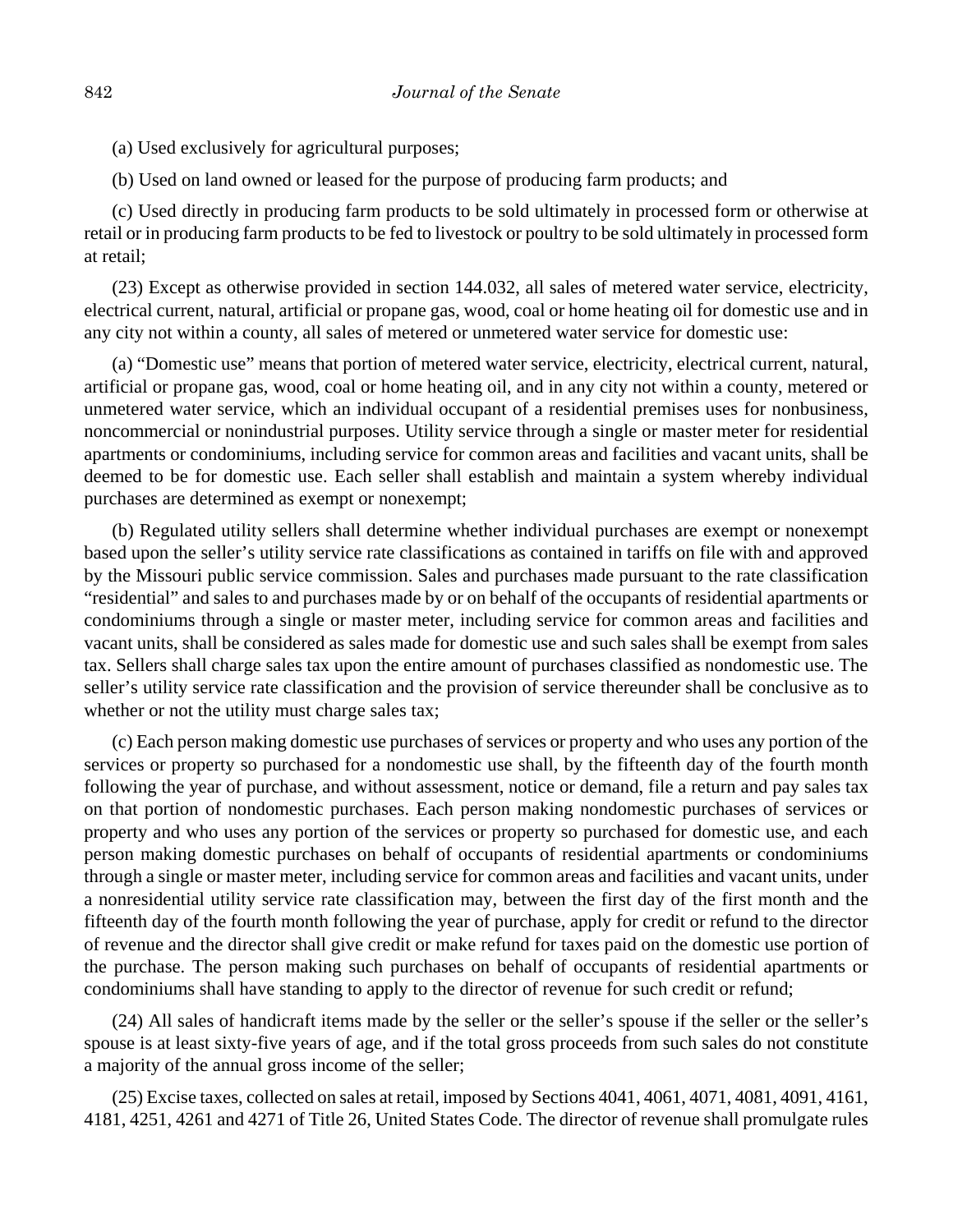pursuant to chapter 536 to eliminate all state and local sales taxes on such excise taxes;

(26) Sales of fuel consumed or used in the operation of ships, barges, or waterborne vessels which are used primarily in or for the transportation of property or cargo, or the conveyance of persons for hire, on navigable rivers bordering on or located in part in this state, if such fuel is delivered by the seller to the purchaser's barge, ship, or waterborne vessel while it is afloat upon such river;

(27) All sales made to an interstate compact agency created pursuant to sections 70.370 to 70.441 or sections 238.010 to 238.100 in the exercise of the functions and activities of such agency as provided pursuant to the compact;

(28) Computers, computer software and computer security systems purchased for use by architectural or engineering firms headquartered in this state. For the purposes of this subdivision, "headquartered in this state" means the office for the administrative management of at least four integrated facilities operated by the taxpayer is located in the state of Missouri;

(29) All livestock sales when either the seller is engaged in the growing, producing or feeding of such livestock, or the seller is engaged in the business of buying and selling, bartering or leasing of such livestock;

(30) All sales of barges which are to be used primarily in the transportation of property or cargo on interstate waterways;

(31) Electrical energy or gas, whether natural, artificial or propane, water, or other utilities which are ultimately consumed in connection with the manufacturing of cellular glass products or in any material recovery processing plant as defined in subdivision (4) of this subsection;

(32) Notwithstanding other provisions of law to the contrary, all sales of pesticides or herbicides used in the production of crops, aquaculture, livestock or poultry;

(33) Tangible personal property and utilities purchased for use or consumption directly or exclusively in the research and development of agricultural/biotechnology and plant genomics products and prescription pharmaceuticals consumed by humans or animals;

(34) All sales of grain bins for storage of grain for resale;

(35) All sales of feed which are developed for and used in the feeding of pets owned by a commercial breeder when such sales are made to a commercial breeder, as defined in section 273.325, and licensed pursuant to sections 273.325 to 273.357;

(36) All purchases by a contractor on behalf of an entity located in another state, provided that the entity is authorized to issue a certificate of exemption for purchases to a contractor under the provisions of that state's laws. For purposes of this subdivision, the term "certificate of exemption" shall mean any document evidencing that the entity is exempt from sales and use taxes on purchases pursuant to the laws of the state in which the entity is located. Any contractor making purchases on behalf of such entity shall maintain a copy of the entity's exemption certificate as evidence of the exemption. If the exemption certificate issued by the exempt entity to the contractor is later determined by the director of revenue to be invalid for any reason and the contractor has accepted the certificate in good faith, neither the contractor or the exempt entity shall be liable for the payment of any taxes, interest and penalty due as the result of use of the invalid exemption certificate. Materials shall be exempt from all state and local sales and use taxes when purchased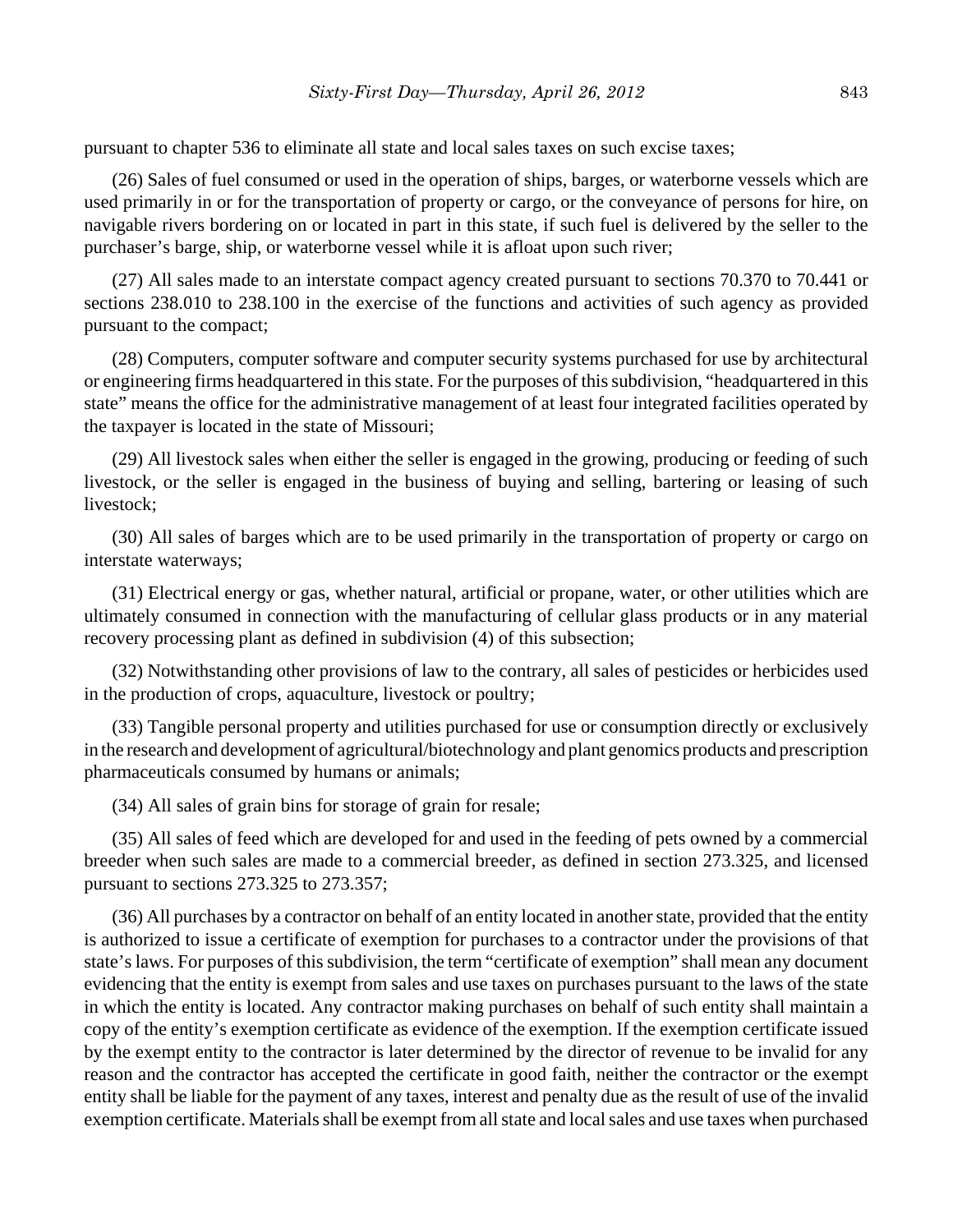by a contractor for the purpose of fabricating tangible personal property which is used in fulfilling a contract for the purpose of constructing, repairing or remodeling facilities for the following:

(a) An exempt entity located in this state, if the entity is one of those entities able to issue project exemption certificates in accordance with the provisions of section 144.062; or

(b) An exempt entity located outside the state if the exempt entity is authorized to issue an exemption certificate to contractors in accordance with the provisions of that state's law and the applicable provisions of this section;

(37) All sales or other transfers of tangible personal property to a lessor who leases the property under a lease of one year or longer executed or in effect at the time of the sale or other transfer to an interstate compact agency created pursuant to sections 70.370 to 70.441 or sections 238.010 to 238.100;

(38) Sales of tickets to any collegiate athletic championship event that is held in a facility owned or operated by a governmental authority or commission, a quasi-governmental agency, a state university or college or by the state or any political subdivision thereof, including a municipality, and that is played on a neutral site and may reasonably be played at a site located outside the state of Missouri. For purposes of this subdivision, "neutral site" means any site that is not located on the campus of a conference member institution participating in the event;

(39) All purchases by a sports complex authority created under section 64.920, and all sales of utilities by such authority at the authority's cost that are consumed in connection with the operation of a sports complex leased to a professional sports team;

(40) Beginning January 1, 2009, but not after January 1, 2015, materials, replacement parts, and equipment purchased for use directly upon, and for the modification, replacement, repair, and maintenance of aircraft, aircraft power plants, and aircraft accessories;

(41) Sales of sporting clays, wobble, skeet, and trap targets to any shooting range or similar places of business for use in the normal course of business and money received by a shooting range or similar places of business from patrons and held by a shooting range or similar place of business for redistribution to patrons at the conclusion of a shooting event**[**.**];**

## **(42) All sales of motor fuel, as defined in section 142.800, used in any watercraft, as defined in section 306.010**."; and

Further amend said bill by amending the title, enacting clause, and intersectional reference accordingly.

In which the concurrence of the Senate is respectfully requested.

## **REPORTS OF STANDING COMMITTEES**

Senator Purgason, Chairman of the Committee on Ways and Means and Fiscal Oversight, submitted the following report:

Mr. President: Your Committee on Ways and Means and Fiscal Oversight, to which was referred **SCS** for **SB 625**, begs leave to report that it has considered the same and recommends that the bill do pass.

## **THIRD READING OF SENATE BILLS**

**SCS** for **SB 625**, entitled: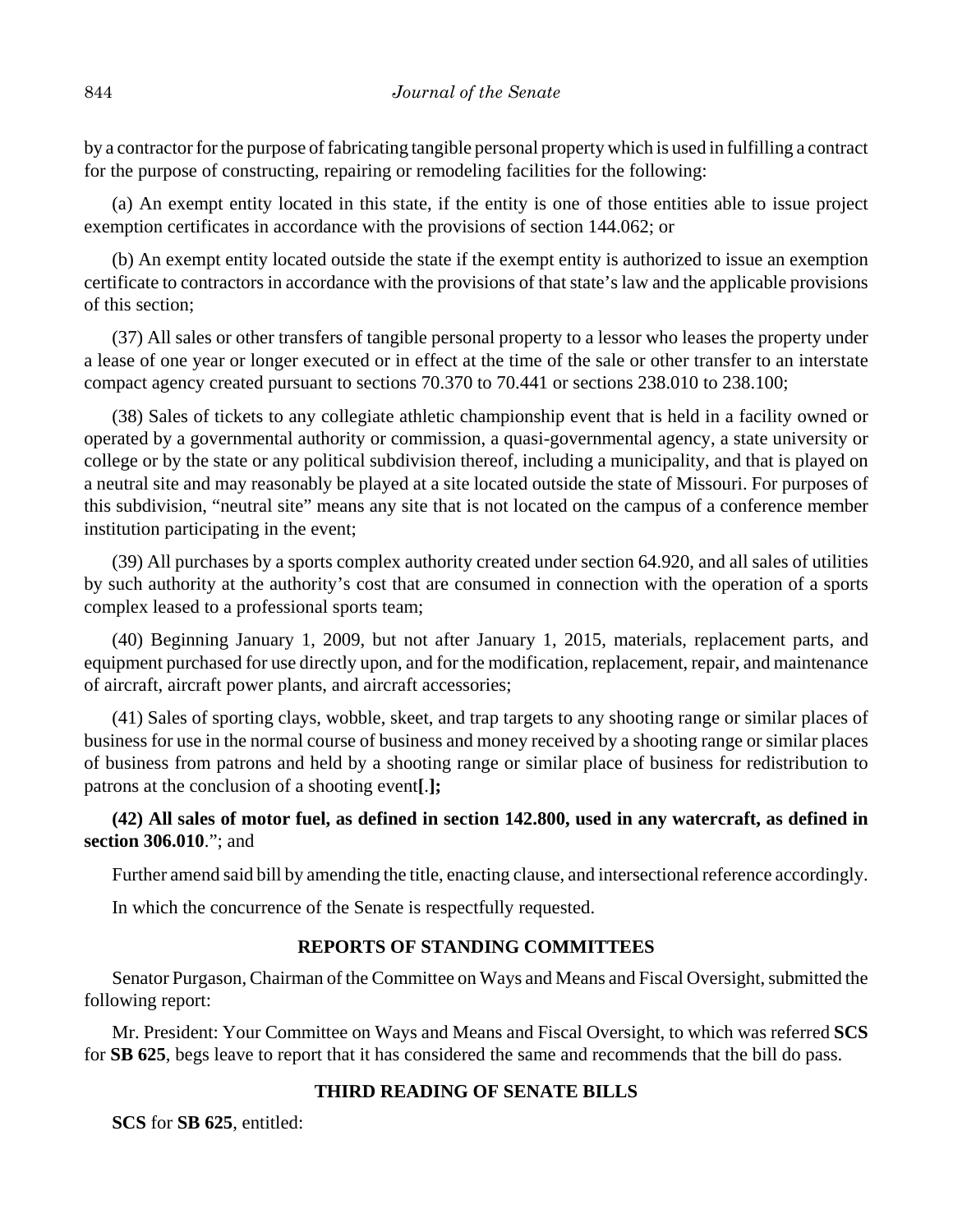## SENATE COMMITTEE SUBSTITUTE FOR SENATE BILL NO. 625

An Act to repeal sections 104.603, 104.1084, and 104.1091, RSMo, and to enact in lieu thereof three new sections relating to retirement.

Was taken up by Senator Kehoe.

On motion of Senator Kehoe, **SCS** for **SB 625** was read the 3rd time and passed by the following vote:

| YEAS—Senators |                 |                 |         |            |               |         |          |
|---------------|-----------------|-----------------|---------|------------|---------------|---------|----------|
| <b>Brown</b>  | Callahan        | Chappelle-Nadal | Crowell | Cunningham | Curls         | Dempsey | Dixon    |
| Engler        | Goodman         | Green           | Justus  | Keaveny    | Kehoe         | Kraus   | Lager    |
| Lamping       | Lembke          | Mayer           | McKenna | Munzlinger | <b>Nieves</b> | Parson  | Pearce   |
| Purgason      | Richard         | Ridgeway        | Rupp    | Schaaf     | Schaefer      | Schmitt | Stouffer |
| Wasson        | Wright-Jones-34 |                 |         |            |               |         |          |

NAYS—Senators—None

Absent—Senators—None

Absent with leave—Senators—None

Vacancies—None

The President declared the bill passed.

On motion of Senator Kehoe, title to the bill was agreed to.

Senator Kehoe moved that the vote by which the bill passed be reconsidered.

Senator Dempsey moved that motion lay on the table, which motion prevailed.

**SB 893**, introduced by Senator Kraus, entitled:

An Act to repeal sections 302.010, 302.060, and 302.309, RSMo, and to enact in lieu thereof three new sections relating to completing a criminal history check as part of the process for issuing or reinstating driving privileges.

Was taken up.

 $Y_{\text{H}}$  $\theta$  =  $\theta$ 

On motion of Senator Kraus, **SB 893** was read the 3rd time and passed by the following vote:

| YEAS—Senators |                 |                 |         |            |               |         |          |
|---------------|-----------------|-----------------|---------|------------|---------------|---------|----------|
| <b>Brown</b>  | Callahan        | Chappelle-Nadal | Crowell | Cunningham | Curls         | Dempsey | Dixon    |
| Engler        | Goodman         | Green           | Justus  | Keaveny    | Kehoe         | Kraus   | Lager    |
| Lamping       | Lembke          | Mayer           | McKenna | Munzlinger | <b>Nieves</b> | Parson  | Pearce   |
| Purgason      | Richard         | Ridgeway        | Rupp    | Schaaf     | Schaefer      | Schmitt | Stouffer |
| Wasson        | Wright-Jones-34 |                 |         |            |               |         |          |

NAYS—Senators—None

Absent—Senators—None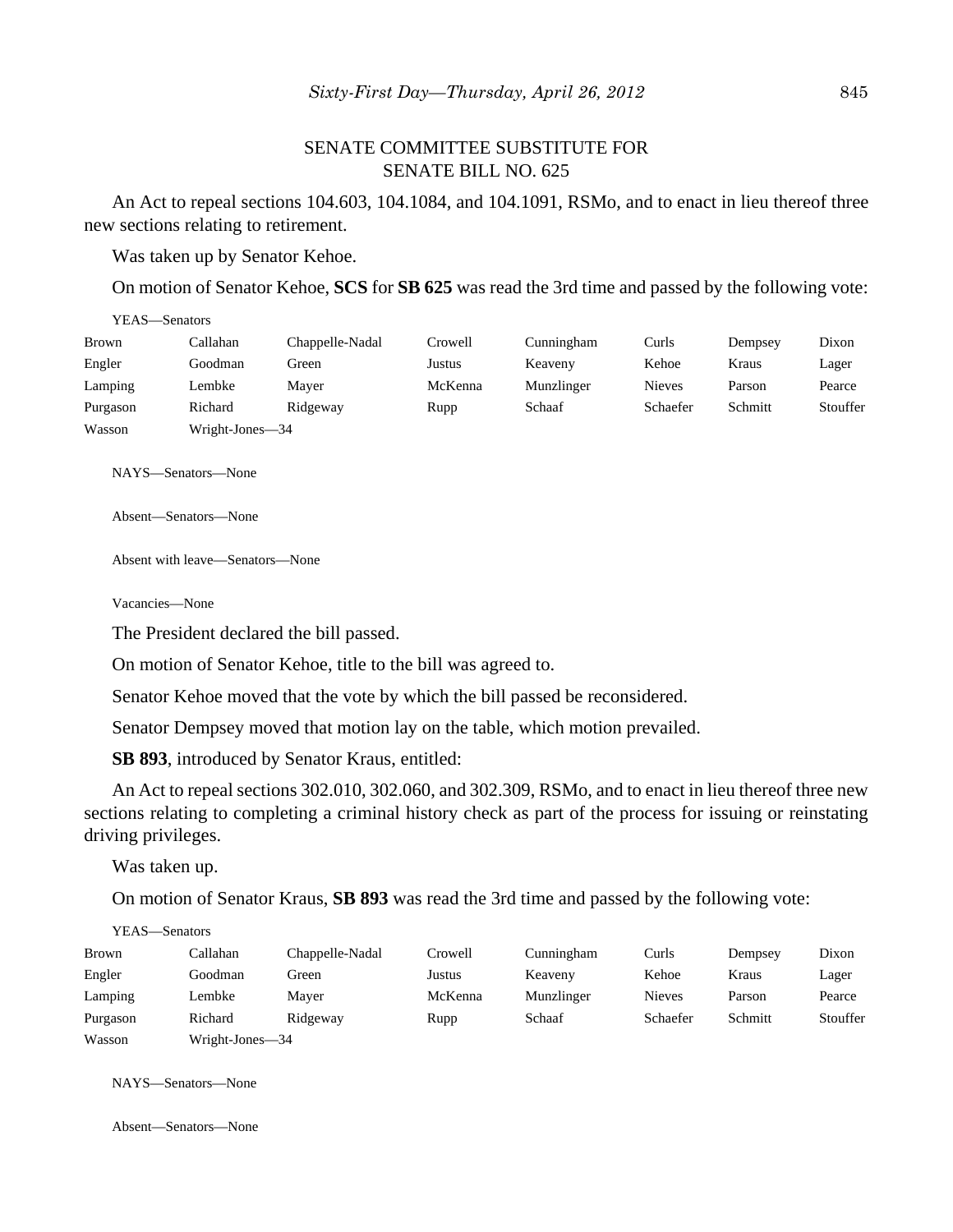Absent with leave—Senators—None

Vacancies—None

The President declared the bill passed.

On motion of Senator Kraus, title to the bill was agreed to.

Senator Kraus moved that the vote by which the bill passed be reconsidered.

Senator Dempsey moved that motion lay on the table, which motion prevailed.

**SS** for **SB 854**, introduced by Senator Mayer, entitled:

#### SENATE SUBSTITUTE FOR SENATE BILL NO. 854

An Act to repeal section 660.315, RSMo, and to enact in lieu thereof one new section relating to the employment disqualification list for home care employees.

Was taken up.

On motion of Senator Mayer, **SS** for **SB 854** was read the 3rd time and passed by the following vote:

YEAS—Senators

| <b>Brown</b> | Callahan        | Chappelle-Nadal | Crowell | Cunningham | Curls         | Dempsey | Dixon    |
|--------------|-----------------|-----------------|---------|------------|---------------|---------|----------|
| Engler       | Goodman         | Green           | Justus  | Keaveny    | Kehoe         | Kraus   | Lager    |
| Lamping      | Lembke          | Maver           | McKenna | Munzlinger | <b>Nieves</b> | Parson  | Pearce   |
| Purgason     | Richard         | Ridgeway        | Rupp    | Schaaf     | Schaefer      | Schmitt | Stouffer |
| Wasson       | Wright-Jones—34 |                 |         |            |               |         |          |

NAYS—Senators—None

Absent—Senators—None

Absent with leave—Senators—None

Vacancies—None

The President declared the bill passed.

On motion of Senator Mayer, title to the bill was agreed to.

Senator Mayer moved that the vote by which the bill passed be reconsidered.

Senator Dempsey moved that motion lay on the table, which motion prevailed.

**SS** for **SCS** for **SB 803**, introduced by Senator Rupp, entitled:

## SENATE SUBSTITUTE FOR SENATE COMMITTEE SUBSTITUTE FOR SENATE BILL NO. 803

An Act to repeal sections 337.300, 337.305, 337.310, 337.315, 337.325, and 337.345, RSMo, and to enact in lieu thereof six new sections relating to behavior analysis.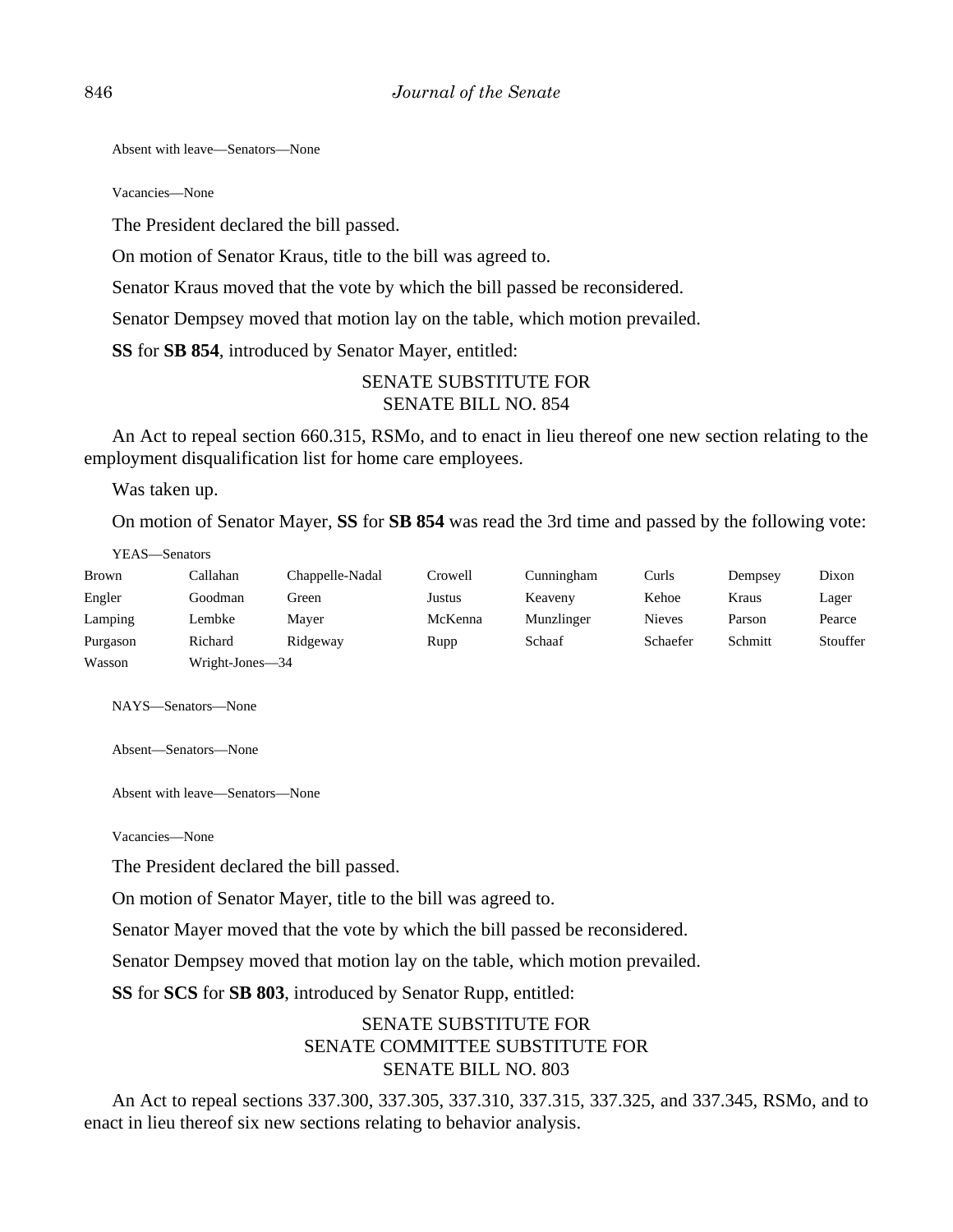#### Was taken up.

On motion of Senator Rupp, **SS** for **SCS** for **SB 803** was read the 3rd time and passed by the following vote:

YEAS—Senators

| <b>Brown</b>    | Callahan | Chappelle-Nadal | Crowell    | Cunningham    | Curls   | Dempsey  | Dixon    |
|-----------------|----------|-----------------|------------|---------------|---------|----------|----------|
| Engler          | Goodman  | Justus          | Keaveny    | Kehoe         | Kraus   | Lager    | Lamping  |
| Lembke          | Maver    | McKenna         | Munzlinger | <b>Nieves</b> | Parson  | Pearce   | Purgason |
| Richard         | Ridgeway | Rupp            | Schaaf     | Schaefer      | Schmitt | Stouffer | Wasson   |
| Wright-Jones-33 |          |                 |            |               |         |          |          |

NAYS—Senators—None

Absent—Senator Green—1

Absent with leave—Senators—None

Vacancies—None

The President declared the bill passed.

On motion of Senator Rupp, title to the bill was agreed to.

Senator Rupp moved that the vote by which the bill passed be reconsidered.

Senator Dempsey moved that motion lay on the table, which motion prevailed.

## **SENATE BILLS FOR PERFECTION**

At the request of Senator Cunningham, **SB 706**, with **SCS**, was placed on the Informal Calendar. Senator Lembke moved that **SJR 51**, with **SCS**, be taken up for perfection, which motion prevailed. **SCS** for **SJR 51**, entitled:

## SENATE COMMITTEE SUBSTITUTE FOR SENATE JOINT RESOLUTION NO. 51

Joint Resolution submitting to the qualified voters of Missouri, an amendment repealing sections 25(a) and 25(d) of article V of the Constitution of Missouri, and adopting two new sections in lieu thereof relating to nonpartisan selection of judges.

Was taken up.

Senator Lembke moved that **SCS** for **SJR 51** be adopted.

Senator Schaaf offered **SA 1**:

## SENATE AMENDMENT NO. 1

Amend Senate Committee Substitute for Senate Joint Resolution No. 51, Page 2, Section 25 (d), Line 21, by inserting after the word "appoint" the following: "**, with the advice and consent of the Senate,**".

Senator Schaaf moved that the above amendment be adopted, which motion failed.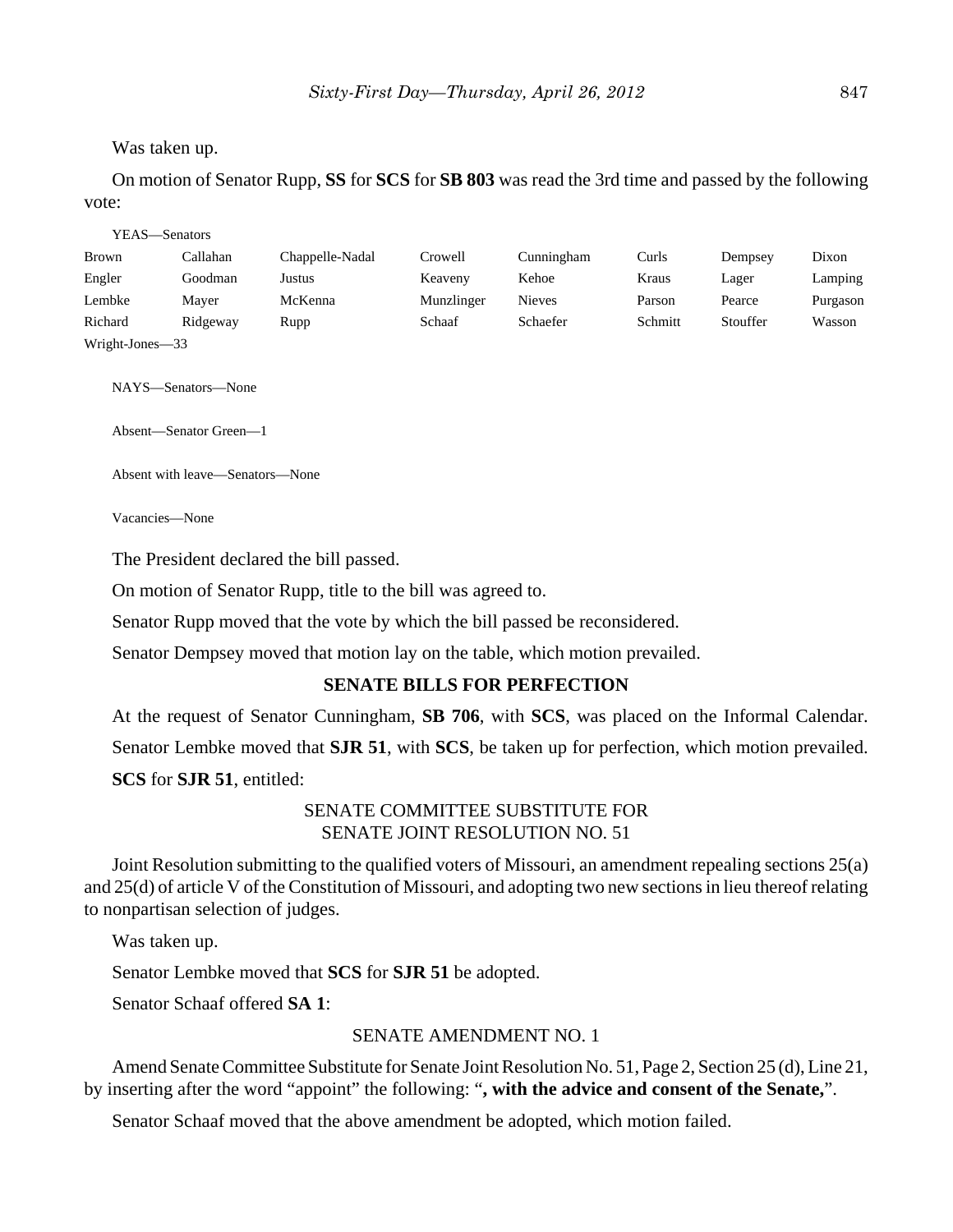Senator Kehoe assumed the Chair.

Senator Dixon offered **SA 2**:

#### SENATE AMENDMENT NO. 2

Amend Senate Committee Substitute for Senate Joint Resolution No. 51, Page 1, In the Title, Line 4, by striking the following: "nonpartisan selection of judges" and inserting in lieu thereof the following: "judges"; and

Further amend said bill and page, section A, line 3, by inserting immediately after all of said line the following:

"Section 1. The judicial power of the state shall be vested in a supreme court, a court of appeals **[**consisting of districts as prescribed by law**]**, and circuit courts.

Section 6. **1. The number of associate circuit, circuit, and court of appeals judicial positions authorized in this state shall be established by law. Any supreme court order resulting in a total number of judicial positions greater than the number authorized by law shall be null and void. Until otherwise provided by supreme court order, each court of appeals district and each circuit shall have the number of judges as provided by law on the effective date of this section.**

**2. The supreme court may make permanent transfers of judicial positions from one circuit to another as the administration of justice requires, and shall establish rules and standards with respect thereto. When a vacancy occurs in a judicial position in a circuit, the supreme court may make a determination to transfer the vacant position to another circuit and such position shall be filled as provided by law. The position vacated shall cease to exist at the time the new position is filled.**

**3.** The supreme court **[**may**] shall** make temporary transfers of judicial personnel from one court or district to another as the administration of justice requires, and **[**may**] shall** establish rules **and standards** with respect thereto. Any judge shall be eligible to sit temporarily on any court upon assignment by the supreme court or pursuant to supreme court rule.

## **4. As used in this section, the term "vacancy" shall mean the death, retirement, resignation, removal, impeachment or failure to be retained of a circuit or associate circuit judge.**

Section 13. The court of appeals shall be organized into separate districts, the number, not less than three, geographical boundaries, and territorial jurisdiction of which shall be prescribed by law. Each district of the court of appeals shall be composed of such number of judges, not less than three, as may be provided by **[**law**] supreme court order**.

Section 15. 1. The state shall be divided into convenient circuits of contiguous counties. In each circuit there shall be at least one circuit judge. The circuits may be changed or abolished by law as public convenience and the administration of justice may require, but no judge shall be removed from office during his term by reason of alteration of the geographical boundaries of a circuit. Any circuit or associate circuit judge may temporarily sit in any other circuit at the request of a judge thereof. In circuits having more than one judge, the court may sit in general term or in divisions. The circuit judges of the circuit may make rules for the circuit not inconsistent with the rules of the supreme court.

2. Each circuit shall have such number of circuit judges as provided by **[**law**] supreme court order, but not less than one**.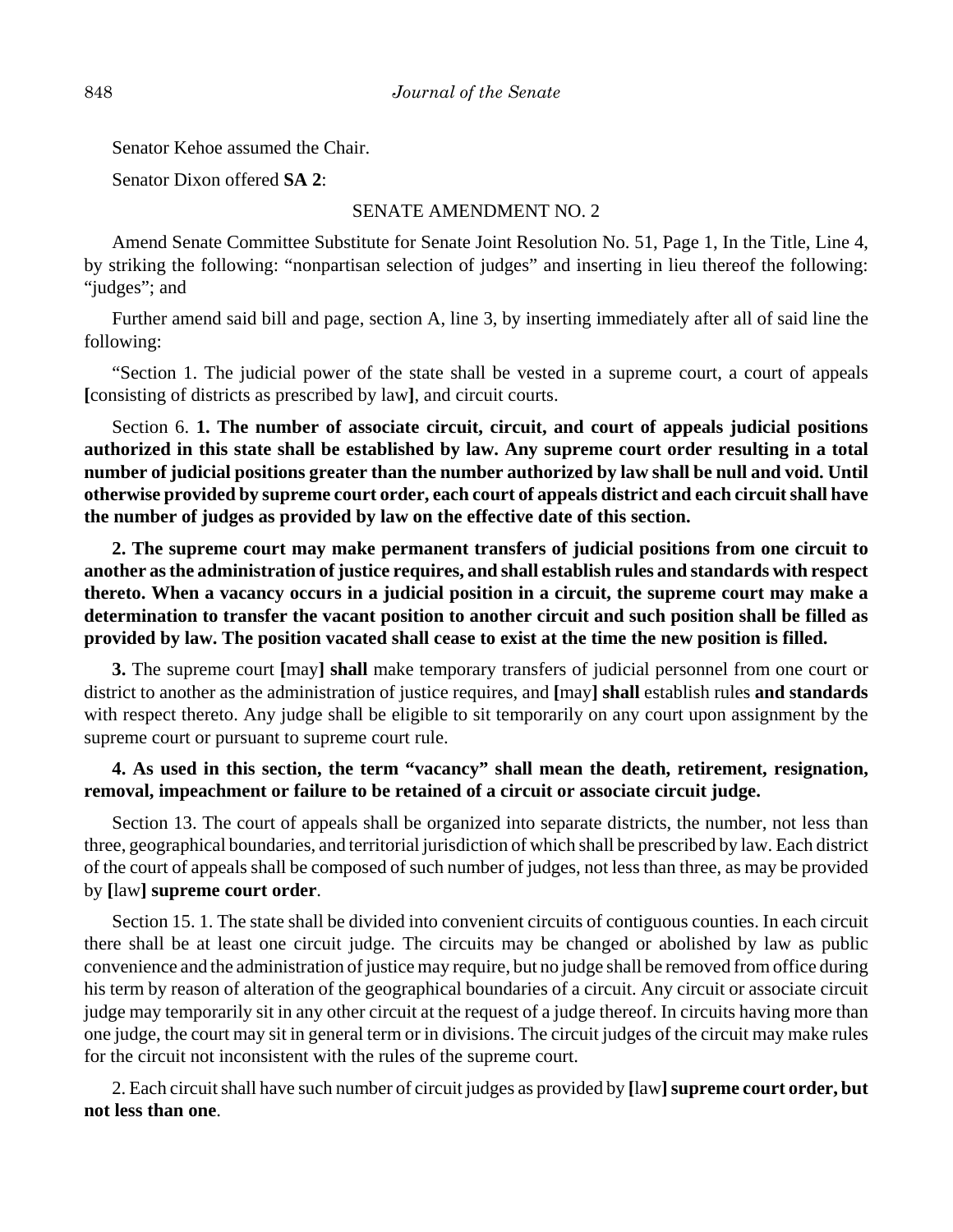3. The circuit and associate circuit judges in each circuit shall select by secret ballot a circuit judge from their number to serve as presiding judge. The presiding judge shall have general administrative authority over the court and its divisions.

4. Personnel to aid in the business of the circuit court shall be selected as provided by law or in accordance with a governmental charter of a political subdivision of this state. Where there is a separate probate division of the circuit court, the judge of the probate division shall, until otherwise provided by law, appoint a clerk and other nonjudicial personnel for the probate division.

Section 16. Each **[**county**] circuit** shall have such number of associate circuit judges as provided by **[**law**] supreme court order**. There shall be at least one **[**resident**]** associate circuit judge in each **[**county**] circuit**. **[**Associate circuit judges shall be selected or elected in each county**]**. In those circuits where the circuit judge is selected under section 25 of article 5 of the constitution the associate circuit judge shall be selected in the same manner. All other associate circuit judges shall be elected in the **[**county**] circuit** in which they are to serve.

Section 21. Judges of the supreme court and of the court of appeals shall have been citizens of the United States for at least fifteen years, and qualified voters of the state for nine years next preceding their selection. Such judges shall be at least thirty years of age. Except as provided by section 6, judges of the court of appeals shall be residents of the court of appeals district in which they serve. Circuit judges shall have been citizens of the United States for at least ten years, and qualified voters of this state three years next preceding their selection, and be not less than thirty years of age and residents of the circuit for at least one year. Associate circuit judges shall be qualified voters of this state **[**and**],** residents of the **[**county**] circuit for at least one year**, at least twenty-five years old, and have such other qualifications as may be provided by law. Every supreme, appellate, circuit, and associate circuit court judge shall be licensed to practice law in this state."; and

Further amend the title and enacting clause accordingly.

Senator Dixon moved that the above amendment be adopted, which motion failed.

Senator Stouffer assumed the Chair.

Senator Crowell offered **SA 3**:

YEAS—Senators

#### SENATE AMENDMENT NO. 3

Amend Senate Committee Substitute for Senate Joint Resolution No. 51, Page 2, Section 25 (d), Line 27, by striking the word "2015" and inserting in lieu thereof the following: "**2016**"; and further amend line 28 by striking the word "2017" and inserting in lieu thereof the following: "**2019**"; and further amend line 29 by striking the word "four" and inserting in lieu thereof the word "**six**".

Senator Crowell moved that the above amendment be adopted.

A quorum was established by the following vote:

| і е дэ—эспаші s |           |                 |         |            |         |          |            |
|-----------------|-----------|-----------------|---------|------------|---------|----------|------------|
| <b>Brown</b>    | Callahan  | Chappelle-Nadal | Crowell | Cunningham | Dempsey | Goodman  | Justus     |
| Keaveny         | Kehoe     | Kraus           | Lager   | Lembke     | Mayer   | McKenna  | Munzlinger |
| <b>Nieves</b>   | Pearce    | Purgason        | Richard | Ridgeway   | Rupp    | Schaefer | Schmitt    |
| Stouffer        | Wasson-26 |                 |         |            |         |          |            |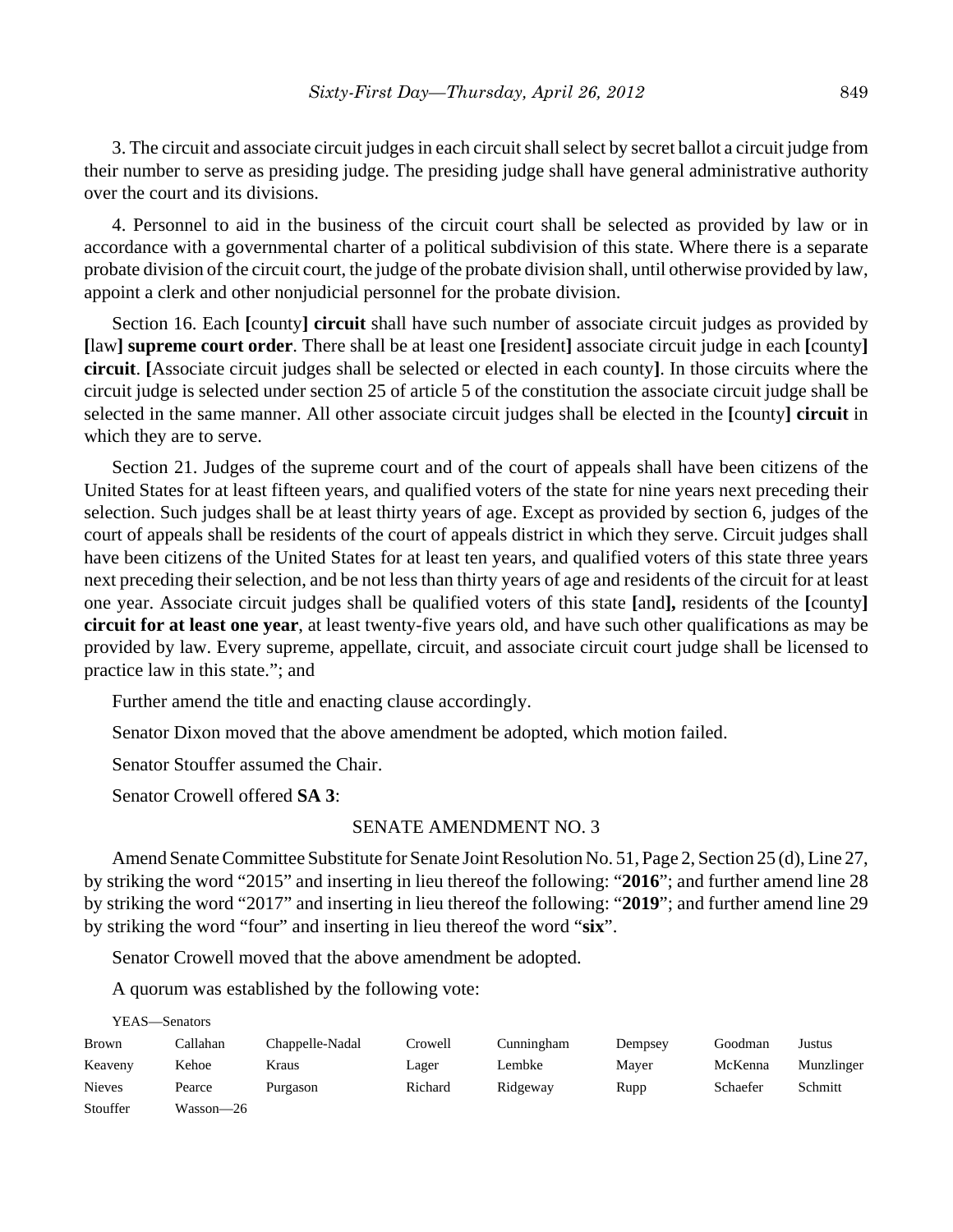NAYS—Senators—None

Absent—Senators

| Curls                                                       | Dixon          | Engler | Green | Lamping | Parson | Wright-Jones—7 |  |  |  |  |
|-------------------------------------------------------------|----------------|--------|-------|---------|--------|----------------|--|--|--|--|
| Absent with leave—Senator Schaaf—1                          |                |        |       |         |        |                |  |  |  |  |
|                                                             | Vacancies—None |        |       |         |        |                |  |  |  |  |
| <b>SA 3</b> failed of adoption on a standing division vote. |                |        |       |         |        |                |  |  |  |  |
| Senator Justus offered <b>SA 4</b> :                        |                |        |       |         |        |                |  |  |  |  |

#### SENATE AMENDMENT NO. 4

Amend Senate Committee Substitute for Senate Joint Resolution No. 51, Page 2, Section 25(d), Line 12, by striking the word "seven" and inserting in lieu thereof "**six**"; and further amend line 21, by striking the word "four" and inserting in lieu thereof "**three**"; and further amend lines 22-23, by striking the following: "and one from the state at-large"; and further amend line 26, by striking the words "two members" and inserting in lieu thereof "**one member**"; and further amend line 27 by striking the word "terms" and inserting in lieu thereof "**a term**".

Senator Justus moved that the above amendment be adopted, which motion failed.

Senator Keaveny offered **SA 5**:

#### SENATE AMENDMENT NO. 5

Amend Senate Committee Substitute for Senate Joint Resolution No. 51, Page 3, Section 25(d), Line 33, by inserting immediately after the word "chairman." the following: "**Each voting member of the appellate judicial commission shall keep a record of all oral, written and electronic communications relating to the official business of the commission received while a member of such commission from any person not a member of the commission. Such records shall include the name, address, employer and date of such communication. All such records shall be a public record.**".

Senator Keaveny moved that the above amendment be adopted, which motion failed on a standing division vote.

Senator Lembke moved that **SCS** for **SJR 51** be adopted, which motion prevailed.

On motion of Senator Lembke, **SCS** for **SJR 51** was declared perfected and ordered printed.

#### **MESSAGES FROM THE HOUSE**

The following messages were received from the House of Representatives through its Chief Clerk:

Mr. President: I am instructed by the House of Representatives to inform the Senate that the House has taken up and passed **HCS** for **HB 1117**, entitled:

An Act to amend chapter 226, RSMo, by adding thereto eight new sections relating to the Missouri and Midwest Rail Integration and Improvement Commission.

In which the concurrence of the Senate is respectfully requested.

Read 1st time.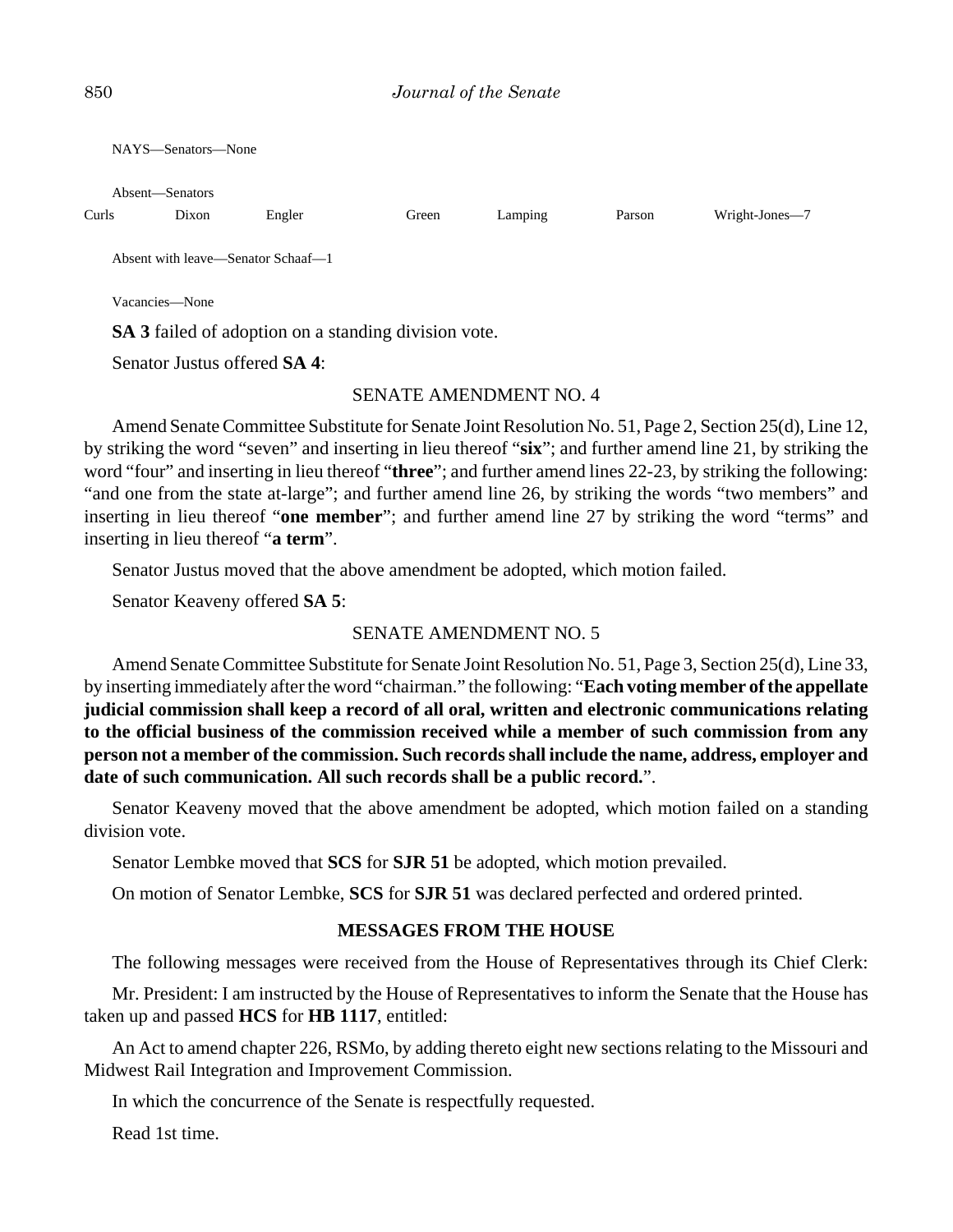Also,

Mr. President: I am instructed by the House of Representatives to inform the Senate that the House has taken up and passed **HCS** for **HB 1758**, entitled:

An Act to amend chapter 452, RSMo, by adding thereto one new section relating to rights of persons with parental relationships.

In which the concurrence of the Senate is respectfully requested.

Read 1st time.

Also,

Mr. President: I am instructed by the House of Representatives to inform the Senate that the House has taken up and passed **HB 1592**, entitled:

An Act to repeal sections 67.463, 67.469, and 67.548, RSMo, and to enact in lieu thereof seven new sections relating to sales tax and revenue bonds.

In which the concurrence of the Senate is respectfully requested.

Read 1st time.

Also,

Mr. President: I am instructed by the House of Representatives to inform the Senate that the House has taken up and passed **HCS** for **HB 1280**, entitled:

An Act to amend chapter 537, RSMo, by adding thereto one new section relating to a peer review process for licensed architects, landscape architects, land surveyors, and engineers.

In which the concurrence of the Senate is respectfully requested.

Read 1st time.

Also,

Mr. President: I am instructed by the House of Representatives to inform the Senate that the House has taken up and passed **HCS** for **HBs 1741** and **1543**, entitled:

An Act to repeal sections 50.1130, 50.1140, 104.1205, and 104.1215, RSMo, and to enact in lieu thereof four new sections relating to retirement benefits.

In which the concurrence of the Senate is respectfully requested.

Read 1st time.

Also,

Mr. President: I am instructed by the House of Representatives to inform the Senate that the House has taken up and passed **HCS** for **HB 1137**, entitled:

An Act to repeal sections 211.444, 453.065, and 453.080, RSMo, and to enact in lieu thereof six new sections relating to adoption.

In which the concurrence of the Senate is respectfully requested.

Read 1st time.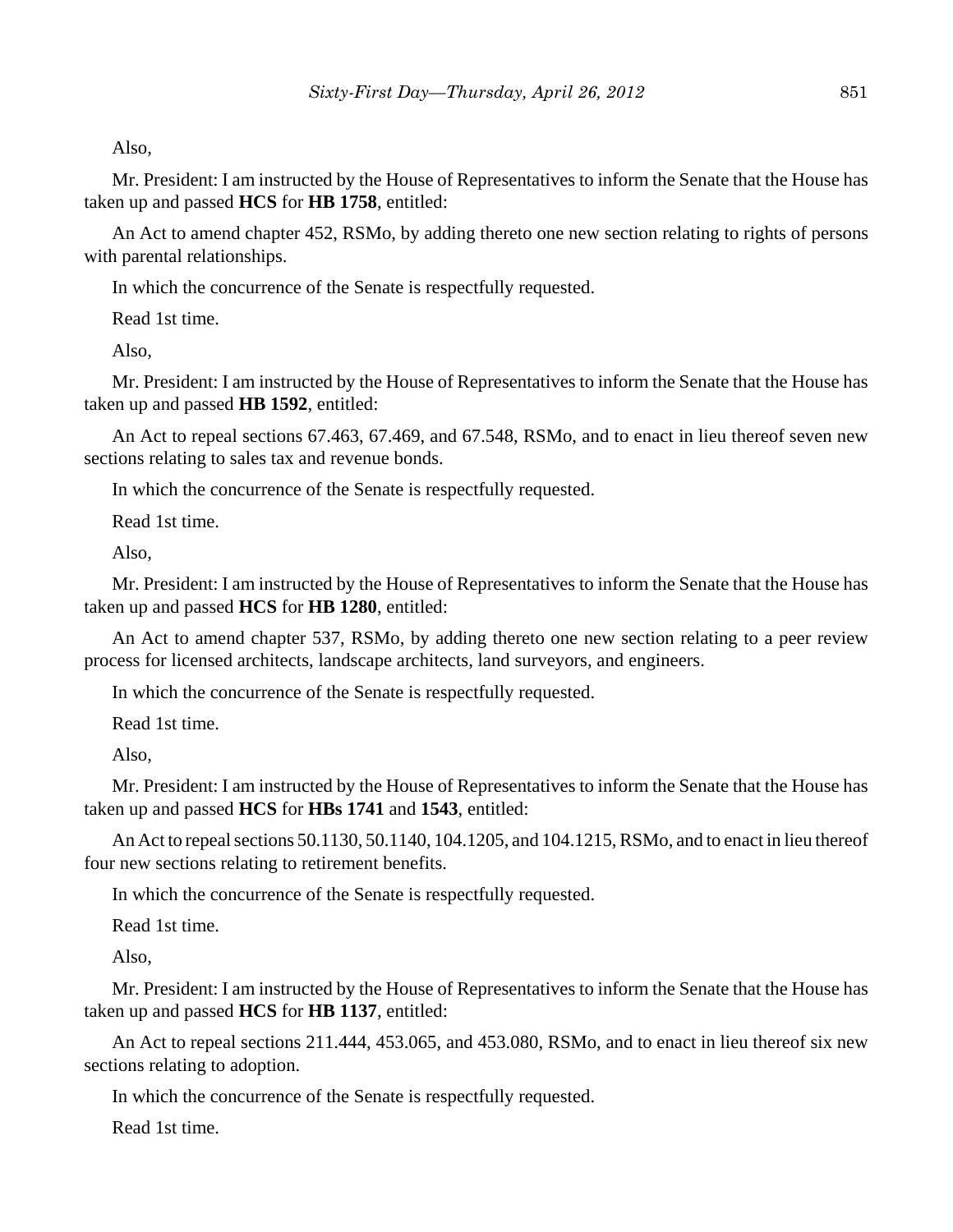Also,

Mr. President: I am instructed by the House of Representatives to inform the Senate that the House has taken up and passed **HB 2099**, entitled:

An Act to amend chapter 213, RSMo, by adding thereto one new section relating to the whistleblower's protection act.

In which the concurrence of the Senate is respectfully requested.

Read 1st time.

Also,

Mr. President: I am instructed by the House of Representatives to inform the Senate that the House has taken up and passed **HCS** for **HB 1818**, entitled:

An Act to repeal section 137.016, RSMo, and to enact in lieu thereof one new section relating to residential property.

In which the concurrence of the Senate is respectfully requested.

Read 1st time.

Also,

Mr. President: I am instructed by the House of Representatives to inform the Senate that the House has taken up and passed **HB 1540**, entitled:

An Act to repeal section 287.120, RSMo, and to enact in lieu thereof one new section relating to workers' compensation.

In which the concurrence of the Senate is respectfully requested.

Read 1st time.

Also,

Mr. President: I am instructed by the House of Representatives to inform the Senate that the House has taken up and passed **HCS** for **HB 1869**, entitled:

An Act to repeal sections 116.010, 116.080, 116.090, 116.120, 116.160, 116.170, 116.175, 116.180, 116.190, 116.332, and 116.334, RSMo, and to enact in lieu thereof thirteen new sections relating to initiative and referendum petitions, with penalty provisions and an emergency clause for a certain section.

Emergency clause defeated.

In which the concurrence of the Senate is respectfully requested.

Read 1st time.

Also,

Mr. President: I am instructed by the House of Representatives to inform the Senate that the House has taken up and passed **HCS** for **HB 1865**, entitled:

An Act to repeal sections 67.463, 67.469, and 67.1305, RSMo, and to enact in lieu thereof eight new sections relating solely to due diligence given in consideration of economic development incentives.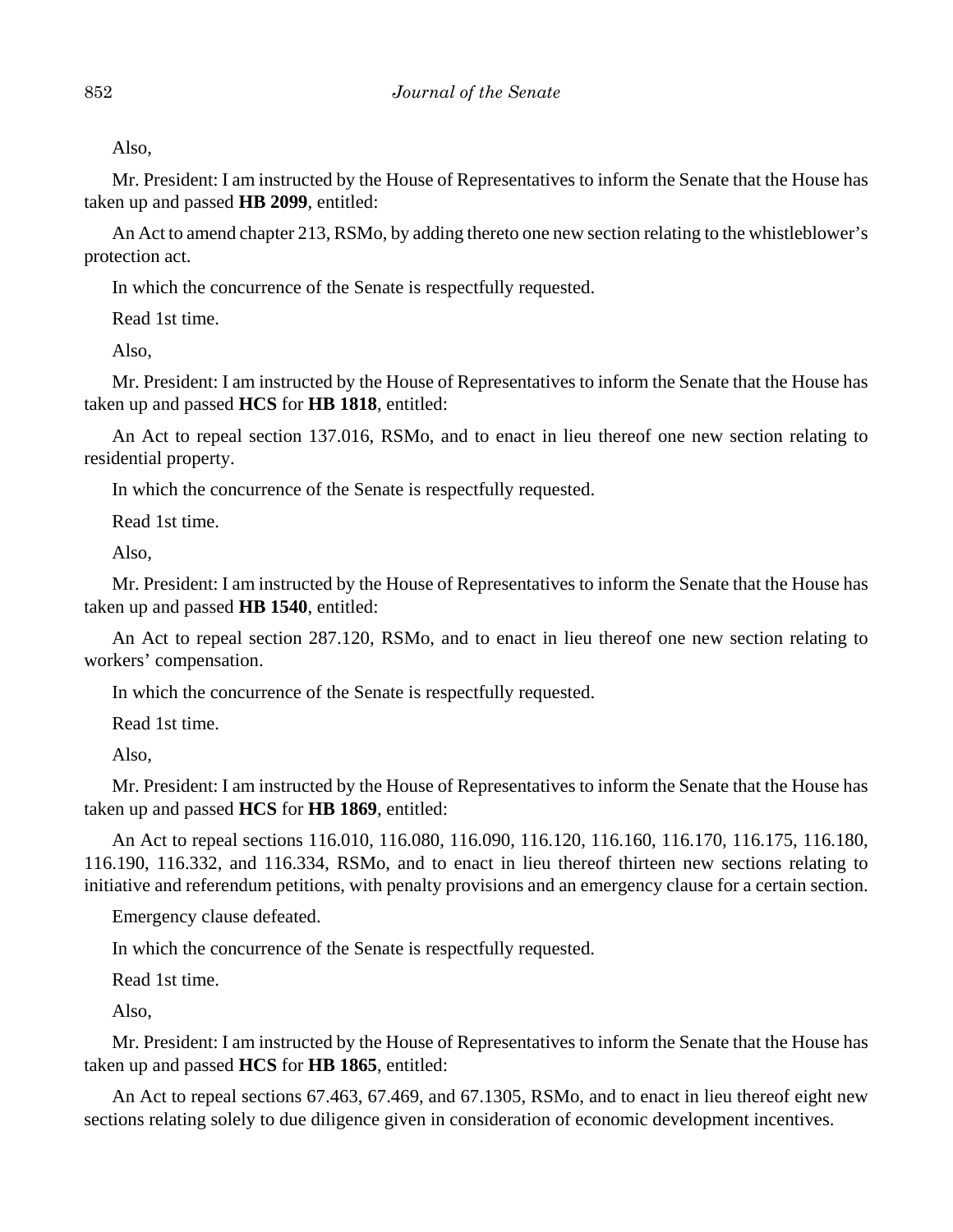In which the concurrence of the Senate is respectfully requested.

Read 1st time.

Also,

Mr. President: I am instructed by the House of Representatives to inform the Senate that the House has taken up and passed **HCS** for **HB 1254**, entitled:

An Act to repeal sections 135.305, 142.031, 178.530, 276.401, 302.286, 304.180, 537.345, 537.346, 569.140, 575.010, and 575.120, RSMo, and to enact in lieu thereof twenty-seven new sections relating to agriculture, with penalty provisions.

In which the concurrence of the Senate is respectfully requested.

Read 1st time.

Also,

Mr. President: I am instructed by the House of Representatives to inform the Senate that the House refuses to recede from its position on **HCS** for **SB 568**, as amended, and grants the senate a conference thereon.

President Pro Tem Mayer assumed the Chair.

#### **REPORTS OF STANDING COMMITTEES**

Senator Purgason, Chairman of the Committee on Ways and Means and Fiscal Oversight, submitted the following reports:

Mr. President: Your Committee on Ways and Means and Fiscal Oversight, to which were referred **HCS** for **HB 1042**, with **SCS**; **HB 1504**, with **SCS**; and **HCS** for **HB 1525**, with **SCS**, begs leave to report that it has considered the same and recommends that the bills do pass.

Senator Crowell, Chairman of the Committee on Veterans' Affairs, Emerging Issues, Pensions and Urban Affairs, submitted the following report:

Mr. President: Your Committee on Veterans' Affairs, Emerging Issues, Pensions and Urban Affairs, to which was referred **HB 1039**, begs leave to report that it has considered the same and recommends that the bill do pass.

On behalf of Senator Engler, Chairman of the Committee on Financial and Governmental Organizations and Elections, Senator Dempsey submitted the following reports:

Mr. President: Your Committee on Financial and Governmental Organizations and Elections, to which was referred **HCS** for **HB 1400**, begs leave to report that it has considered the same and recommends that the Senate Committee Substitute, hereto attached, do pass.

Also,

Mr. President: Your Committee on Financial and Governmental Organizations and Elections, to which was referred **HCS** for **HB 1308**, begs leave to report that it has considered the same and recommends that the bill do pass.

Also,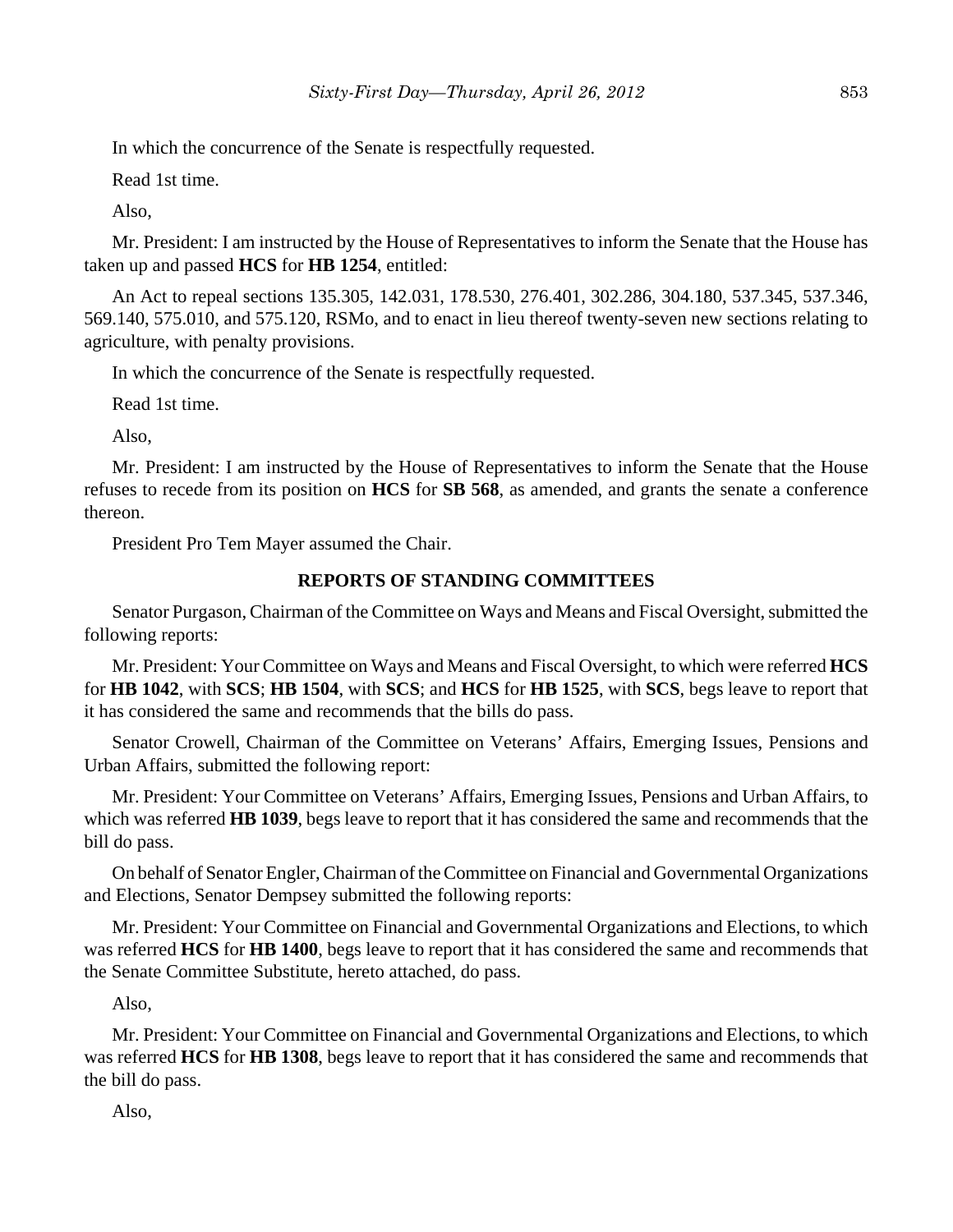Mr. President: Your Committee on Financial and Governmental Organizations and Elections, to which was referred **HB 1250**, begs leave to report that it has considered the same and recommends that the bill do pass.

Also,

Mr. President: Your Committee on Financial and Governmental Organizations and Elections, to which was referred **HB 1051**, begs leave to report that it has considered the same and recommends that the Senate Committee Substitute, hereto attached, do pass.

Senator Stouffer, Chairman of the Committee on Transportation, submitted the following report:

Mr. President: Your Committee on Transportation, to which was referred **HB 1807**, **HB 1093**, **HB 1107**, **HB 1156**, **HB 1221**, **HB 1261**, **HB 1269**, **HB 1641**, **HB 1668**, **HB 1737**, **HB 1782**, **HB 1868** and **HB 1878**, begs leave to report that it has considered the same and recommends that the Senate Committee Substitute, hereto attached, do pass.

Senator Goodman, Chairman of the Committee on the Judiciary and Civil and Criminal Jurisprudence, submitted the following report:

Mr. President: Your Committee on the Judiciary and Civil and Criminal Jurisprudence, to which was referred **HCS** for **HB 1527**, begs leave to report that it has considered the same and recommends that the bill do pass.

Senator Rupp, Chairman of the Committee on Small Business, Insurance and Industry, submitted the following report:

Mr. President: Your Committee on Small Business, Insurance and Industry, to which was referred **HB 1403**, begs leave to report that it has considered the same and recommends that the bill do pass.

Senator Lager, Chairman of the Committee on Commerce, Consumer Protection, Energy and the Environment, submitted the following report:

Mr. President: Your Committee on Commerce, Consumer Protection, Energy and the Environment, to which was referred **HCS** for **HB 1108**, begs leave to report that it has considered the same and recommends that the bill do pass.

Senator Cunningham, Chairman of the Committee on General Laws, submitted the following reports:

Mr. President: Your Committee on General Laws, to which was referred **HCS** for **HB 1094**, begs leave to report that it has considered the same and recommends that the Senate Committee Substitute, hereto attached, do pass.

Also,

Mr. President: Your Committee on General Laws, to which was referred **HCS** for **HB 1140**, begs leave to report that it has considered the same and recommends that the Senate Committee Substitute, hereto attached, do pass.

On behalf of Senator Pearce, Chairman of the Committee on Education, Senator Dempsey submitted the following report:

Mr. President: Your Committee on Education, to which was referred **HB 1192**, begs leave to report that it has considered the same and recommends that the bill do pass.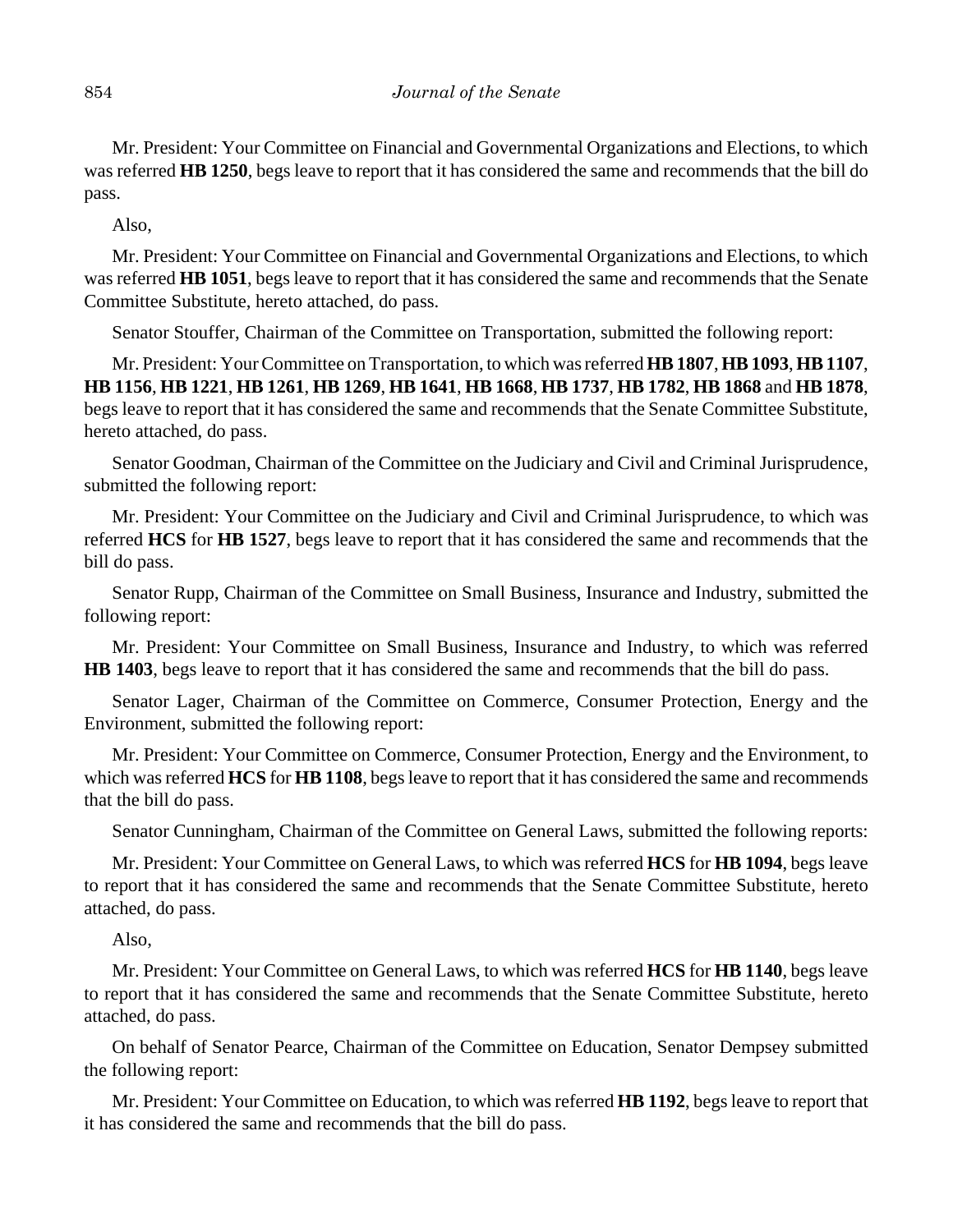Senator Schmitt, Chairman of the Committee on Jobs, Economic Development and Local Government, submitted the following report:

Mr. President: Your Committee on Jobs, Economic Development and Local Government, to which was referred **HB 1135**, begs leave to report that it has considered the same and recommends that the Senate Committee Substitute, hereto attached, do pass.

Senator Munzlinger, Chairman of the Committee on Agriculture, Food Production and Outdoor Resources, submitted the following report:

Mr. President: Your Committee on Agriculture, Food Production and Outdoor Resources, to which was referred **HCS No. 2** for **HB 1462**, begs leave to report that it has considered the same and recommends that the bill do pass.

Senator Stouffer assumed the Chair.

Senator Dempsey, Chairman of the Committee on Rules, Joint Rules, Resolutions and Ethics, submitted the following reports:

Mr. President: Your Committee on Rules, Joint Rules, Resolutions and Ethics, to which was referred **SCR 26**, begs leave to report that it has considered the same and recommends that the concurrent resolution do pass.

Also,

Mr. President: Your Committee on Rules, Joint Rules, Resolutions and Ethics, to which was referred **HCR 31**, begs leave to report that it has considered the same and recommends that the concurrent resolution do pass.

Also,

Mr. President: Your Committee on Rules, Joint Rules, Resolutions and Ethics, to which was referred **HCR 36**, begs leave to report that it has considered the same and recommends that the concurrent resolution do pass.

## **HOUSE BILLS ON SECOND READING**

The following Bills and Joint Resolution were read the 2nd time and referred to the Committees indicated:

**HB 1534**—General Laws.

**HCS** for **HB 1717**—Ways and Means and Fiscal Oversight.

**HCS** for **HB 1661**—Ways and Means and Fiscal Oversight.

**HCS** for **HB 1211**—Judiciary and Civil and Criminal Jurisprudence.

**HCS** for **HB 1826**—Judiciary and Civil and Criminal Jurisprudence.

**HCS** for **HB 1860**—Agriculture, Food Production and Outdoor Resources.

**HCS** for **HB 1342**—Judiciary and Civil and Criminal Jurisprudence.

**HB 1359**—Education.

**HCS** for **HB 1476**—Jobs, Economic Development and Local Government.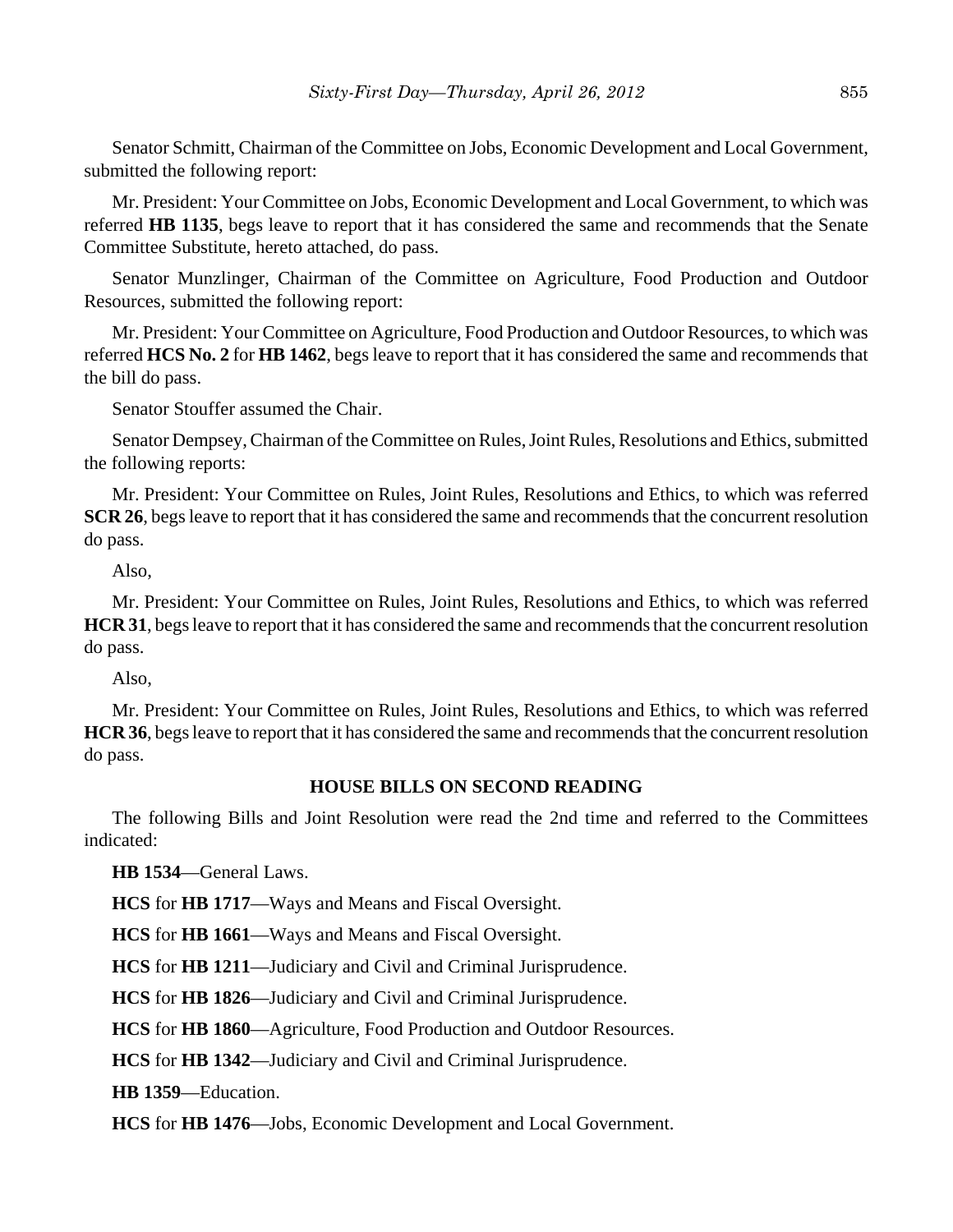**HCS** for **HB 1364**—Agriculture, Food Production and Outdoor Resources.

**HCS** for **HB 1367**—General Laws.

**HCS** for **HB 1521**—Jobs, Economic Development and Local Government.

**HCS** for **HB 1637**—Ways and Means and Fiscal Oversight.

**HCS No. 2** for **HB 1323**—Health, Mental Health, Seniors and Families.

**HCS** for **HBs 1574** and **1097**—Veterans' Affairs, Emerging Issues, Pensions and Urban Affairs.

**HCS** for **HB 1274**—General Laws.

**HCS** for **HBs 1934** and **1654**—General Laws.

**HCS** for **HB 2019**—Appropriations.

**HJR 85**—Veterans' Affairs, Emerging Issues, Pensions and Urban Affairs.

**HCS** for **HB 1890**—Small Business, Insurance and Industry.

## **CONFERENCE COMMITTEE APPOINTMENTS**

President Pro Tem Mayer appointed the following conference committee to act with a like committee from the House on **HCS** for **SB 568**, as amended: Senators Parson, Stouffer, Richard, McKenna and Wright-Jones.

## **REPORTS OF STANDING COMMITTEES**

Senator Dempsey, Chairman of the Committee on Rules, Joint Rules, Resolutions and Ethics, submitted the following report:

Mr. President: Your Committee on Rules, Joint Rules, Resolutions and Ethics, to which was referred **SCS** for **SJR 51**, begs leave to report that it has examined the same and finds that the joint resolution has been truly perfected and that the printed copies furnished the Senators are correct.

## **RESOLUTIONS**

Senator Goodman offered Senate Resolution No. 2009, regarding Thomas Edwin Willis, III, which was adopted.

Senator Stouffer offered Senate Resolution No. 2010, regarding Joshua Luke Porterfield, Boonville, which was adopted.

Senator Dixon offered Senate Resolution No. 2011, regarding PURE EARTH SOAPS, LLC, Springfield, which was adopted.

Senator Dixon offered Senate Resolution No. 2012, regarding JMARK Business Solutions, Inc., Springfield, which was adopted.

Senators Dixon, Parson and Richard offered Senate Resolution No. 2013, regarding Superior Rents & Sales, Inc., Springfield, which was adopted.

Senator Pearce offered Senate Resolution No. 2014, regarding Ryan James Duffendack, Warrensburg, which was adopted.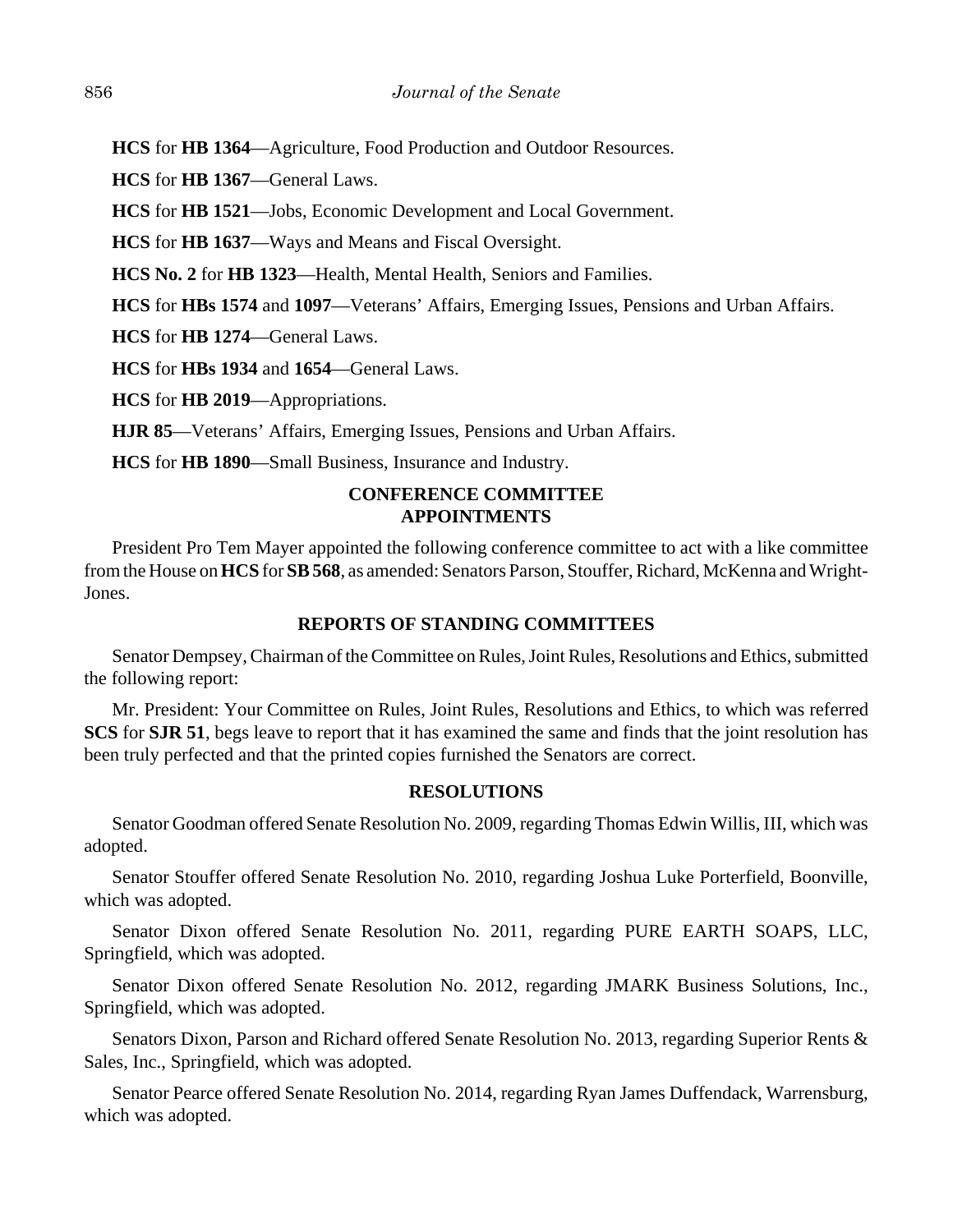Senator Pearce offered Senate Resolution No. 2015, regarding Luevina Wallace, Holden, which was adopted.

Senator Engler offered Senate Resolution No. 2016, regarding Tarrole Milfeld, which was adopted.

#### **INTRODUCTIONS OF GUESTS**

On behalf of Senator Keaveny and himself, Senator Pearce introduced to the Senate, Annie Seal, St. Louis.

Senator Kraus introduced to the Senate, the Physician of the Day, Dr. Michael Silvers, his wife, Bonnie, their granddaughter, Jessica, and Ashley Reynolds and Collin Olsen, Lee's Summit.

Senator Kehoe introduced to the Senate, Jenny Flatt, University Extension, and members of the Missouri 4-H Judging Team: Will Moore, Tara Fountain, Shannon Yokley, University of Missouri, and Zach Moore, Maries County R-II High School.

Senator Stouffer introduced to the Senate, fourth grade students from St. Joseph, Salisbury.

Senator Stouffer introduced to the Senate, third and fourth grade students from Immaculate Conception, Macon.

Senator Mayer introduced to the Senate, Cassie Wood, Lebanon.

Senator Kehoe introduced to the Senate, Blair Michael, Elle Severance and Kendall Prasad, Jefferson City.

Senator Brown introduced to the Senate, Olivia Howard, Westphalia.

Senator Dempsey introduced to the Senate, Mary Detjen and Jen Wilson and fourth grade students from St. Cletus Elementary, St. Charles.

Senator Goodman introduced to the Senate, fourth grade gifted students from Mt. Vernon Intermediate.

Senator Lamping introduced to the Senate, fourth grade students from Drummond Elementary, St. Ann.

Senator Engler introduced to the Senate, Mayor Mit Landrum and Greg Beavers, Farmington.

Senator Lager introduced to the Senate, students from Rock Port School District.

Senator Schaaf introduced to the Senate, adults and sixty-five students from St. Therese, Kansas City; and Kaityn Pittala, Morgan Storm and Savanna Ott were made honorary pages.

Senator Parson introduced to the Senate, Sheriff Kevin Bond and his children, Corey and Kellie and Cara Chappelle, Pettis County.

Senator Dempsey introduced to the Senate, Kimberly Poppitz, Patty Stewart and seventh grade students from Zion Lutheran, St. Charles.

Senator Pearce introduced to the Senate, fourth grade students from Miami R-1 Elementary, Amoret.

Senator Munzlinger introduced to the Senate, Chase Wilson, Lewistown.

Senator Munzlinger introduced to the Senate, Judge Karl DeMarce, Memphis.

Senator Pearce introduced to the Senate, Ashley Pierce and fourth grade students from Martin Warren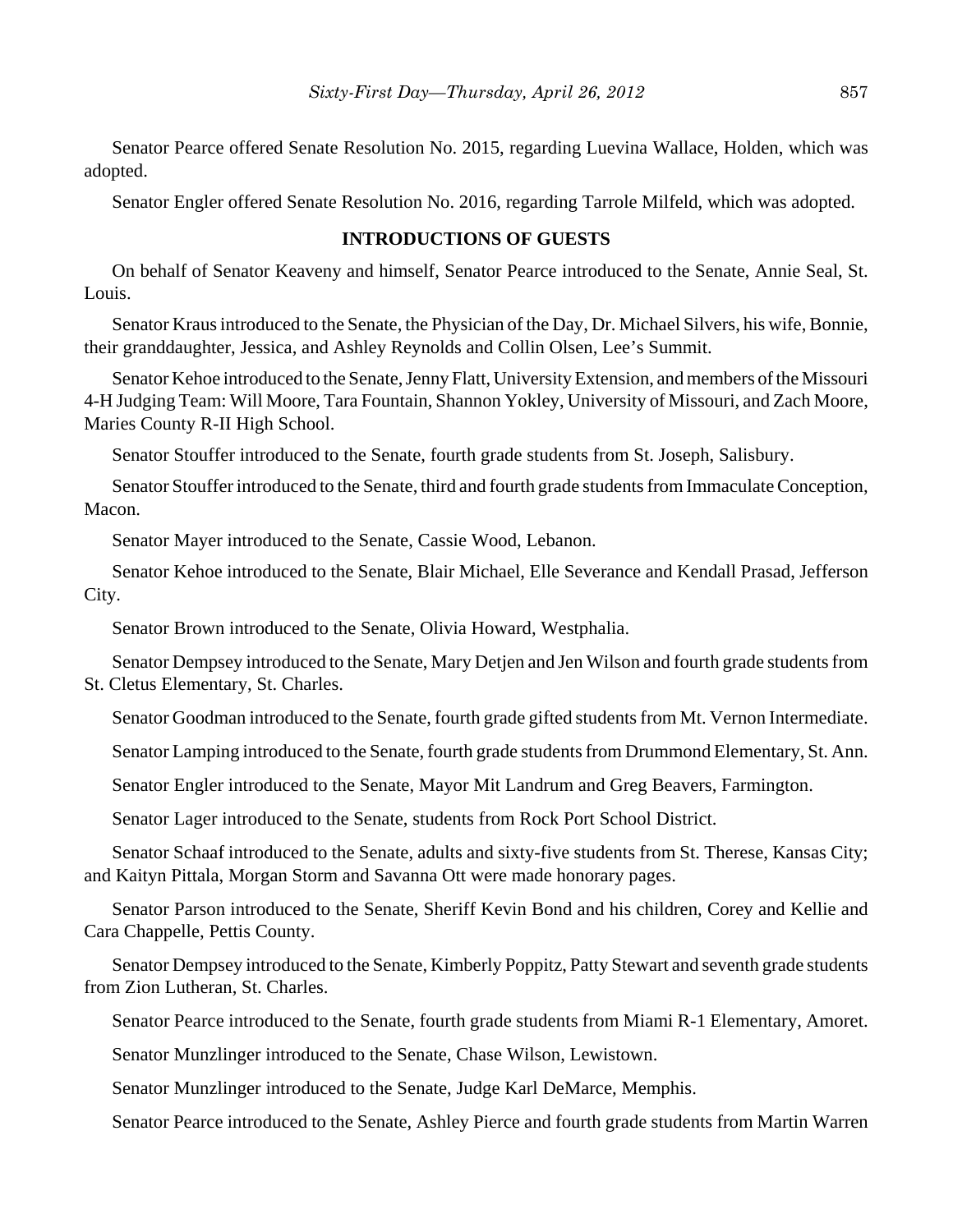Elementary, Warrensburg.

Senator Kraus introduced to the Senate, Mrs. Rausch and fourth grade students from Plaza Heights Christian Academy, Blue Springs.

Senator Goodman introduced to the Senate, Judge John LePage, McDonald County.

On motion of Senator Dempsey, the Senate adjourned until 4:00 p.m., Monday, April 30, 2012.

## SENATE CALENDAR \_\_\_\_\_\_

## SIXTY-SECOND DAY–MONDAY, APRIL 30, 2012 \_\_\_\_\_\_

## FORMAL CALENDAR

## HOUSE BILLS ON SECOND READING

HCS for HB 1117 HCS for HB 1758 HB 1592-Jones (89), et al HCS for HB 1280 HCS for HBs 1741 & 1543 HCS for HB 1137

HB 2099-Elmer HCS for HB 1818 HB 1540-Jones (89), et al HCS for HB 1869 HCS for HB 1865 HCS for HB 1254

## THIRD READING OF SENATE BILLS

SCS for SJR 51-Lembke

## SENATE BILLS FOR PERFECTION

SB 835-Kehoe, with SCS

## HOUSE BILLS ON THIRD READING

- 1. HB 1104-Schoeller and Smith (150), with SCS (Engler)
- 2. HB 1188-Allen, et al, with SCA 1 (Schmitt)
- 3. HB 1179-Hampton, et al (Mayer)
- 4. HB 1331-Jones (117), et al, with SCS (Kehoe)
- 5. HB 1128-Largent (Kraus)
- 6. HB 1680-Davis, et al (Pearce)
- 7. HCS for HB 1123 (Brown)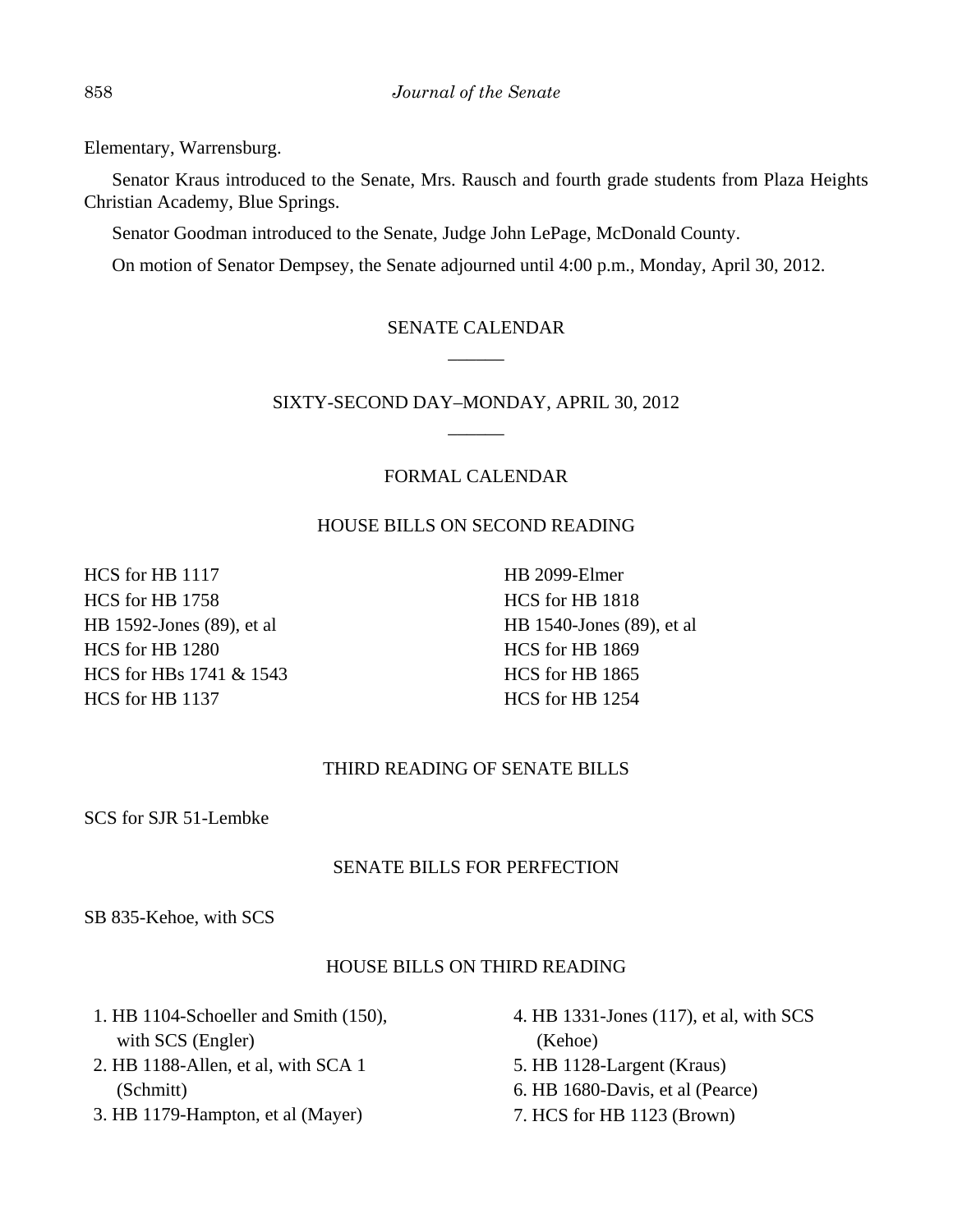- 8. HB 1103-Crawford and Wyatt (Parson)
- 9. HCS for HB 1525, with SCS (Goodman)
- 10. HCS for HB 1495, with SCS (Wasson)
- 11. HB 1112-Gosen, with SCS (Rupp)
- 12. HCS for HB 1042, with SCS (Pearce)
- 13. HB 1504-Richardson, with SCS (Lamping)
- 14. HCS for HB 1623, with SCS (Schmitt)
- 15. HB 1073 & HCS for HB 1477-Sater, with SCS (Munzlinger)
- 16. HB 1039-Leara (Crowell)
- 17. HCS for HB 1400, with SCS
- 18. HCS for HB 1308
- 19. HB 1250-Ruzicka, et al
- 20. HB 1051-Allen, et al, with SCS
- 21. HBs 1807, 1093, 1107, 1156, 1221, 1261, 1269, 1641, 1668, 1737, 1782, 1868 & 1878-Marshall, et al, with SCS (Schaaf)
- 22. HCS for HB 1527
- 23. HB 1403-Schatz, et al (Dempsey)
- 24. HCS for HB 1108
- 25. HCS for HB 1094, with SCS (Munzlinger)
- 26. HCS for HB 1140, with SCS
- 27. HB 1192-Koenig, et al
- 28. HB 1135-Smith (150), et al, with SCS (Dixon)
- 29. HCS#2 for HB 1462 (Munzlinger)

#### INFORMAL CALENDAR

#### THIRD READING OF SENATE BILLS

SS#2 for SCS for SB 806-Cunningham SCS for SB 842-Lamping

#### SENATE BILLS FOR PERFECTION

SB 438-Mayer SB 439-Mayer, with SCS, SA 1, SSA 1 for SA 1 & SA 1 to SSA 1 for SA 1 (pending) SB 442-Stouffer, with SCS SB 449-Rupp SB 451-Cunningham, with SCS SB 454-Pearce, with SA 1 (pending) SB 457-Schmitt, with SCS & SS for SCS (pending) SB 465-Schaaf SB 474-Kraus, with SCS & SA 1 (pending) SB 475-Lamping SB 479-Crowell SB 490-Munzlinger, with SCS SB 491-Munzlinger, with SCS SB 516-Schaaf, with SCS (pending)

SB 547-Purgason SB 548-Purgason, with SCS SB 549-Lembke SBs 553 & 435-Brown, with SCS, SS for SCS & SA 1 (pending) SB 577-Goodman and Rupp, with SCS SB 584-Richard and Kehoe, with SCS SBs 588 & 585-Schmitt, with SCS (pending) SB 589-Kraus, with SCS (pending) SB 596-Brown, with SCS SB 621-Brown, with SCS, SS for SCS & SA 1 (pending) SB 623-Cunningham, with SCS SB 645-Schaefer SB 650-Ridgeway, with SS & SA 2 (pending) SB 652-Lager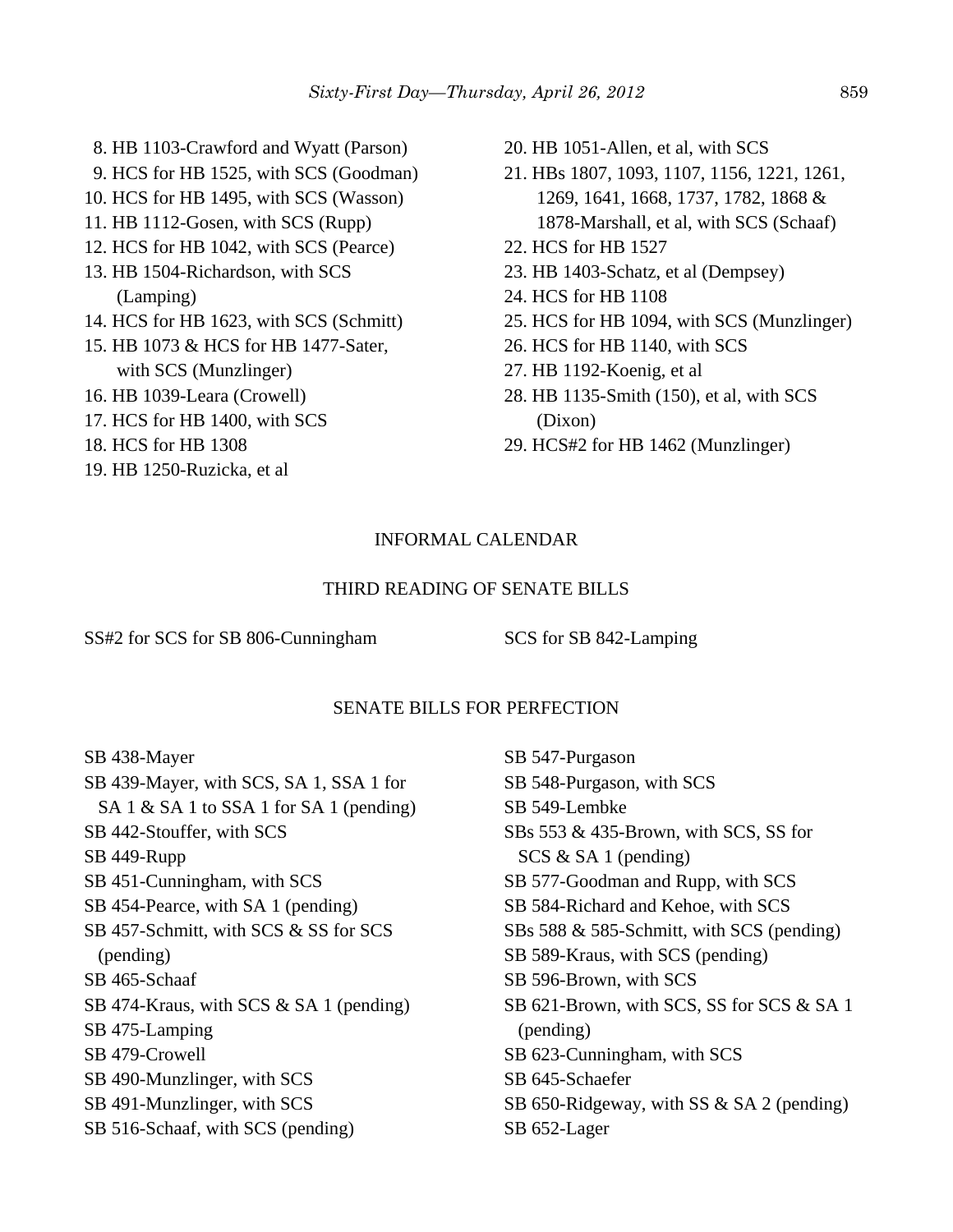| SB 656-Lager and Dixon, with SCS              | SB 807-Dempsey                           |
|-----------------------------------------------|------------------------------------------|
| SB 657-Rupp, with SCS (pending)               | SB 816-Kraus, with SCS                   |
| SB 659-Dempsey and Rupp                       | SBs $817 \& 774$ -Parson, with SCS       |
| SB 661-Schmitt, with SCS (pending)            | SB 818-Parson, with SCS                  |
| SB 666-Keaveny, with SCS & SS for SCS         | SB 834-Mayer and Parson, with SCS        |
| (pending)                                     | SB 843-Lamping, with SCS & SS for SCS    |
| SB 675-Crowell, with SCS (pending)            | (pending)                                |
| SB 676-Nieves, with SCA 1 (pending)           | SB 865-Pearce, with SCS                  |
| SB 693-Crowell                                | SB 903-Lamping                           |
| SB 695-Parson                                 | SB 905-Mayer                             |
| SB 706-Cunningham, with SCS                   | SB 906-Kraus, with SCS                   |
| SB 710-Engler, et al, with SCS & SS#2 for SCS | SB 909-Cunningham, et al                 |
| (pending)                                     | SJR 25-Crowell                           |
| SB 717-Stouffer                               | SJR 29-Lamping, with SS & SA 1 (pending) |
| SB 743-Brown                                  | SJR 30-Lamping                           |
| SB 744-Wright-Jones, with SCS $&$ SA 2        | SJR 39-Cunningham                        |
| (pending)                                     | SJR 45-Nieves                            |
| SB 788-Keaveny, with SCS (pending)            | SJR 47-Rupp, with SCS                    |
| SB 795-Callahan, et al, with SCS              | SJR 50-Curls                             |
|                                               |                                          |

## HOUSE BILLS ON THIRD READING

HCS for HB 1174, with SCS, SS for SCS, SA 1, SSA 1 for SA 1 & SA 2 to SSA 1 for SA 1 (pending) (Pearce)

HCS for HB 1193, with SCS (Engler)

#### SENATE BILLS WITH HOUSE AMENDMENTS

SB 564-Brown, with HA 1, HA 2, as amended, HA 3, HA 4, HA 6 & HA 8

SB 736-Engler, with HA 1 SCS for SB 773-Parson, with HA 2 & HA 3

## BILLS IN CONFERENCE AND BILLS CARRYING REQUEST MESSAGES

In Conference

SB 568-Parson, with HCS, as amended